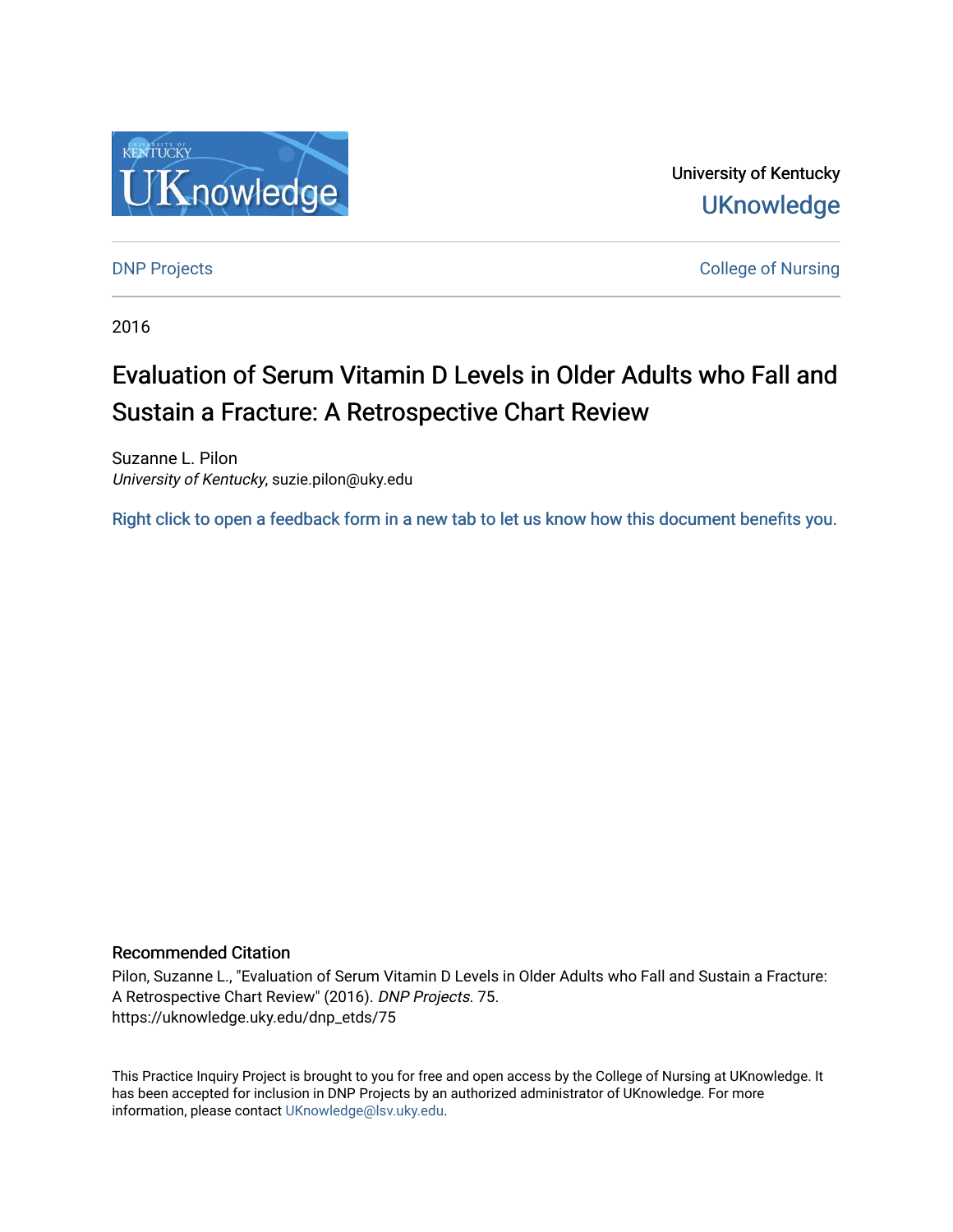**DNP Practice Inquiry Project Report: Evaluation of Serum Vitamin D Levels in Older Adults who Fall and Sustain a Fracture: A Retrospective Chart Review**

> Suzanne L. Pilon, RN, BSN University of Kentucky College of Nursing Spring 2016

Martha Biddle, PhD, RN, APRN, CNNS, FAHA / Committee Chair and Academic Advisor

Patricia Howard, PhD, RN, HEA-BC, FAAN / Faculty Mentor

Billie May RN, MSN / Clinical Mentor

Debbie Kitchen RN, MSN / Clinical Mentor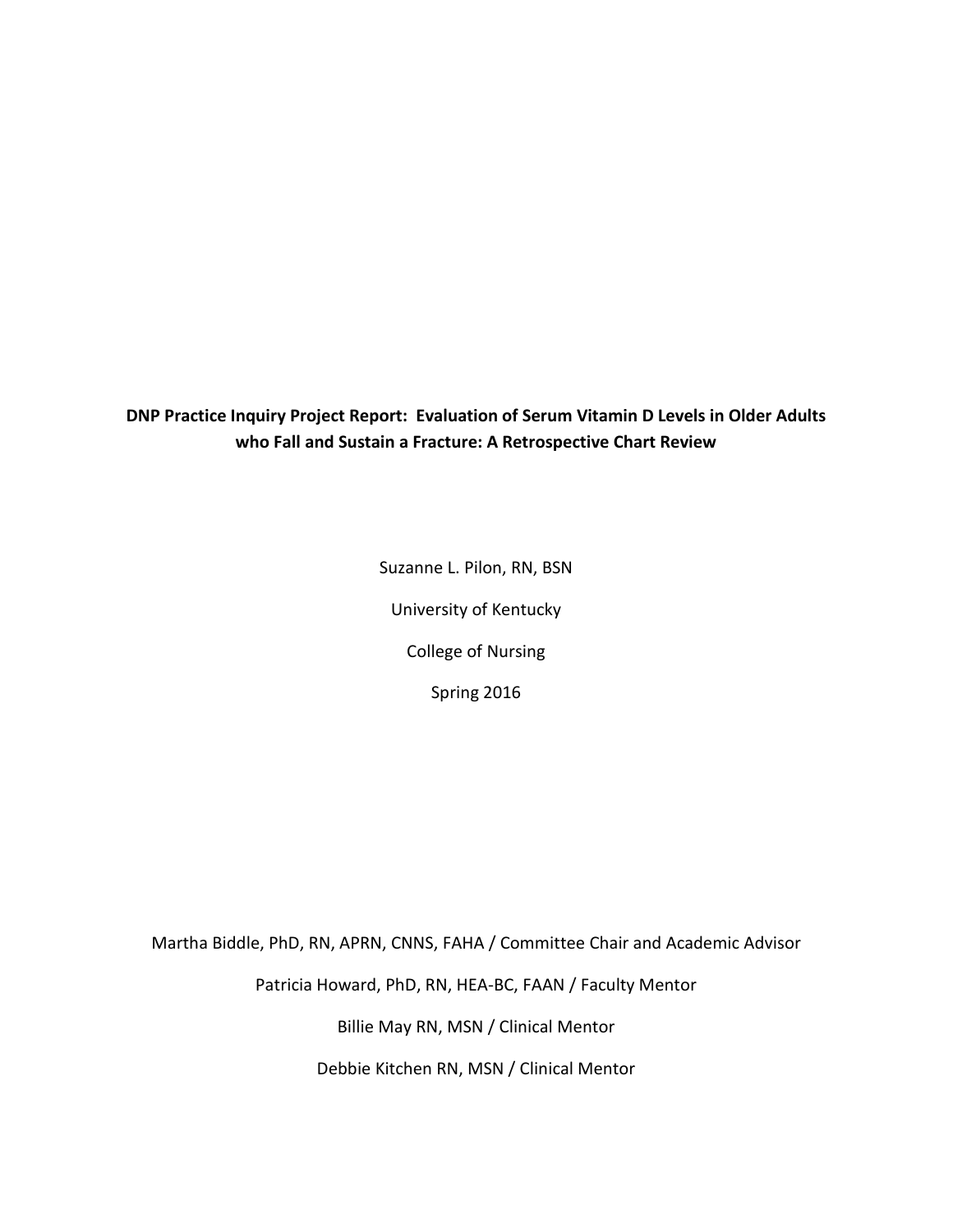# **Dedication**

I would like to dedicate this practice inquiry project to my husband, Larry, whose love and support contributed greatly to my success of achieving a Doctorate of Nursing Practice. I love him dearly and have been blessed to be his wife for over 26 years. I would like to thank my children, Conrad and Nolan, although they did not always understand what was going on they willingly came along for the journey, and what a journey it has been!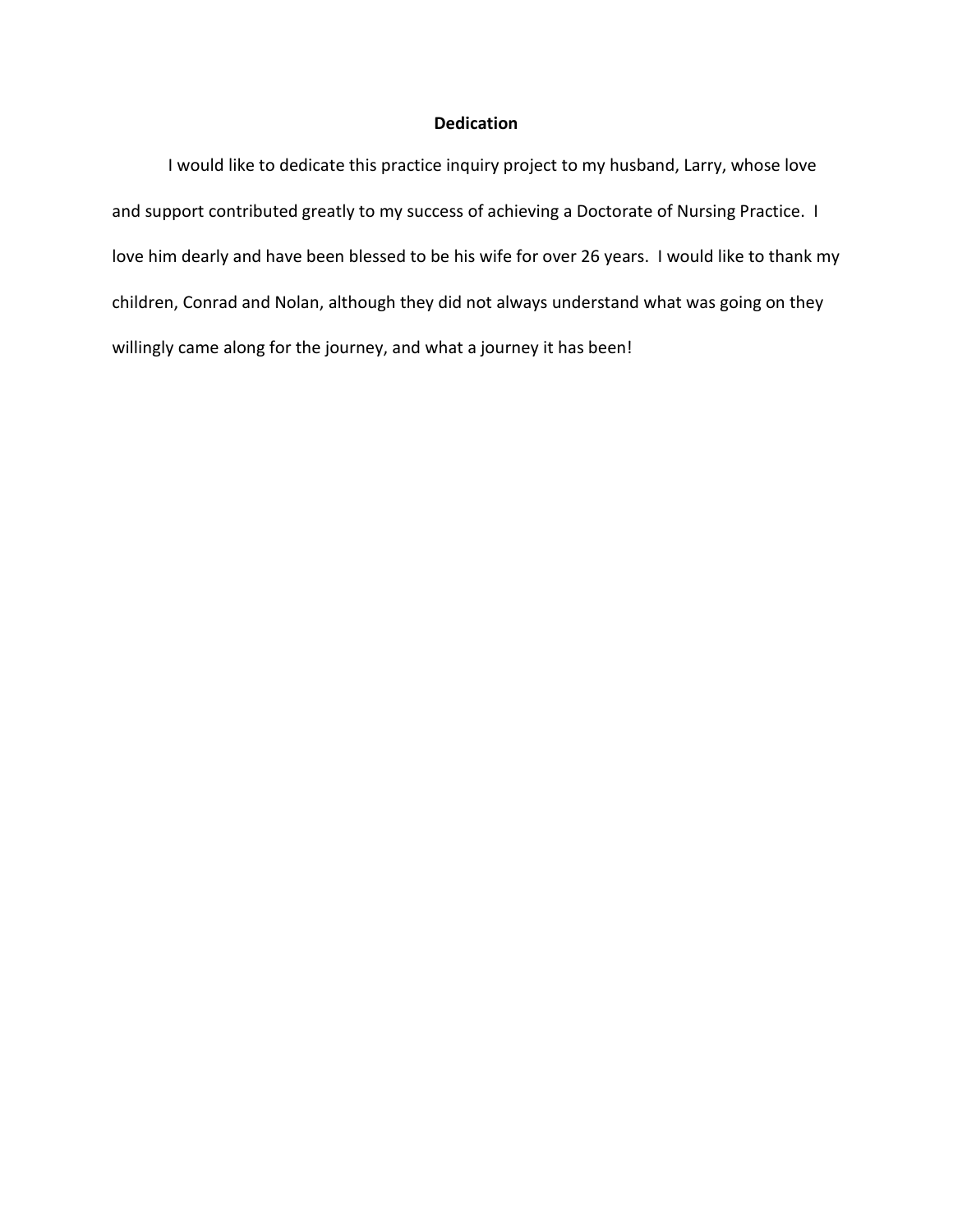### **Acknowledgments**

I would like to thank the following people for their help with my project, each contributed in ways that made my success achievable, I am forever grateful. Thank you!

**Dr. Martha Biddle** (academic advisor and committee chair): for guiding me through the process and making me think like an Advanced Practice Clinical Nurse Specialist; I appreciate your time, knowledge and patience. Thank you for the time reading, re-reading and editing my manuscripts. Thank you!

**Dr. Patricia Howard** (faculty mentor): thank you so much for being supportive and being a great role model; and taking the time to read and edit my manuscripts. You are truly wonderful.

**Billie May** (clinical mentor): thank you so much for the hours allowing me to observe, help and participate in your work, you have given me great experience and most valuable experiences. I hope my practice reflects your influences.

**Debbie Kitchen** (clinical mentor): thank you so much for sharing your knowledge and expertise, you have given me the experiences that cannot be summed into words, I appreciate your time and dedication. I hope I make you proud!

**Dr. Amanda Wiggins**: For the statistical guidance and support that meant the world to me thank you for helping through the "murky parts".

iii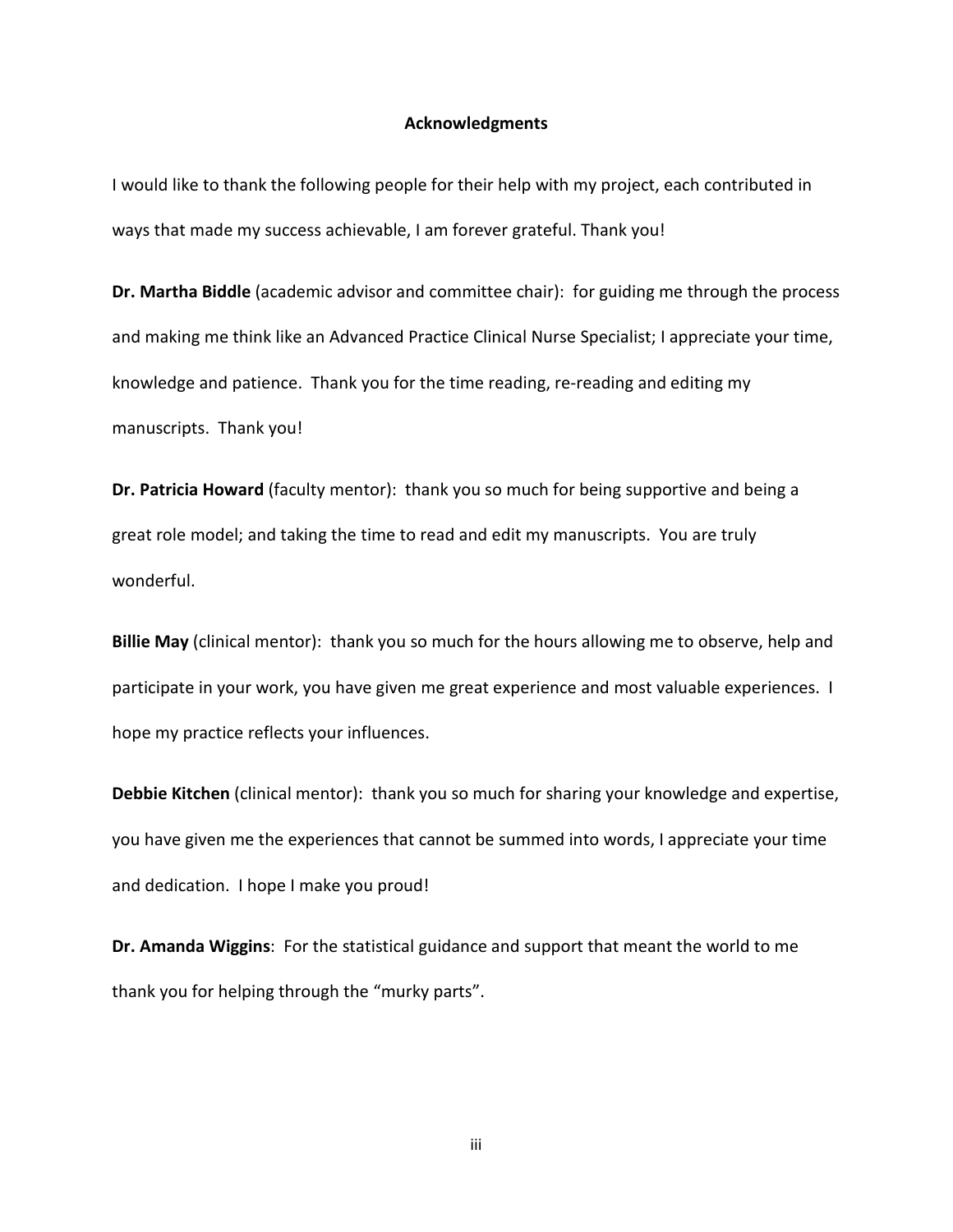**Tamela Harper** and **Marcy Wyatt**: Who from the RedCAP group helped me conduct my chart review and have a successful data extraction. Your patience and willingness to help will not go unnoticed.

**Kathy Collins**: Who keeps the graduate students on track and up to date with the "need to know" information. You are so valuable, not sure I can thank you enough.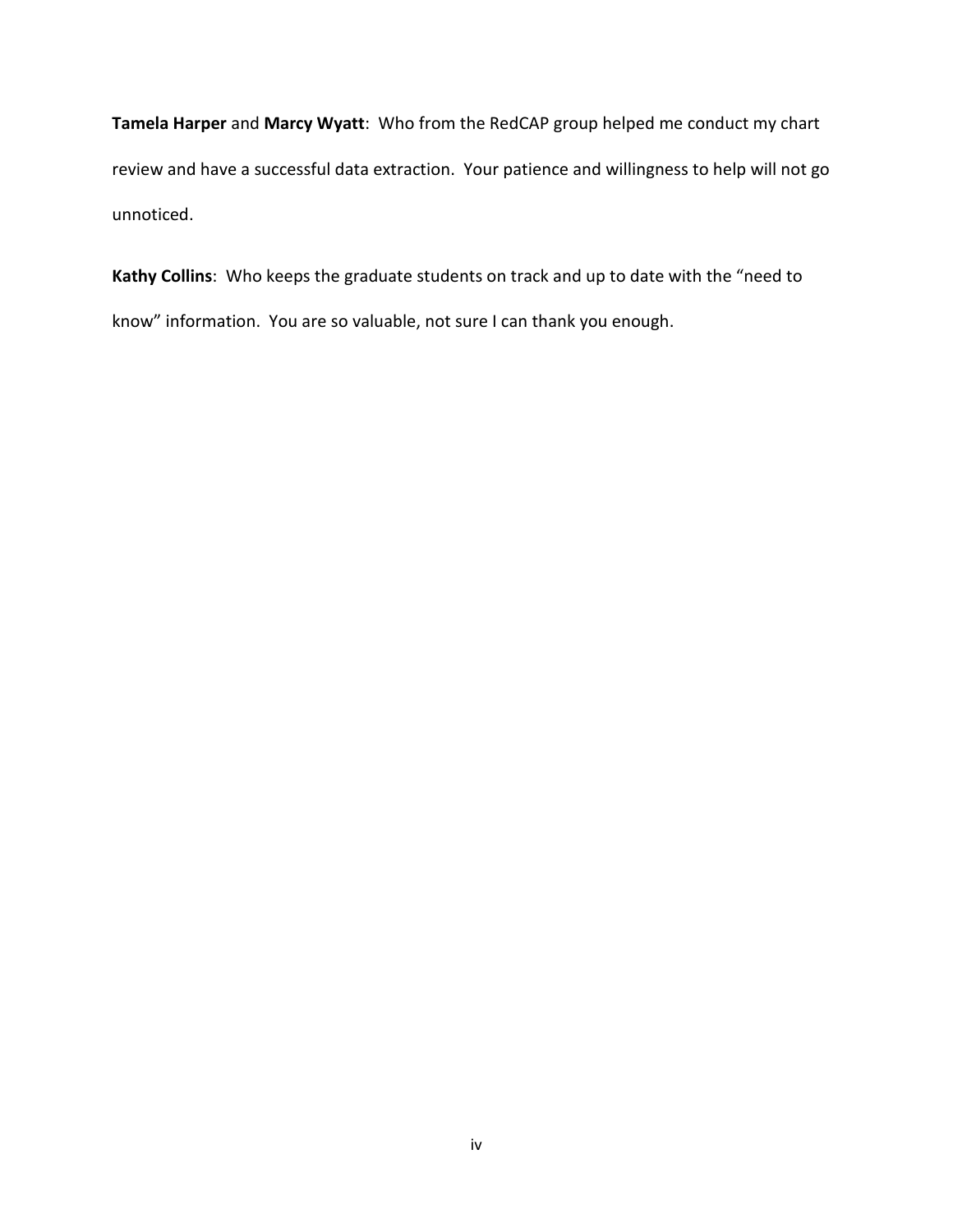# **Table of Contents**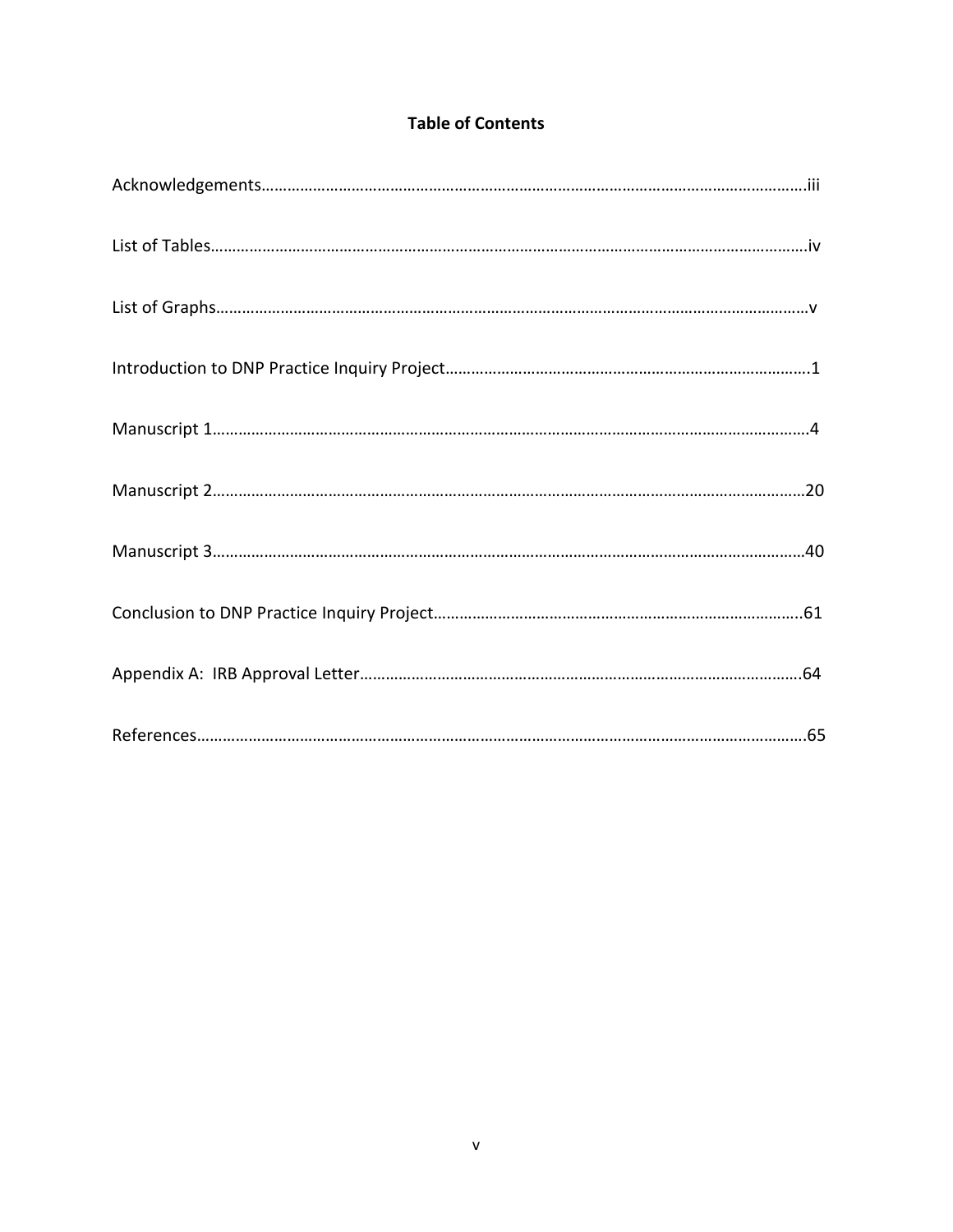# **List of Tables**

# **Manuscript 2**

|--|

Table 2: Health Belief Model Motivating Older Adults to take a Vitamin D Supplement………..33

# **Manuscript 3**

Table 1: Test of Association between demographics and clinical factors and Vitamin D status.56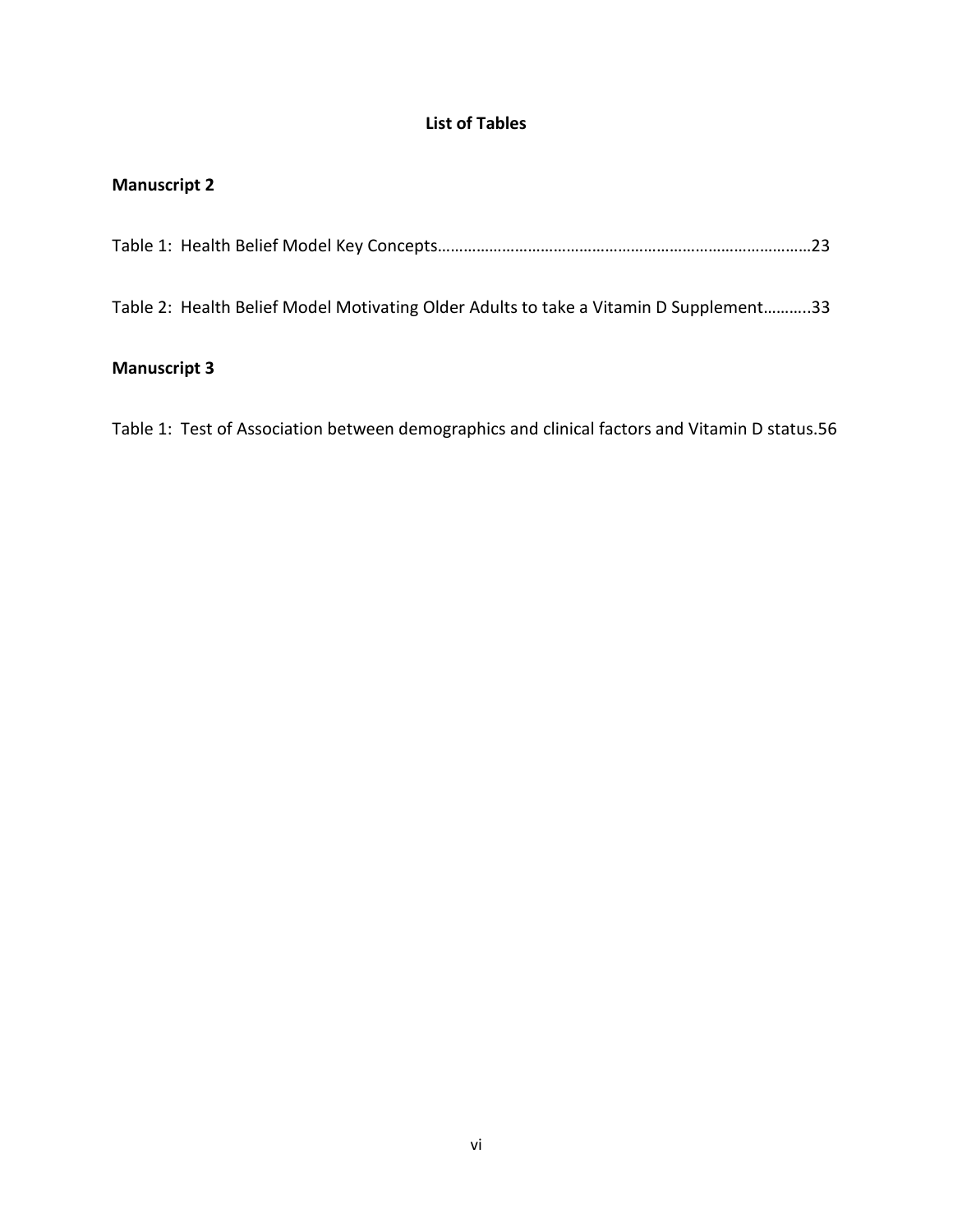# **List of Graphs**

# **Manuscript 3**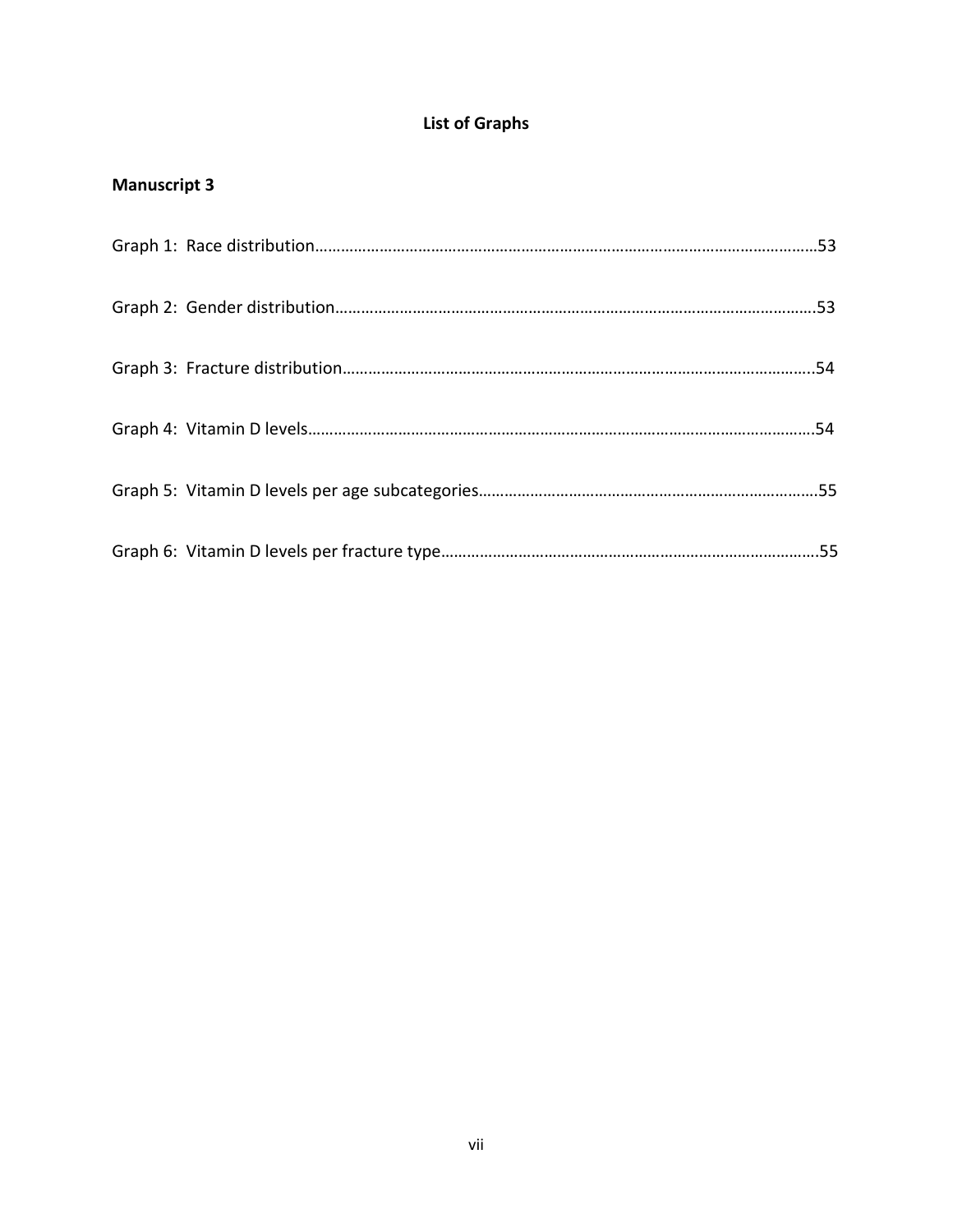**Introduction to Final DNP Practice Project Inquiry**

Suzanne L. Pilon, RN, BSN

University of Kentucky

College of Nursing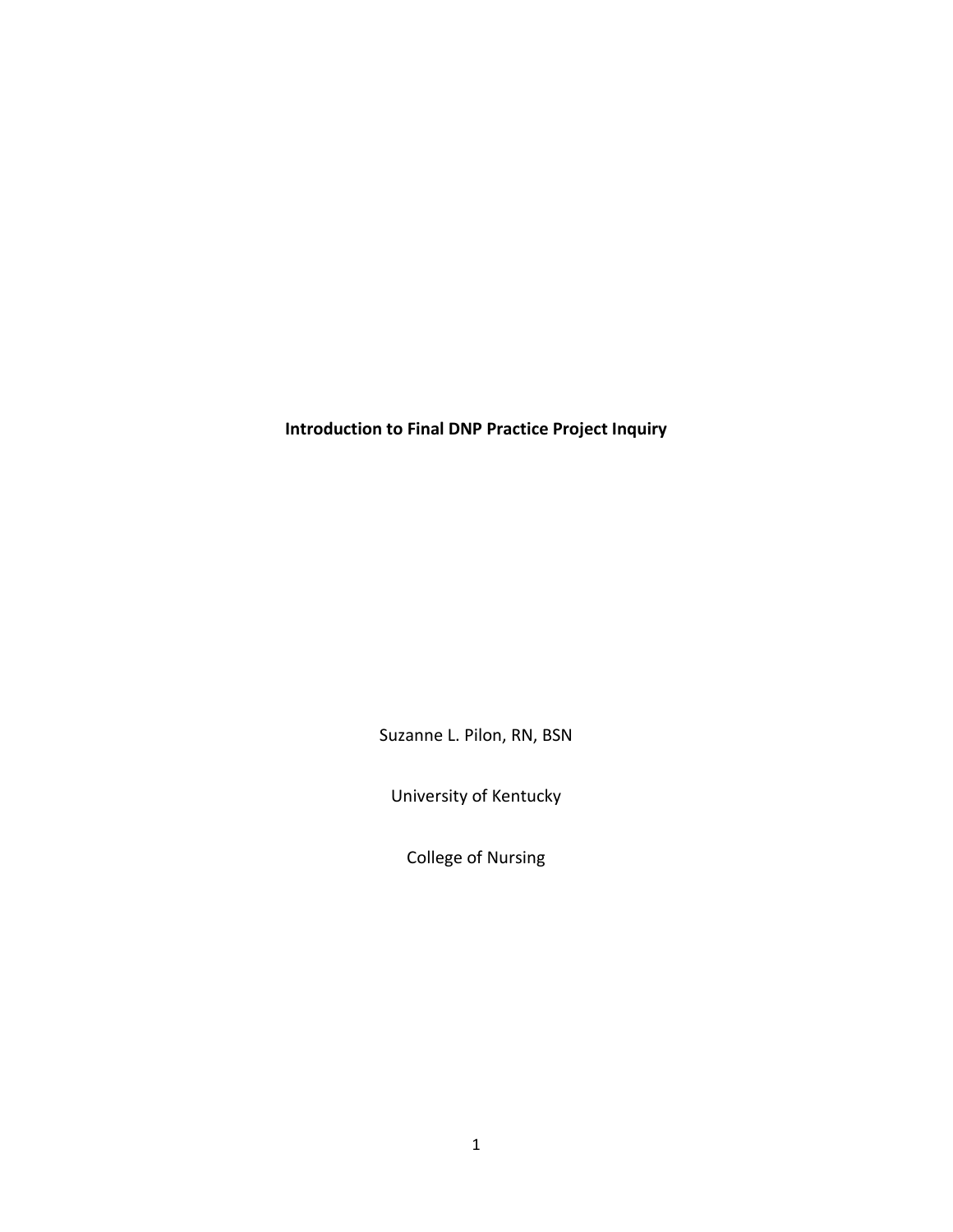### **Introduction**

Falls are the leading cause of death due to accidental injury among older adults. Individuals aged 65 years or older are at increased risk for experiencing falls (International Osteoporosis Foundation, [IOF], 2015). Ninety percent of hip fractures are caused by falling and less than half of the older adults who survive a hip fracture regain their previous level of functioning (CDC, 2015).Hip fractures are a serious injury often resulting in long term functional impairment, nursing home admission and increased mortality (CDC, 2015).Forty percent of older individuals are unable to walk after sustaining a hip fracture and approximately 60% of these older adults still require assistance with activities of daily living a year later (IOF, 2015).The morbidity rate associated with fractures affects the individual's quality of life by affecting mobility, independence and overall functionality.

Vitamin D has an effect on muscle strength, due to specific vitamin D receptors (VDR) present in human muscle tissue (Barr et al., 2010, Ceglia, 2009, Onder et al., 2008). Vitamin D has been shown to be important in bone metabolism and muscle tissue leading to improved function and performance (Barr et al., 2010, Bischoff-Ferrari et al., 2009, Ceglia, 2009, Murad et al., 2011, Onder et al., 2008, Pfeifer et al., 2009). When vitamin D binds to specific nuclear VDR in muscle tissue it leads to improved muscle composition and performance (Barr et al., 2010, Ceglia, 2009, Onder et al., 2008). Vitamin D increases muscle power, which is the ability of the muscle to generate force as quickly as possible. Increased muscle power leads to improved balance and improved muscle function and strength (Barr et al., 2010, Bischoff-Ferrari et al., 2009, Ceglia, 2009, Murad et al., 2011, Onder et al., 2008, Pfeifer et al., 2009). Vitamin D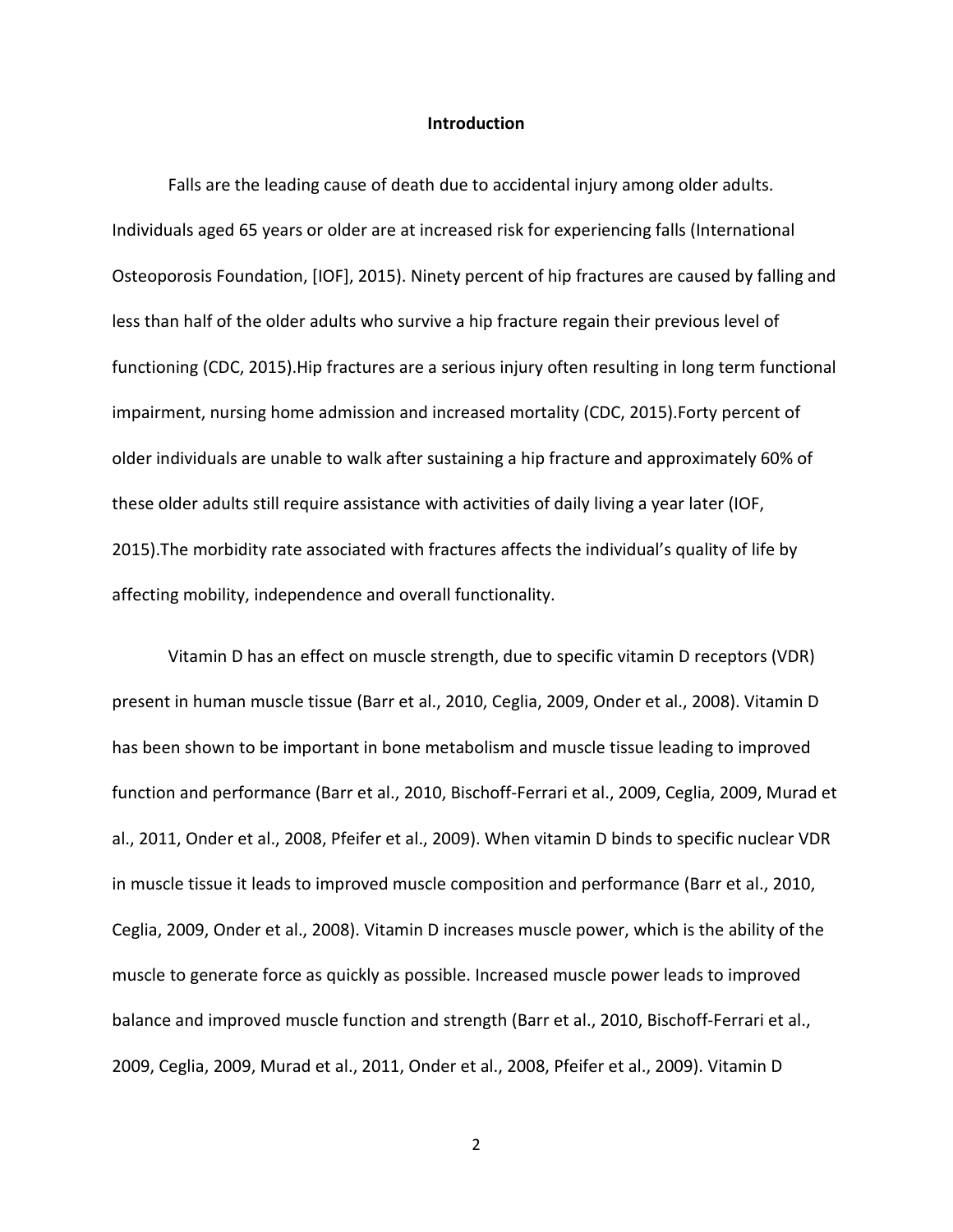supplementation has been shown to reduce type II muscle atrophy in patients with a vitamin D deficiency (Ceglia, 2009, Kalyani et al., 2010).

Vitamin D deficiency is a worldwide problem and is prevalent in the older population (Dawson-Hughes et al., 2010, Girgis, et al., 2013, Knutsen et al., 2014, Lips et al., 2010, Souberbielle et al., 2012). Vitamin D deficiency is associated with skeletal and muscular dysfunction, weakness, pain and can lead to bone loss. Using vitamin D supplementation to reverse this deficiency in the older adult population and improve muscle strength and function may lead to fall prevention and decrease the number of falls and fractures (Dam, VonMuhlen, & Barrett-Connor, 2009, Dawson-Hughes et al., 2010, Girgis et al., 2013, Knutsen et al., 2014, Souberbielle et al., 2012).

Increased morbidity, mortality and negative patient outcomes combined with healthcare costs related to falls/fractures warrant preventative measures. Evaluating serum vitamin D levels in this population may give insight into to the importance of vitamin D supplementation and the possibility of intervening earlier to improve health outcomes and lower healthcare costs.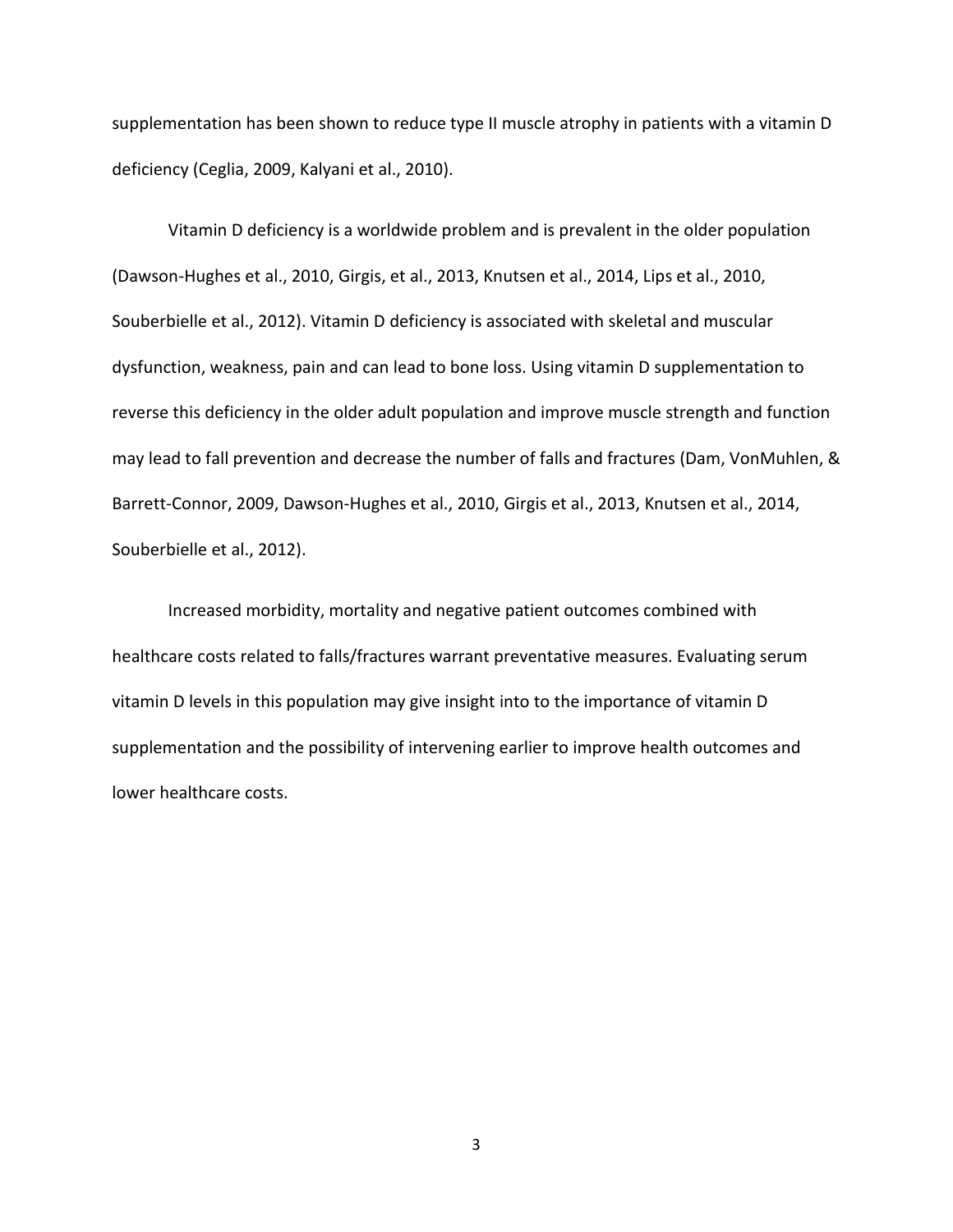**Manuscript 1**

Literature Review: Vitamin D Supplementation as a Fall Prevention Intervention in the Older

Adult

Suzanne L. Pilon, RN, BSN

University of Kentucky

College of Nursing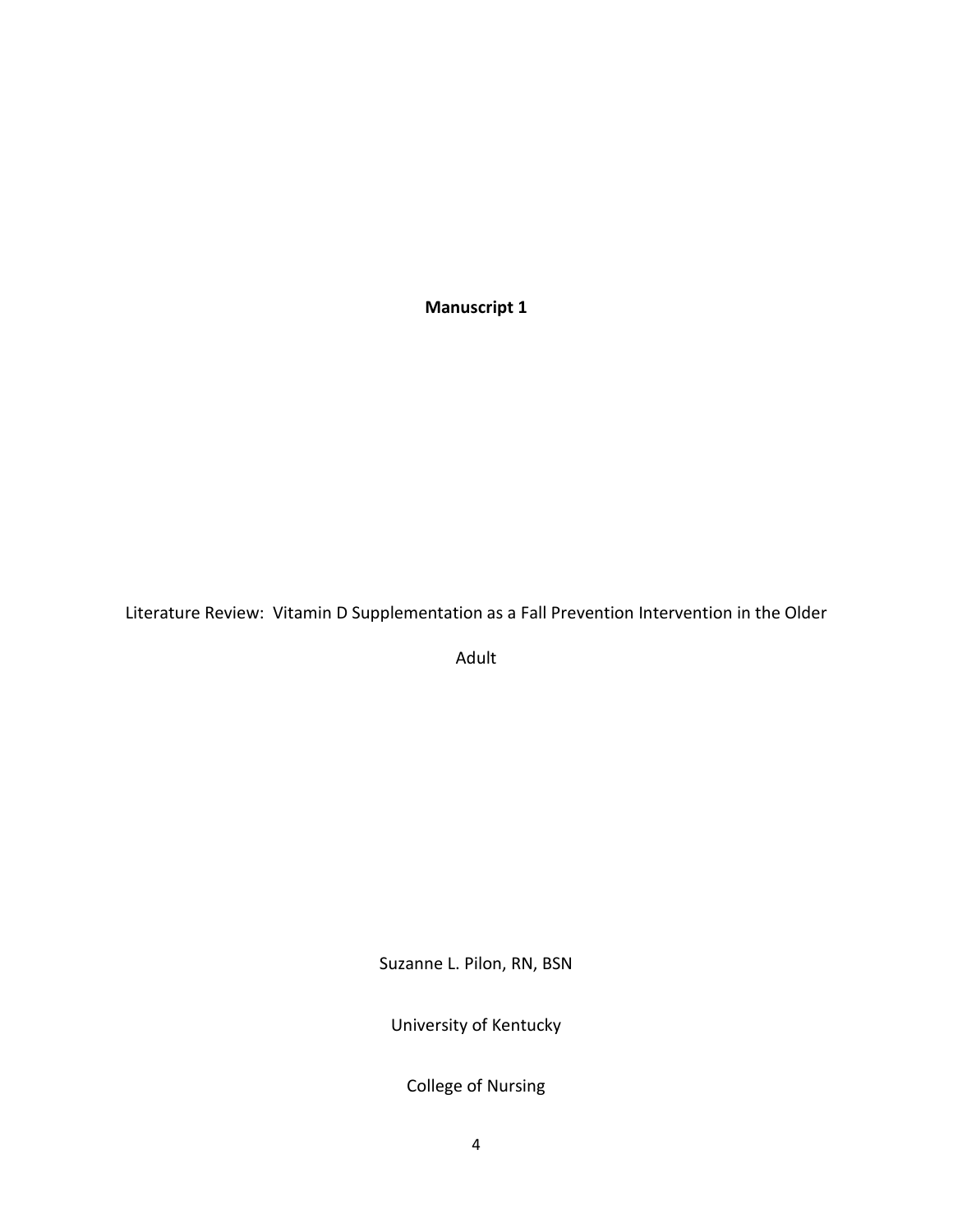### Abstract

The purpose of this study was to review the literature and investigate the use of vitamin D as a fall prevention intervention in the older adult, aged 65 years and older. Fractures as a result of a fall are detrimental for older adults. The mortality rate in individuals aged 65 years and older one year after sustaining a severe fracture as a result from a fall is 25.2%. Key to bone metabolism and muscle function is vitamin D. Supplementation with vitamin D may serve as means to reduce fractures due to falls. By lowering the mortality and morbidity rates associated with fractures in the older population their quality of life could greatly be impacted. The implication of this review would be improved health, function and quality of life for the increased number of older adult population.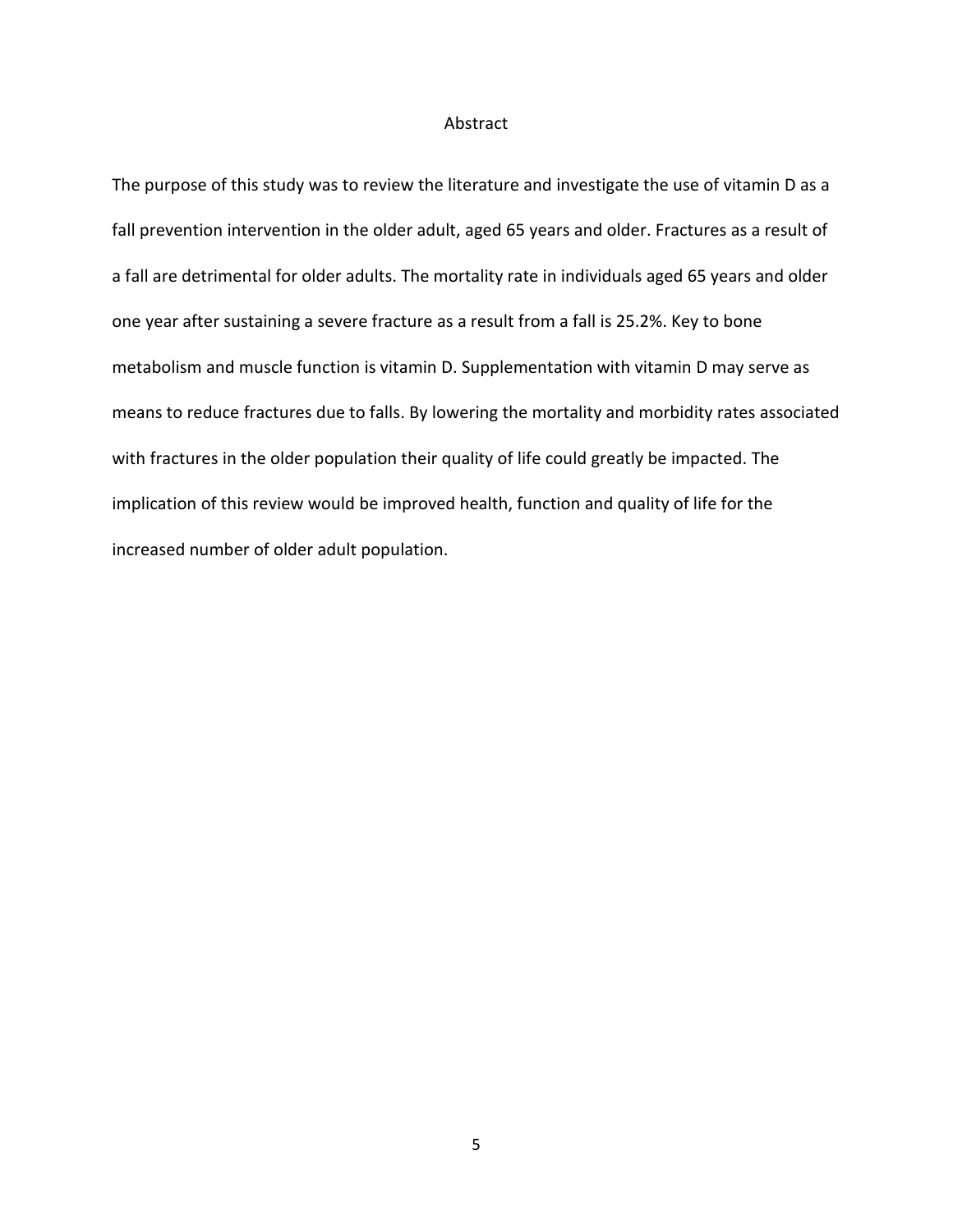Literature Review: Vitamin D Supplementation as a Fall Prevention Intervention in the Older

Adult

#### **Background**

The population is growing and aging worldwide. In 2013, the United Nations report, "World Population Aging", the number of older adults was estimated at 841 million, or four times higher than the population in 1950. Globally, the older adult population is expected to nearly triple by 2020 to approximately two billion people. The advanced practice nurse (APN) is ideally positioned to design interventions that would lead to favorable health outcomes for the aging population. In addition, the APN role is in keeping and advantageous with Healthy People 2020 goals to improve the health, function and quality of life of older adults.

Older adults are at risk for falling due to impaired balance due to increased body sway, diminished muscle mass, low bone density and osteoporosis which are all the result of decreased muscle power (Barr et al., 2010). They are the leading cause of death due to unintentional injury among the older adult who is at increased risk for falls (CDC, 2014). Indeed, a positive predictive relationship exists between falls and aging (International Osteoporosis Foundation, [IOF], 2011). Mortality and morbidity rates are higher among the older adult after sustaining a severe fracture (Coutinho, Bloch, & Coeli, 2012).

 The mortality rate one year after sustaining a fracture is 25.2% compared to 4% in older adults without a fracture (Coutinho, Bloch, & Coeli, 2012). Death results from the injury itself or from complications arising from the injury. Less than half of the older adults who survive a hip fracture regain their previous level of functioning (CDC, 2014; International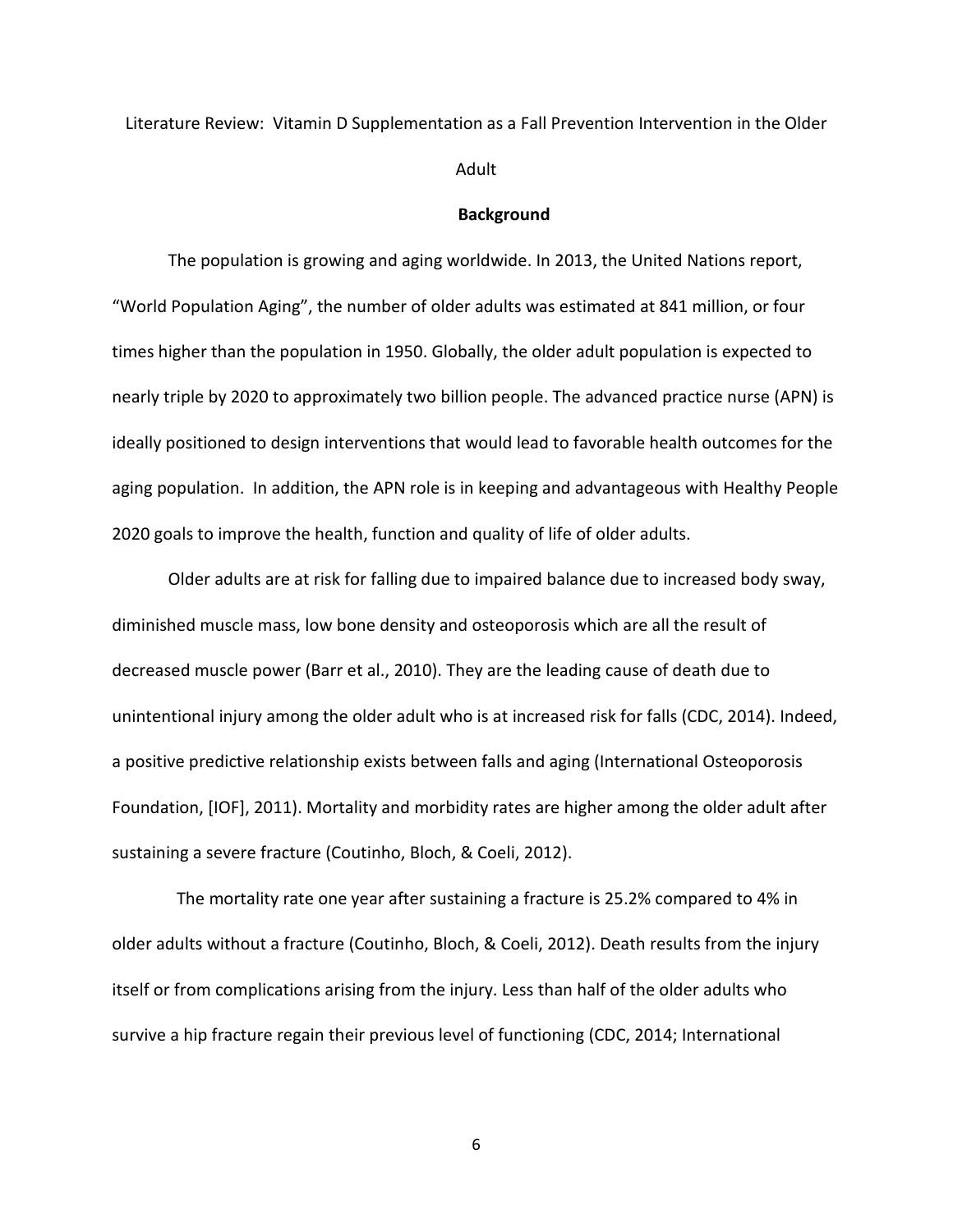Osteoporosis Foundation, 2011). The morbidity rate associated with fractures affects the individual's quality of life by affecting mobility, independence and overall functionality.

Ninety percent of hip fractures are due to falls. Falls have been shown to lead to functional impairment and premature nursing home admissions (CDC, 2014). Forty percent of older individuals are unable to walk after sustaining a hip fracture, and approximately 60% of these older adults will require assistance with activities of daily living a year later (IOF, 2011). A large proportion of fall deaths are a result of complications after suffering a hip fracture (CDC, 2014).

 Financial costs to the community and society are also associated with falls (Kates et al., 2010; American Geriatric Society Workgroup, 2014). For example, during the year 2012 the estimated cost reduction for the older adult following a hip fracture is \$65,000 while the direct costs is approximately thirty billion (Frick, Kung, Parrish, & Narrett, 2010; American Geriatric Society Workgroup, 2014; CDC, 2014). If hip fractures due to falling could be reduced by using fall prevention interventions the financial benefit would be remarkable. Reducing the functional decline and loss of mobility associated with falls and fractures would significantly decrease the burden of cost to the individual patient, their families and the healthcare system. Reducing falls in the older adult would reduce the number of hip fractures and decrease the associated high morbidity and mortality rates. This would improve the quality of life for older individuals as well as sustain their independence and functionality.

#### **Objective**

 The aim of this literature review is to explore the benefits of vitamin D supplementation as a therapeutic intervention for fall prevention in the older adult. The use of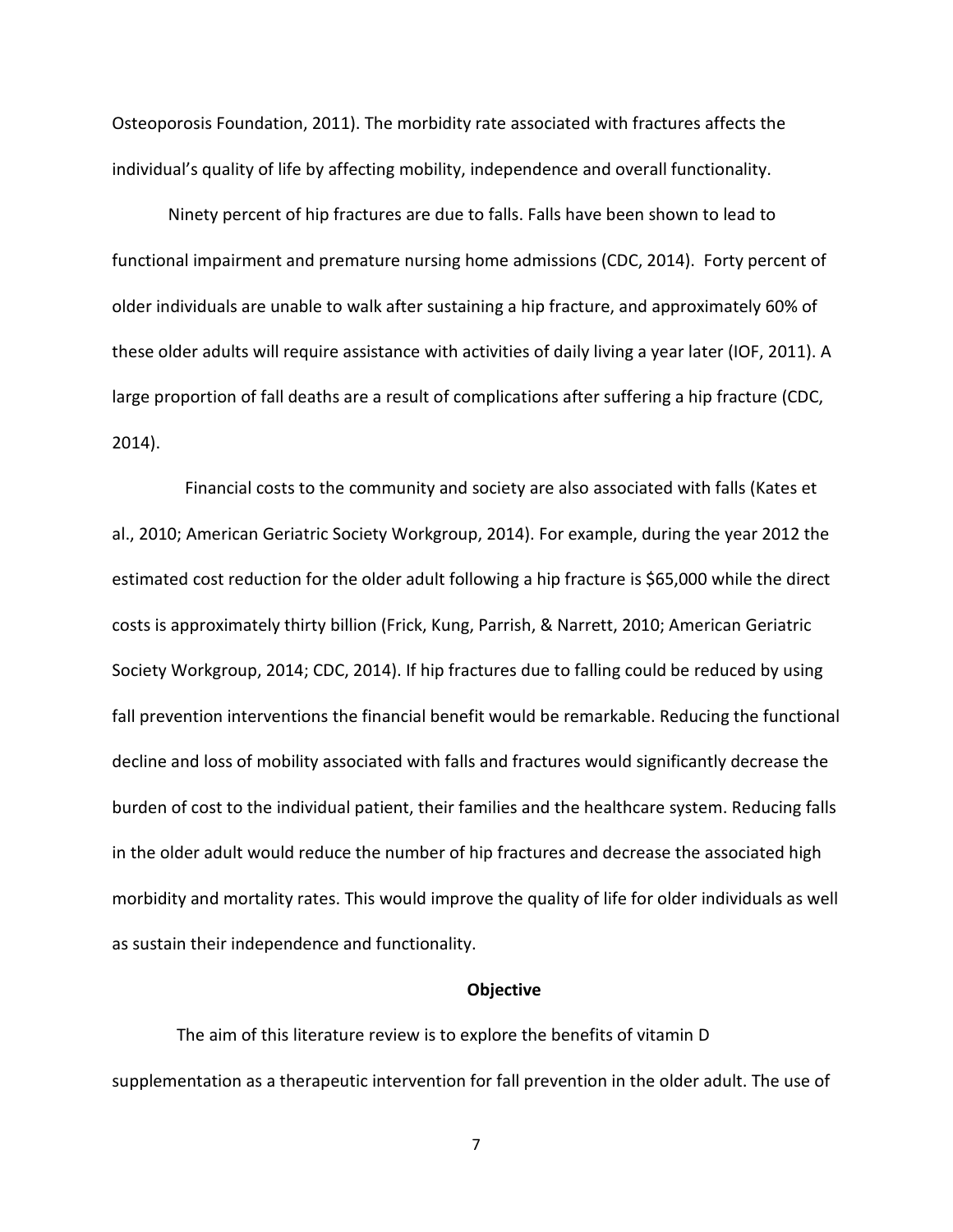vitamin D supplementation implemented by all health care providers including advanced practice nurses, may reduce the mortality and morbidity rates associated with fractures, as a result of a fall, and greatly benefit this population.

 The question that guided this review process was: Does existing research support use of the supplement vitamin D to decrease or prevent falls among older adults? If so, this intervention would reduce the incidence of falls in this population, thereby reducing the incidence of fractures sustained by falling.

#### **Methods**

A systematic search was conducted to identify relevant articles. The search was conducted by using the databases CINAHL (Cumulative Index for Nursing & Allied Health Literature), the Cochrane Libraries, PubMed and MedLine. The key words used were: nursing, interventions, geriatric or elderly or older, fall prevention, vitamin D and fracture prevention or hip fracture prevention. The search was limited to peer-reviewed, English language articles published from 2008 to 2014. The World Health Organization's (WHO, 2012) definition for an older person, a person aged 65 years or older, was used for the purposes of this review.

Inclusion criteria were articles that focused on fractures resulting from a fall, vitamin D studies involving human subjects and studies that referenced the intervention of vitamin D being used as a fall prevention intervention. Exclusion criteria were articles that addressed idiopathic fractures and those that did not were focus on a geriatric/elderly population.

The search yielded 19 articles that met the criteria. Articles were rated using Melnyk's pyramid (Melnyk & Fineout-Overholt, 2011), a hierarchical evidence rating system. Six of the articles are Level I, which includes systematic reviews and one pooled-analysis of evidence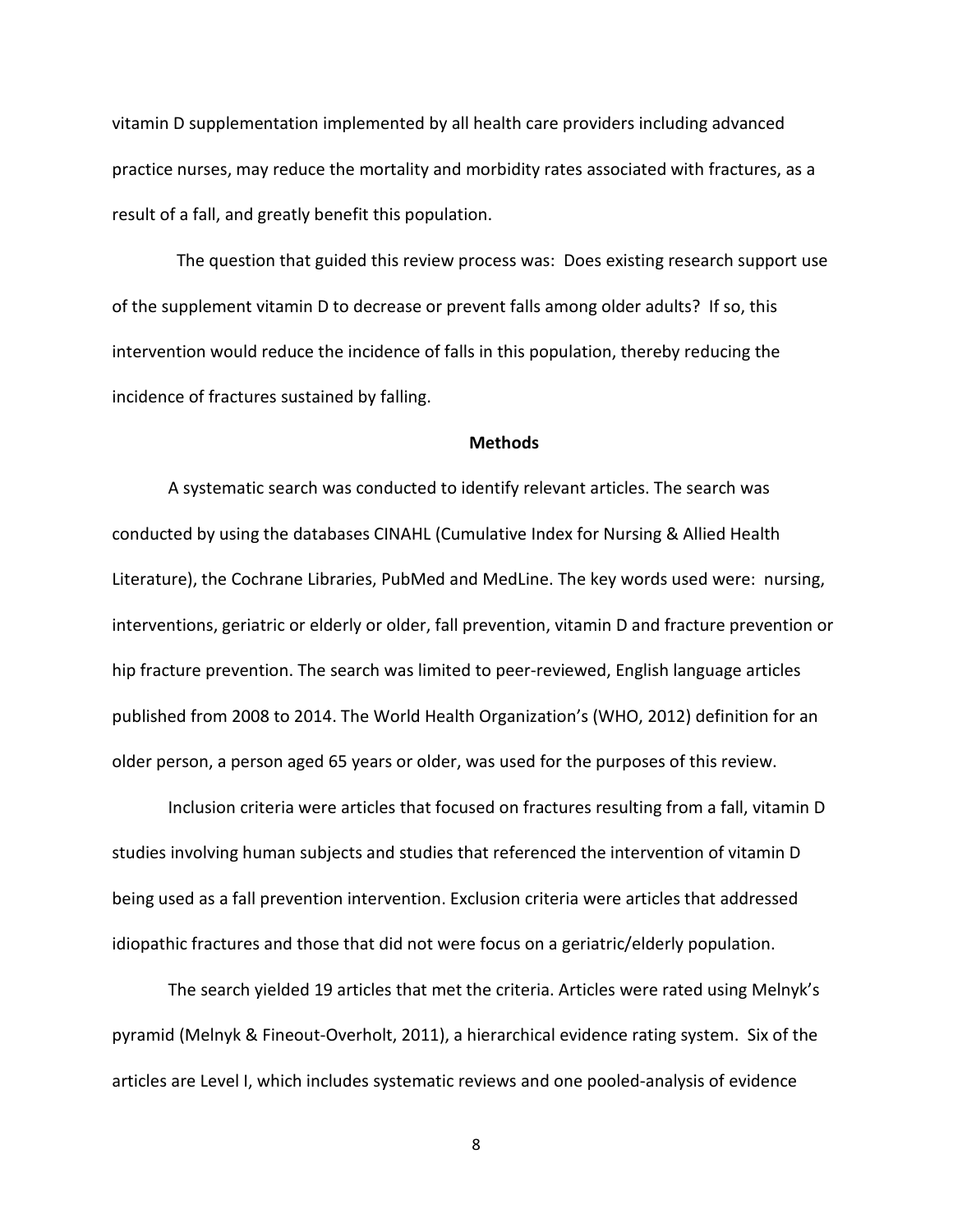based practice and review of randomized controlled trials. Five articles are Level II, consisting of original randomized controlled trials. Four articles are classified as Level IV, one case-controlled study and three cohort studies. One article is Level V, a systematic review of descriptive studies. The remaining three articles are Level VII, expert opinion.

#### **Findings**

Gillespie, et al. (2012) assert that vitamin D, as a supplement, is an ineffective means of fall prevention with therapeutic serum levels. However, supplementation has been shown valuable in the reduction of falls among older adults with sub-therapeutic levels of vitamin D (Bischoff-Ferrari et al., 2009; Murad et al., 2011; Knutsen et al., 2014). Vitamin D deficiency is commonplace (Girgis, Clifton-Bligh, Hamrick, Holick, & Gunton, 2013). Deficient levels of vitamin D results in skeletal and muscle dysfunction, pain, as well as a factor in demineralization and bone loss (Bischoff-Ferrari et al., 2009; Kalyani et al., 2010; Murad et al., 2011; Girgis et al., 2013; Prince et al., 2008; Lips et al., 2010; Knutsen et al., 2014; Dam, VonMuhlen, & Barrett-Connor, 2009; Dawson-Hughes et al., 2010; Souberbielle et al., 2012). Thus, enhancing vitamin D levels may support or augment a fall prevention intervention (Bischoff-Ferrari et al., 2009; Girgis et al., 2013).

 Vitamin D has a direct effect on muscle strength. Human muscles possess discrete vitamin D receptors. When vitamin D binds to the discrete receptors muscle strength is increased especially the muscle fiber type II (Bischoff-Ferrari et al., 2009; Murad et al., 2011; Girgis et al., 2013; Lips et al., 2010; Knutsen et al., 2014; Dam et al., 2009; Dawson-Hughes et al., 2010). This may explain the association between vitamin D and muscle function. Older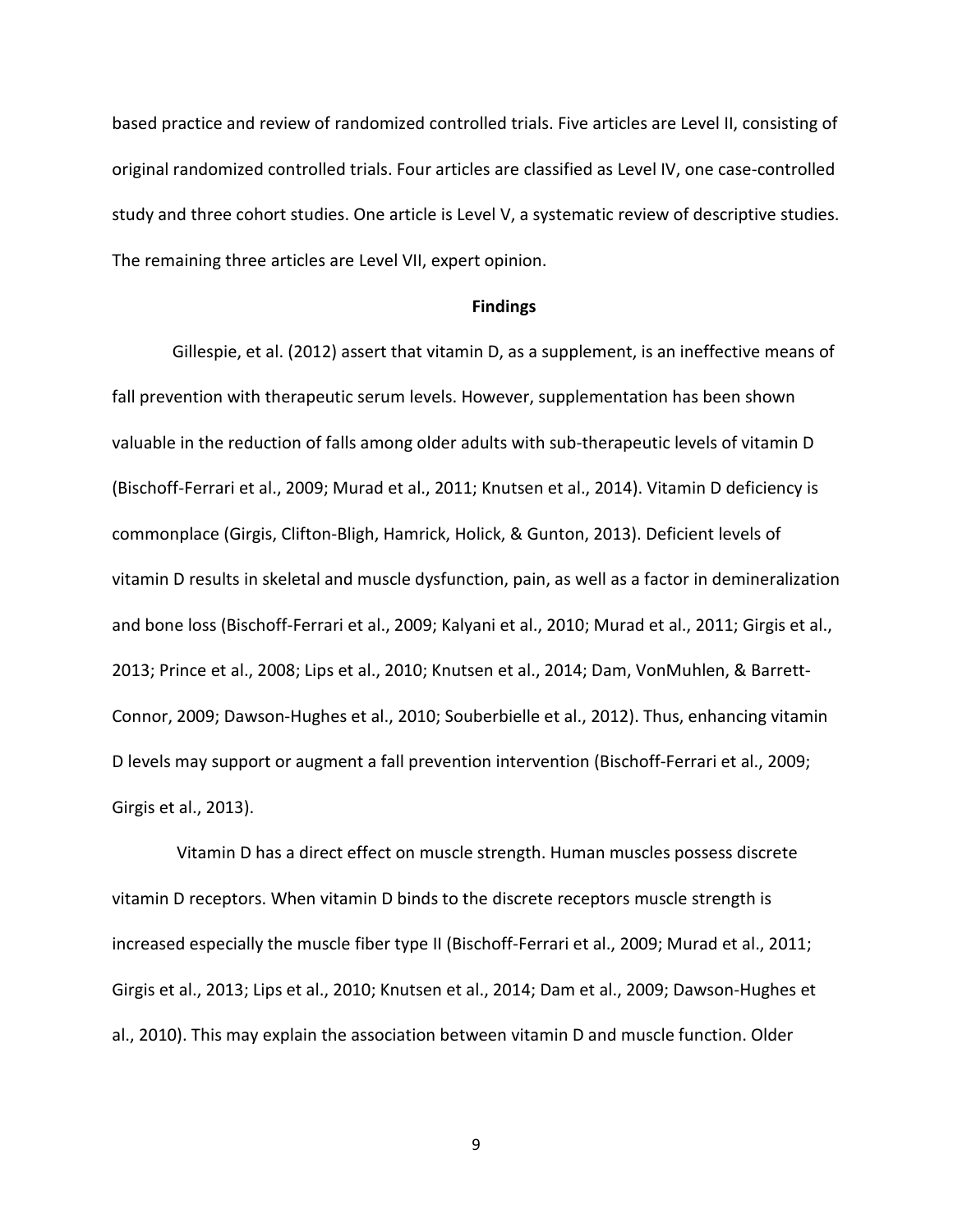adults with a vitamin D deficiency may experience muscle weakness that leads to an increased risk of falling.

Improvement of type II muscle atrophy was noted in patients with vitamin D deficiency after supplementation (Kalyani et al., 2010). Type II muscle fibers are fast-twitch fibers and are the first to be recruited to reduce falls (Kalyani et al., 2010; Girgis, et al. 2013; Knutsen et al., 2014). Therefore, vitamin D supplementation may enhance muscle function and strength and may be a valuable intervention to reduce falls (Kalyani et al., 2010; Murad et al., 2011).

Vitamin D increases muscle power, which is the ability of the muscle to generate force as quickly as possible. Increased muscle power leads to improved balance and improved muscle function and strength. With increased muscle strength, function and balance there is less chance of falling (Bischoff-Ferrari et al., 2009; Barr et al., 2010; Lips et al., 2010; Murad et al., 2011; Kalyani et al., 2010; Pfeifer et al., 2009; Onder et al., 2008; Dam et al., 2009; Dawson-Hughes et al., 2010; Beudart et al., 2014)). This increased muscle power was also shown to decrease sway. Increased strength of the lower extremities leads to gait stability and reduction in falls (Bischoff-Ferrari et al., 2009; Barr et al., 2010; Lips et al., 2010; Murad et al., 2011; Kalyani et al., 2010; Pfeifer et al., 2009; Onder et al., 2008; Dam et al., 2009; Dawson-Hughes et al., 2010; Beudart et al., 2014)). With vitamin D improving muscle function and strength there was a 16-19% reduction in the risk of falling among independently living older adults and up to a 10% reduction of hip fracture with supplementation (Bischoff-Ferrari et al., 2009; Pfeifer et al., 2009; Beudart et al., 2014)).

What dose of vitamin D is necessary to achieve the goals of increased muscle power, strength and function? What is an adequate serum vitamin D level? Vitamin D levels are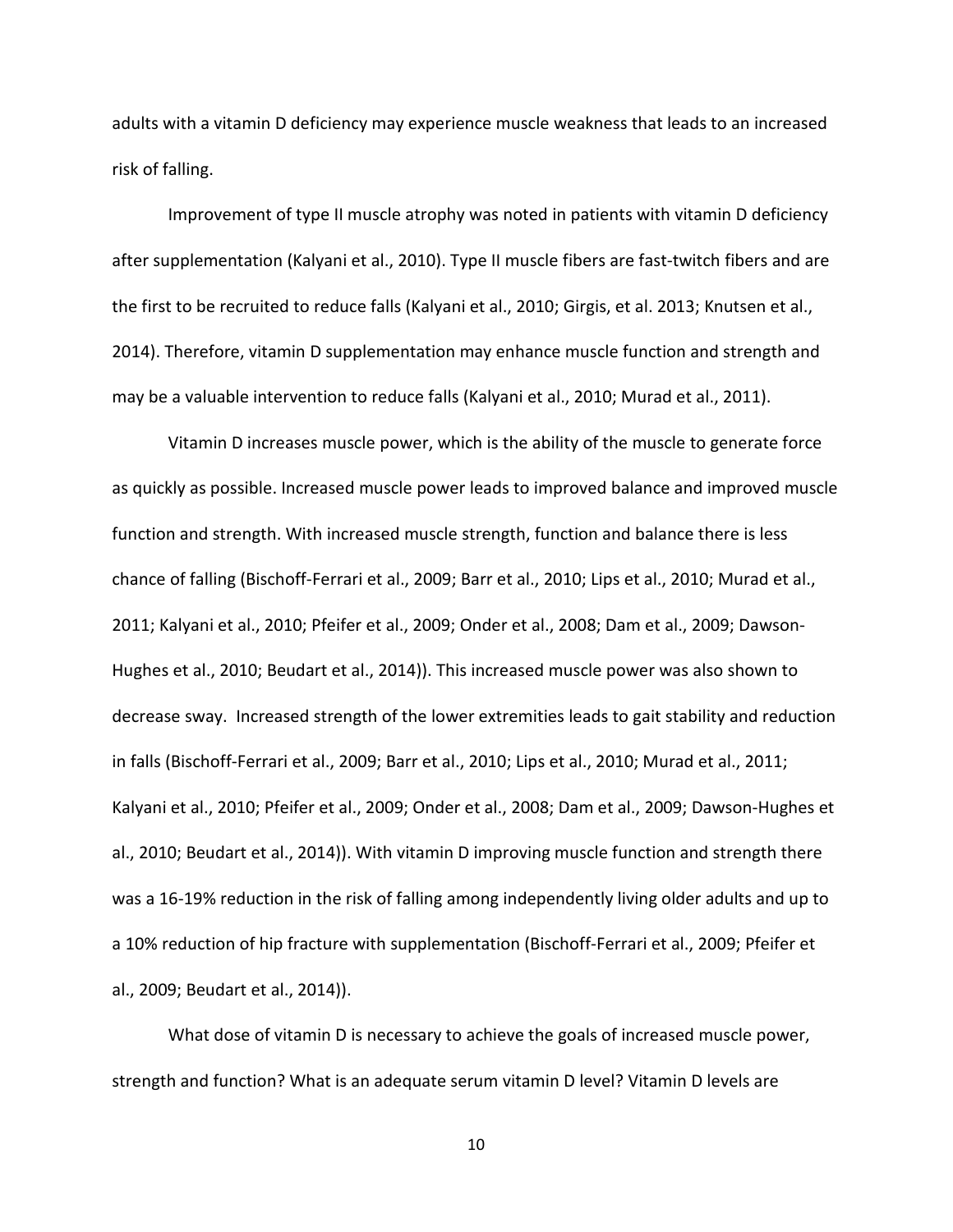evaluated or measured through 25 hydroxyvitamin (25 (OH)D) in the serum or plasma. Souberbielle et al. (2012) suggests prior testing of the serum vitamin D levels is not necessary due to the low toxicity risk of vitamin D. While a consensus on the daily recommended doses has not been established doses up to 4,000 IU/day have been found to be safe (Souberbielle et al., 2012). The minimum dose of 800 - 1,000 IU/day to maintain therapeutic levels has been recommended (American Geriatric Society Workgroup, 2014; Bischoff-Ferrari et al., 2012). A serum level of 25-hydroxyvitamin d of 60 nmol/L or higher is beneficial, though serum levels of 75 nmol/L is key to reduce injury, falls or fractures (Bischoff-Ferrari et al., 2009; Bischoff-Ferrari et al., 2012; American Geriatric Society Workgroup, 2014; Kalyani et al., 2010; Pfeifer et al., 2009; Prince et al., 2008; Sanders et al., 2010).

Vitamin D is a factor in the regulation of calcium transport and protein synthesis in muscle cells (Girgis et al., 2013). In addition, vitamin D has a direct impact on the homeostasis of calcium in muscle cells so this may contribute to increased bone health when calcium and vitamin D are combined (Girgis et al., 2013). In the event of a fall the risk of a fracture would be decreased. Vitamin D and its role in muscle morphology, the regulation of calcium and protein synthesis improves muscle power, strength and gait stability (Girgis et al., 2013, Prince et al., 2008, Pfeifer et al., 2009).

## **Discussion**

Vitamin D supplementation may be a low cost and beneficial fall prevention intervention. Vitamin D has direct effects on muscle strength and power and has the potential to help prevent falls in older adults and moderate morbidity and mortality rates. Current research supports the intervention of vitamin D supplementation in order to decrease falls and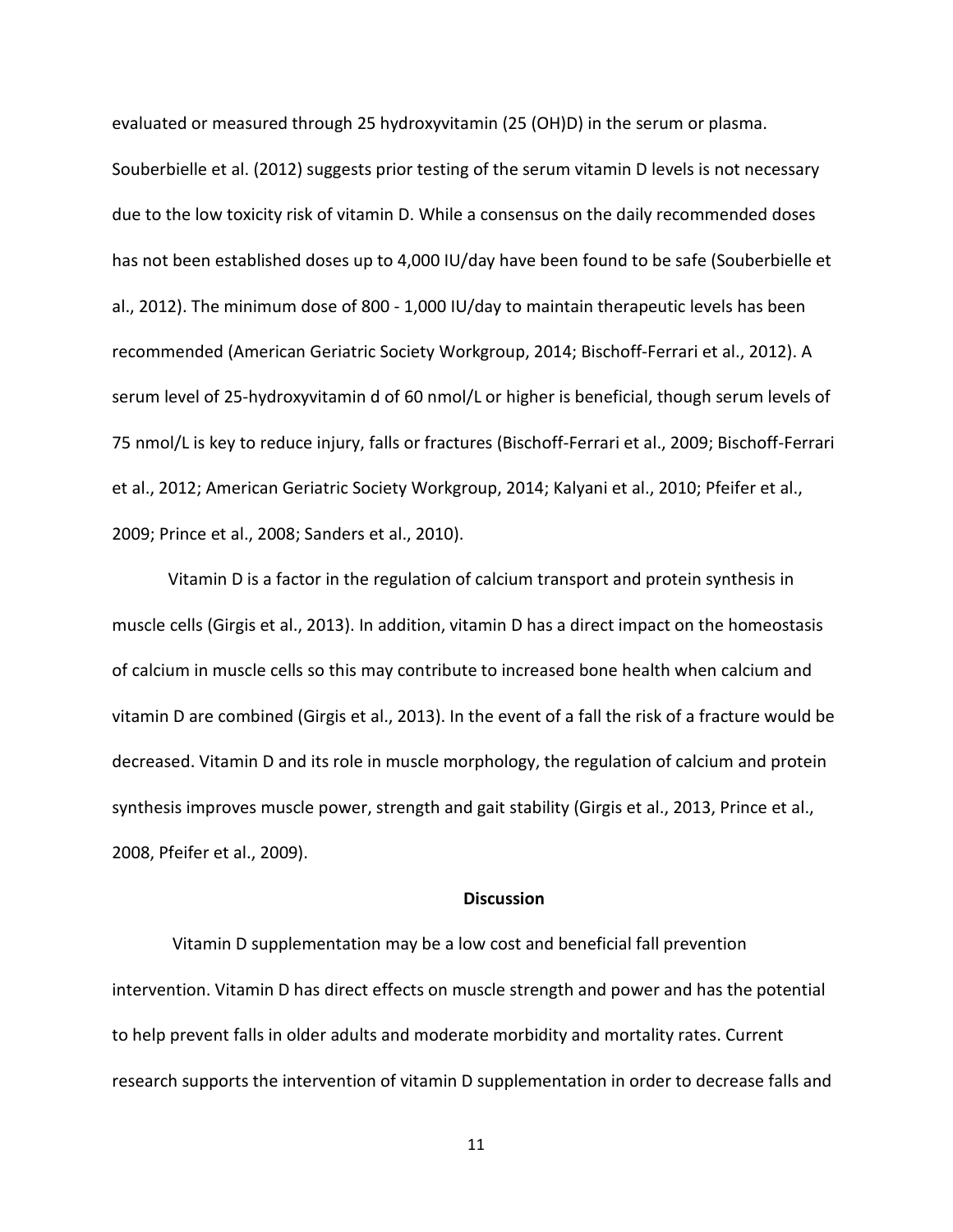improve health outcomes for older adults, thereby reducing the mortality and morbidity rates of fall-related hip fractures in this population. Using vitamin D as an intervention to reduce falls could greatly improve health, function and quality of life for older adults.

Vitamin D supplements are a relatively inexpensive intervention that could off-set the propensity for falls in the older adult population and the benefits it provides compared to the cost of a hip fracture and rehabilitation are very cost effective. Knowing the beneficial effects of vitamin D, practitioners, such as advanced practice nurses, should implement vitamin D supplementation early in the health regimen of their older patients. The review findings cannot be generalized to the older adult population only in those who participated in the included studies. Additional study consideration methods need to be considered in order to determine if practitioners' are aware of the fall prevention benefits of vitamin D and whether or not they are encouraging older individuals to take the daily supplement.

It is important for future research to be designed for testing levels of vitamin D that are effective as a fall prevention intervention because articles reviewed for this study were based on ranges of of vitamin D taken daily, not a specified dose that proved effective. Knowing the best level is important for clinical practice interventions. It needs to be determined then accepted which amount of vitamin D taken daily gives the best results in fall prevention.

# **Conclusion**

Hip fractures are a major reason for mortality among older people and over 90% of fractures are the result of a fall (CDC, 2014). Hip fractures severely affect the functional and health outcomes of older individuals. Designing fall prevention interventions that are low cost and easy to adopt could potentially reduce the number of falls - reducing the number of hip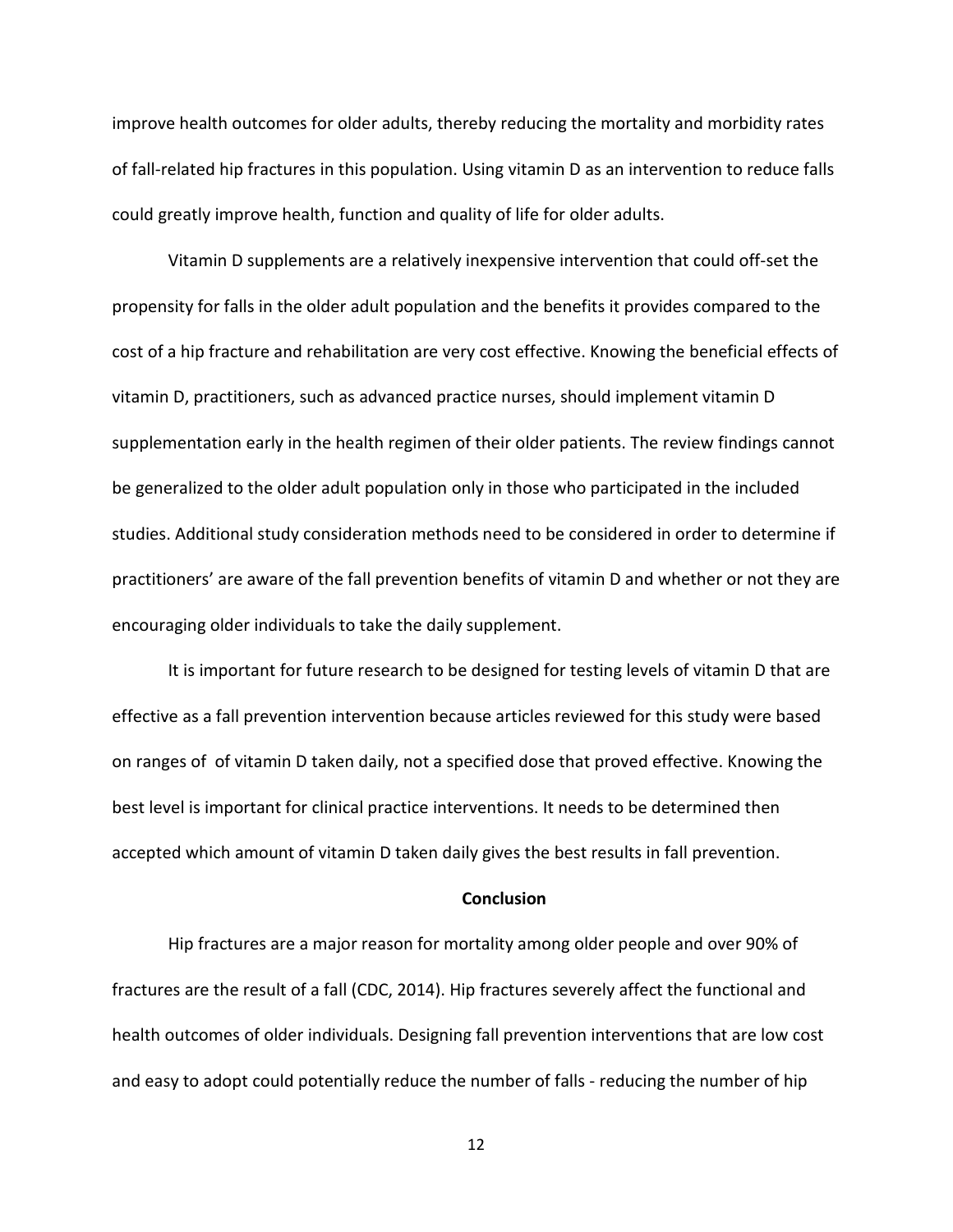fractures and greatly benefitting this population. Advanced practice nurses have a direct influence on their patients' care and outcomes therefore they may be able to prevent loss of mobility and decline in activities of daily life by simply providing a vitamin D supplement.

The findings in this literature review could be used to promote the dissemination of research of the potential of vitamin D as a fall prevention intervention and therefore reduce the incidence of hip fractures related to falls. By lowering the mortality and morbidity rates associated with hip fractures in the older population, quality of life could greatly be impacted. The implication of this review would be improved health, function and quality of life for this growing population.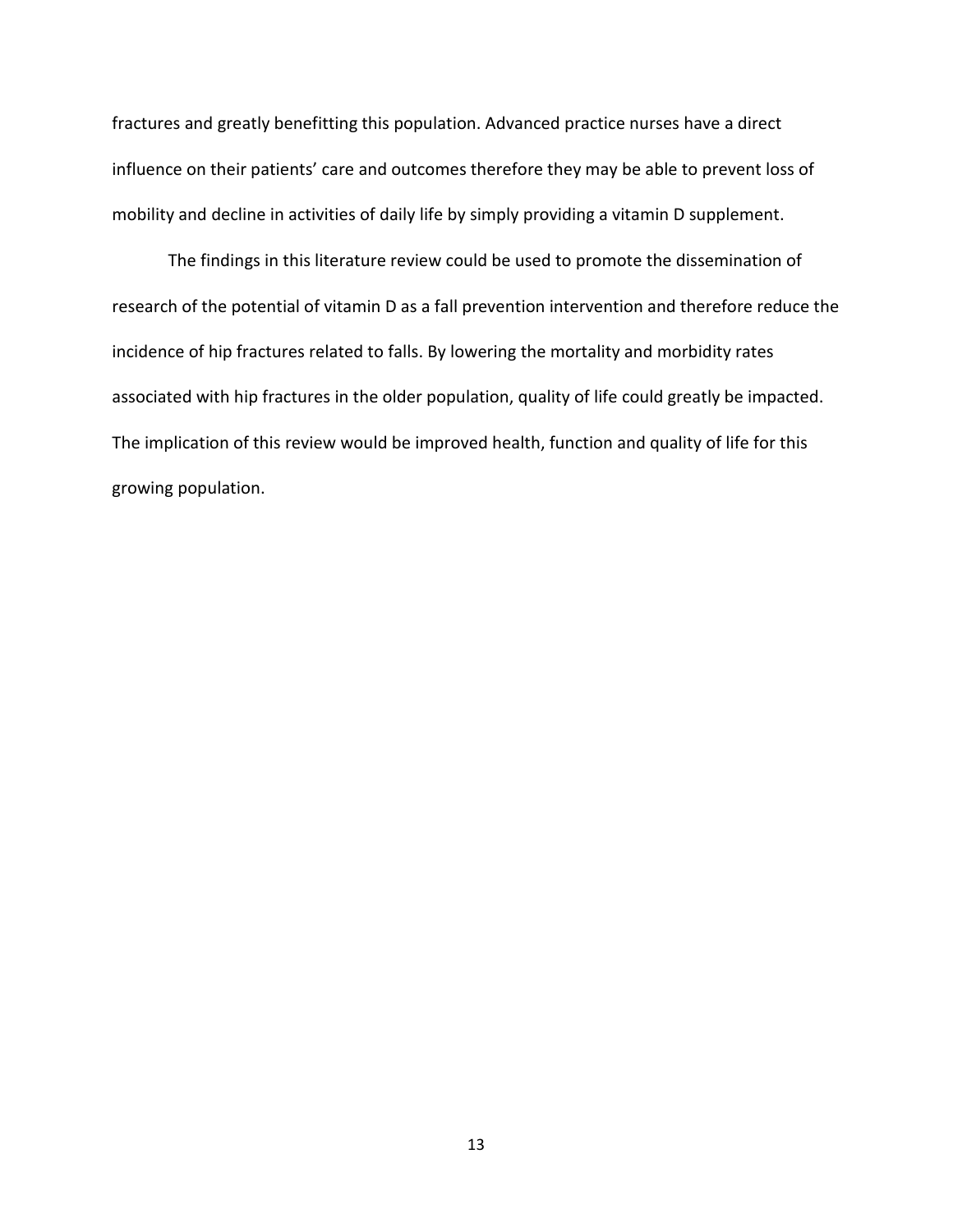#### References

- American Geriatric Society Workgroup. (2014). Recommendations abstracted from the American Geriatrics Society consensus statement on vitamin D for prevention of falls and their consequences. *Journal of the American Geriatric Society*, *62*, 147-152. http://dx.doi.org/10.1111/jgs.12631
- Barr, R., Macdonald, H., Stewart, A., McGuigan, F., Rogers, A., Eastell, R., Reid, D. M. (2010). Association between vitamin D receptor gene polymorphisms, falls, balance and muscle power: results from two independent studies. *Osteoporosis International*, *21*, 457-466. http://dx.doi.org/10.1007/s00198-009-1019-6
- Beudart, C., Buckinx, F., Rabenda, V., Gillain, S., Cavalier, E., Slomian, J., Bruyere, O. (2014). The effect of vitamin D on skeletal muscle strength, muscle mass, and muscle power: A systematic review and meta-analysis of randomized controlled trials. *Journal of Clinical Endocrinology Metabolism*, *99*, 4336-4345. http://dx.doi.org/10.1210/jc.2014-1742
- Bischoff-Ferrari, H. A., Dawson-Hughes, B., Staehelin, H. B., Orav, J. E., Stuck, A. E., Theiler, R., Henschkowski, J. (2009). Fall prevention with supplemental and active forms of vitamin D: a meta-analysis of randomized controlled trials. *BMJ*, 1-11.

http://dx.doi.org/10.1136/bmj.b3692

Bischoff-Ferrari, H. A., Willett, W. C., Orav, E. J., Lips, P., Meunier, P. J., Lyons, R. A., Dawson-Hughes, B. (2012, July 5). A pooled analysis of vitamin D dose requirements for fracture prevention. *The New England Journal of Medicine*, *367*, 40-49. http://dx.doi.org/10.1056/NEJMoa1109617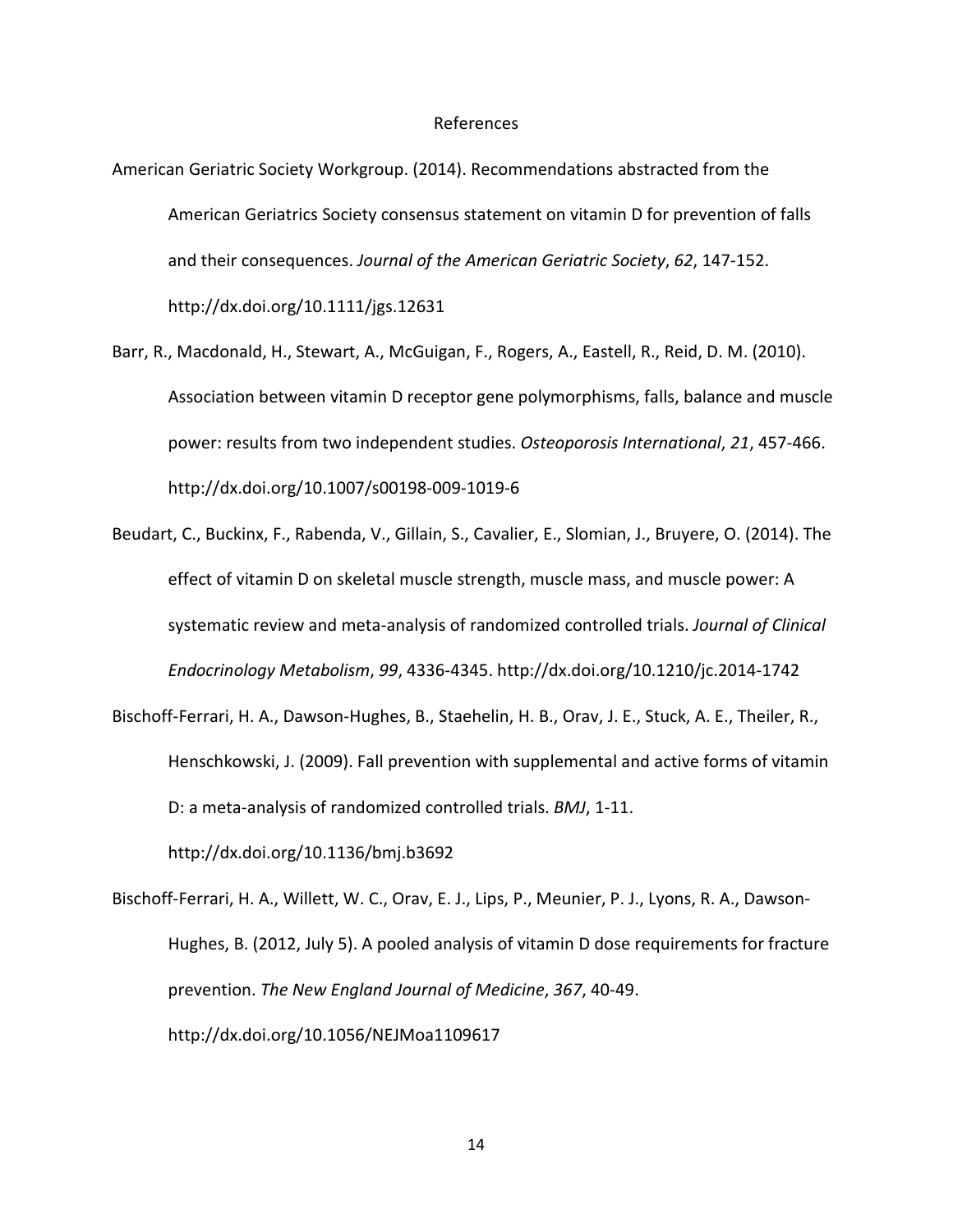- Coutinho, E. S., Bloch, K. V., & Coeli, C. M. (2012). One-year mortality among elderly people after hospitalization due to fall-related fractures: comparison with a control group of matched elderly. *Cad. Saude Publication, Rio de Janeiro*, *28*, 801-805.
- Dam, T., VonMuhlen, D., & Barrett-Connor, E. (2009). Sex-specific association of serum vitamin D levels with physical function in older adults. *Osteoporosis International*, *20*, 751-760. http://dx.doi.org/10.1007/s00198-008-0749-1
- Dawson-Hughes, B., Mithal, A., Bonjour, J. P., Boonen, S., Burckhardt, P., Fuleihan, G., Yoshimura, N. (2010). IOF position statement: vitamin D recommendations for older adults. *Osteoporosis International*, *21*, 1151-1154. http://dx.doi.org/10.1007/s00198- 010-1285-3
- Frick, K. D., Kung, J. W., Parrish, J. M., & Narrett, M. J. (2010). Evaluating the cost-effectiveness of fall prevention programs that reduce fall-related hip fractures in older adults. *Journal of the American Geriatric Society*, *58*, 136-141. http://dx.doi.org/10.1111/j.1532- 5415.2009.02575.x
- Gillespie, L. D., Robertson, M. C., Gillespie, W. J., Sherrington, C., Gates, S., Clemson, L. M., & Lamb, S. E. (2012, September 12). Interventions for preventing falls in older people living in the community. *The Cochrane Library*.

http://dx.doi.org/10.1002/14651858.CD007146.pub3

Girgis, C. M., Clifton-Bligh, R. J., Hamrick, M. W., Holick, M. F., & Gunton, J. E. (2013, February). The role of vitamin D in skeletal muscle: form, function, and metabolism. *Endocrine Reviews*, *34*, 33-83. http://dx.doi.org/10.1210/er.2012-1012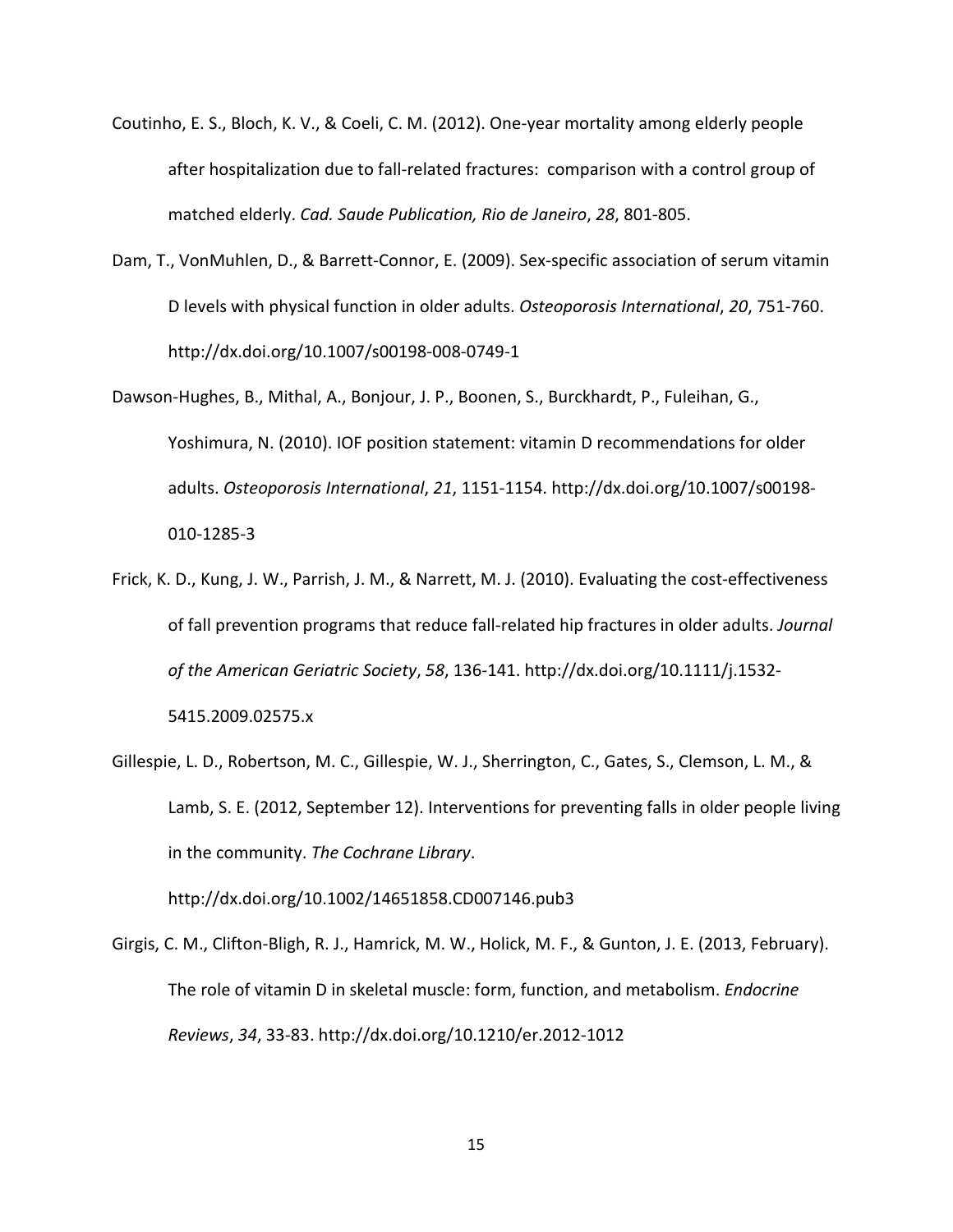Haas, R., Maloney, S., Pausenberger, E., Keating, J. L., Sims, J., Malloy, E., Haines, T. (2012, May). Clinical decision making in exercise prescription for fall prevention. *Physical Therapy*, *82*, 666-679.

Health statistics and health information systems. (2012). Retrieved from

www.who.int/heatlhinfo/survey/agingdefnolder/en/index.html

Healthy People 2020. (2012). Retrieved from

www.healthypeople.gov/2020/topicsobjectives2020/overview.aspx?topicid=31

Hendriks, M. R., Bleijlevens, M. H., Van Haastregt, J. C., Crebolder, H. F., Diederiks, J. P., Evers, S. M., Van Eijk, J. T. (2008). Lack of effectiveness of a multidisciplinary fall-prevention program in elderly people at risk: a randomized, controlled trial. *Journal of the American Geriatric Society*, *56*, 1390-1397. http://dx.doi.org/10.1111/j.1532-5415.2008.01803x

- Injury prevention and control: home and recreation safety. (2014). Retrieved from www.cdc.gov/homereacreationsafety/falls/adulthipfx.html
- International Osteoporosis Foundation. (2011). Retrieved from www.iofbonehealth.org/factsand-statistics.html#factsheet-category-16
- Kalyani, R. R., Stein, B., Valiyil, R., Manno, R., Maynard, J. W., & Crews, D. C. (2010). Vitamin D treatment for the prevention of falls in older adults: systematic review and metaanalysis. *Journal of the American Geriatric Society*, *58*, 1299-1310. http://dx.doi.org/10.1111/j.1532-5415.2010.02949.x
- Kates, S. L., Blake, D., Bingham, K. W., Kates, O. S., Mendelson, D. A., & Friedman, S. M. (2010). Comparison of an organized geriatric fracture program to United States government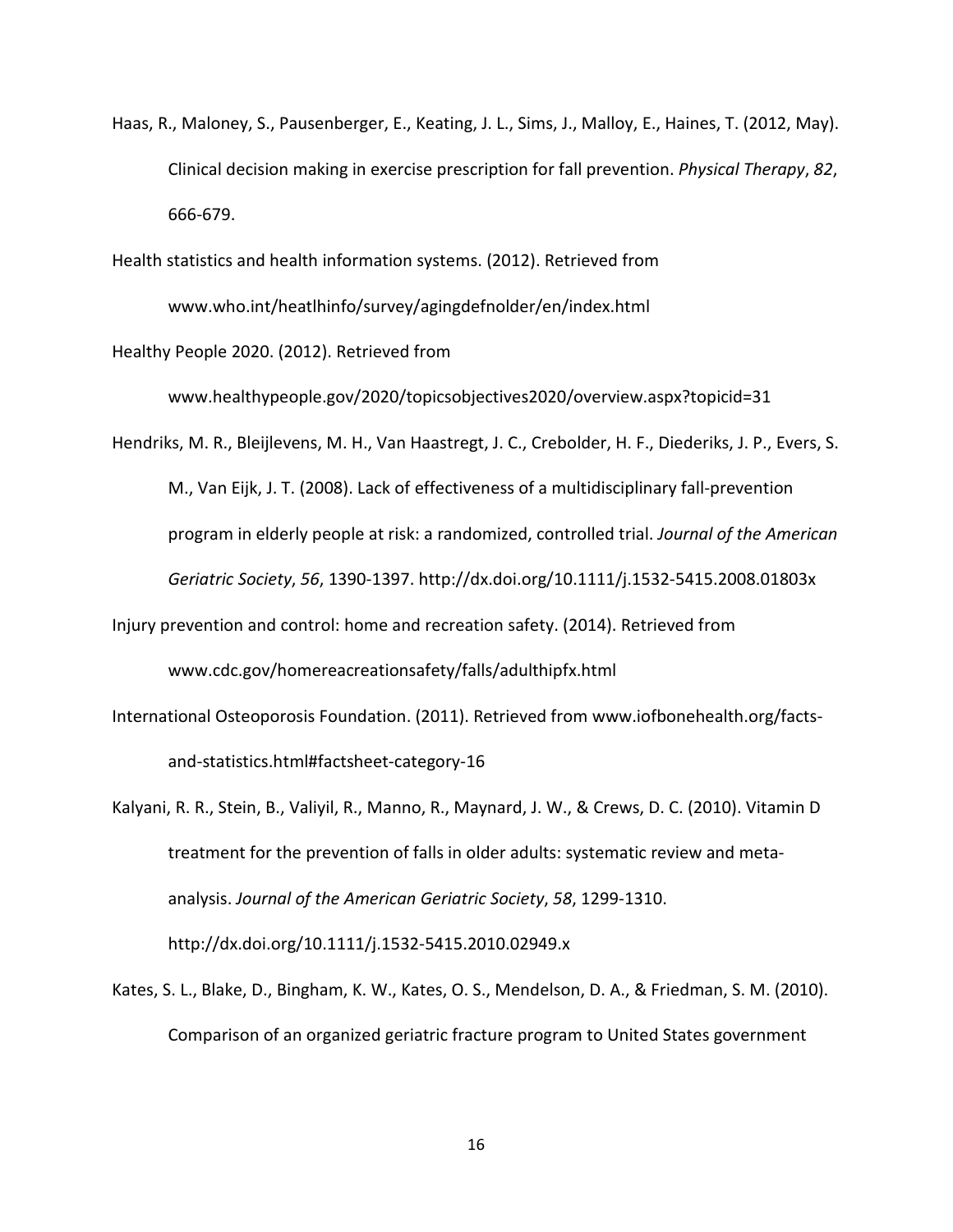data. *Geriatric Orthopaedic Surgery and Rehabilitation*, *1*, 15-21.

http://dx.doi.org/10.1177/2151458510382231

- Knutsen, K. V., Madar, A. A., Lagerlov, P., Brekke, M., Raastad, T., Stene, L. C., & Meyer, H. E. (2014, January). Does vitamin D improve muscle strength in adults? A randomized, double-blind, placebo-controlled trial among ethnic minorities in Norway. *Journal of Clinical Endocrinology Metabolism*, *99*, 194-202. http://dx.doi.org/10.1210/jc.2013-2647
- Lips, P., Binkley, N., Pfeifer, M., Recker, R., Samanta, S., Cohn, D. A., Papanicolaou, D. A. (2010). Once-weekly dose of 8400 IU vitamin D3 compared with placebo: effects on neuromuscular function and tolerability in older adults with vitamin D insufficiency. *American Journal of Clinical Nutrition*, *91*, 985-991.
- Melnyk, B. M., & Fineout-Overholt (2011). *Evidence-based practice in nursing and healthcare: A guide to best practice*. Philadelphia, PA: Lippincott, Williams & Wilkins.
- Murad, M. H., Elamin, K. B., Abu Elnour, N. O., Elamin, M. B., Alkatib, A. A., Fatourechi, M. M., Montori, V. M. (2011). The effect of vitamin D on falls: a systematic review and metaanalysis. *Journal of Endocrinology Metabolism*, *96*, 2997-3006. http://dx.doi.org/10.1210/jc.2011-1193
- Onder, G., Capoluongo, E., Danese, P., Settanni, S., Russo, A., Concolino, P., Landi, F. (2008). Vitamin D receptor polymorphisms and falls among older adults living in the community: results from the ilSIRENTE study. *Journal of Bone and Mineral Research*, *23*, 1031-1036. http://dx.doi.org/10.1359/JBMR.080225
- Pfeifer, M., Begerow, B., Minne, H. W., Suppan, K., Fahrleitner-Pammer, A., & Dobnig, H. (2009). Effects of a long-term vitamin D and calcium supplementation on falls and parameters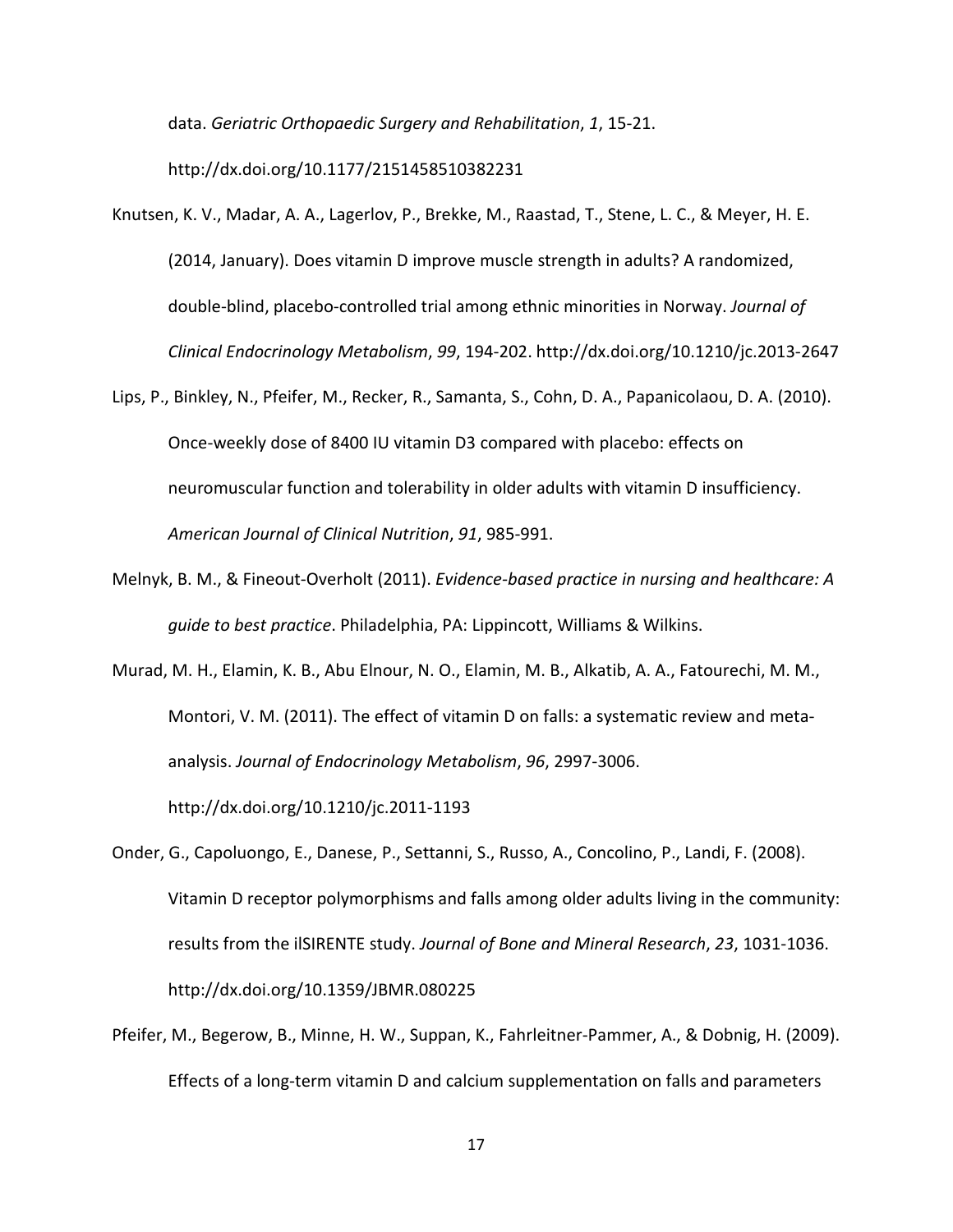of muscle function in community-dwelling older individuals. *Osteoporosis International*, 20, 315-322. http://dx.doi.org/10.1007/s00198-008-0662-7

- Pizzigalli, L., Fillippini, A., Ahmaidi, S., & Jullien, H. (2011, February). Prevention of falling risk in elderly people: the relevance of muscular strength and symmetry of lower limbs in postural stability. *Journal of Strength and Conditioning Research*, *25*, 567-574. http://dx.doi.org/Retrieved from
- Prince, R. L., Austin, N., Devine, A., Dick, I. M., Bruce, D., & Zhu, K. (2008). Effects of ergocalciferol added to calcium on the risk of falls in elderly high-risk women. *Archives of Internal Medicine*, *168*, 103-108. http://dx.doi.org/10.1001/archinternmed.2007.31
- Rose, D. J., & Hernandez, D. (2010). The role of exercise in fall prevention for older adults. *Clinics in Geriatric Medicine*, *26*, 607-631. http://dx.doi.org/10.1016/j.cger.2010.07.003
- Sanders, K. M., Stuart, A. L., Williamson, E. J., Simpson, J. A., Kotowicz, M. A., Young, D., & Nicholson, G. C. (2010). Annual high-dose oral vitamin D and falls and fractures in older women: a randomized controlled trial. *Journal of American Medical Association*, *303*, 1815-1822. http://dx.doi.org/10.1001/jama.2010.594
- Shubert, T. E. (2011, July-September). Evidence-based exercise prescription for balance and falls prevention: a current review of the literature. *Journal of Geriatric Physical Therapy*, *34*, 100-108. http://dx.doi.org/10.1519/JPT.0b013e31822938ac
- Souberbielle, J. C., Courbebaisse, M., Cormier, C., Pierrot-Deseilligny, C., Viard, J. P., Jean, G., & Cavalier, E. (2012). When should we measure vitamin D concentration in clinical practice? *Scandinavian Journal of Clinical and Laboratory Investigation*, *72*, 129-135. http://dx.doi.org/10.3109/00365513.2012.682888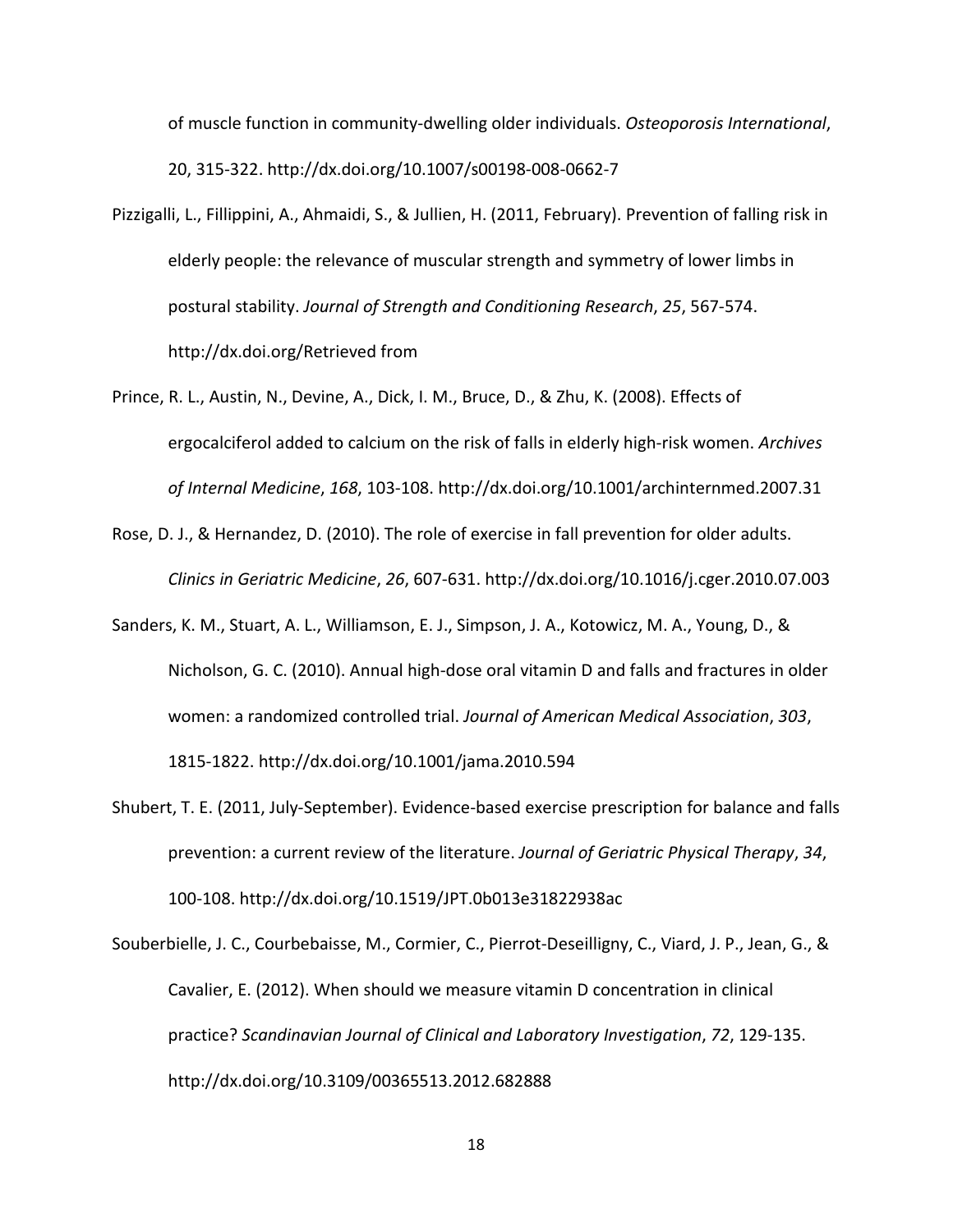United Nations. (2013). World Population Ageing 2013. Retrieved from

www.un.org/worldpopulationageing2013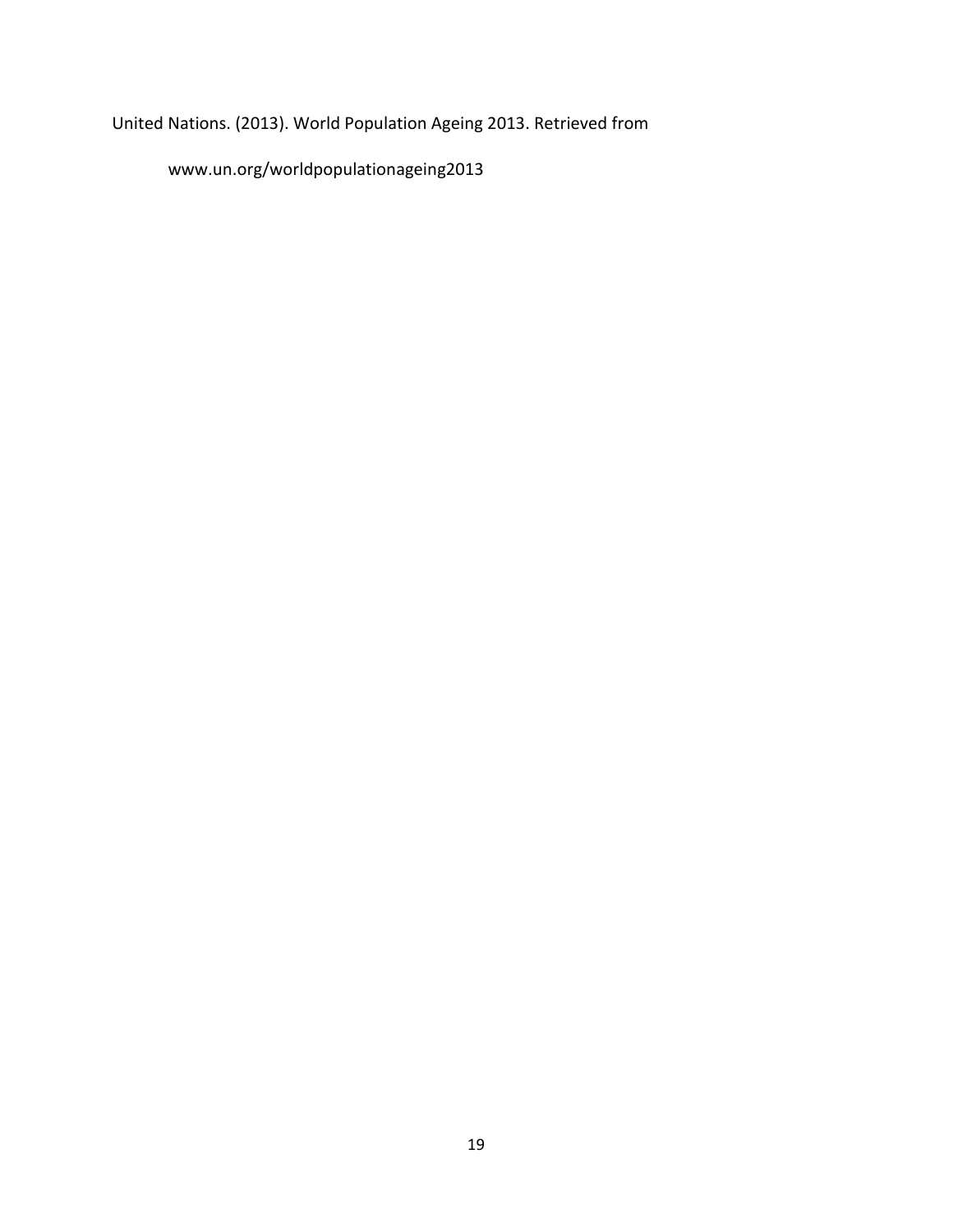**Manuscript 2**

Theory Exploration: Health Belief Model in Geriatrics

Suzanne L. Pilon, RN, BSN

University of Kentucky

College of Nursing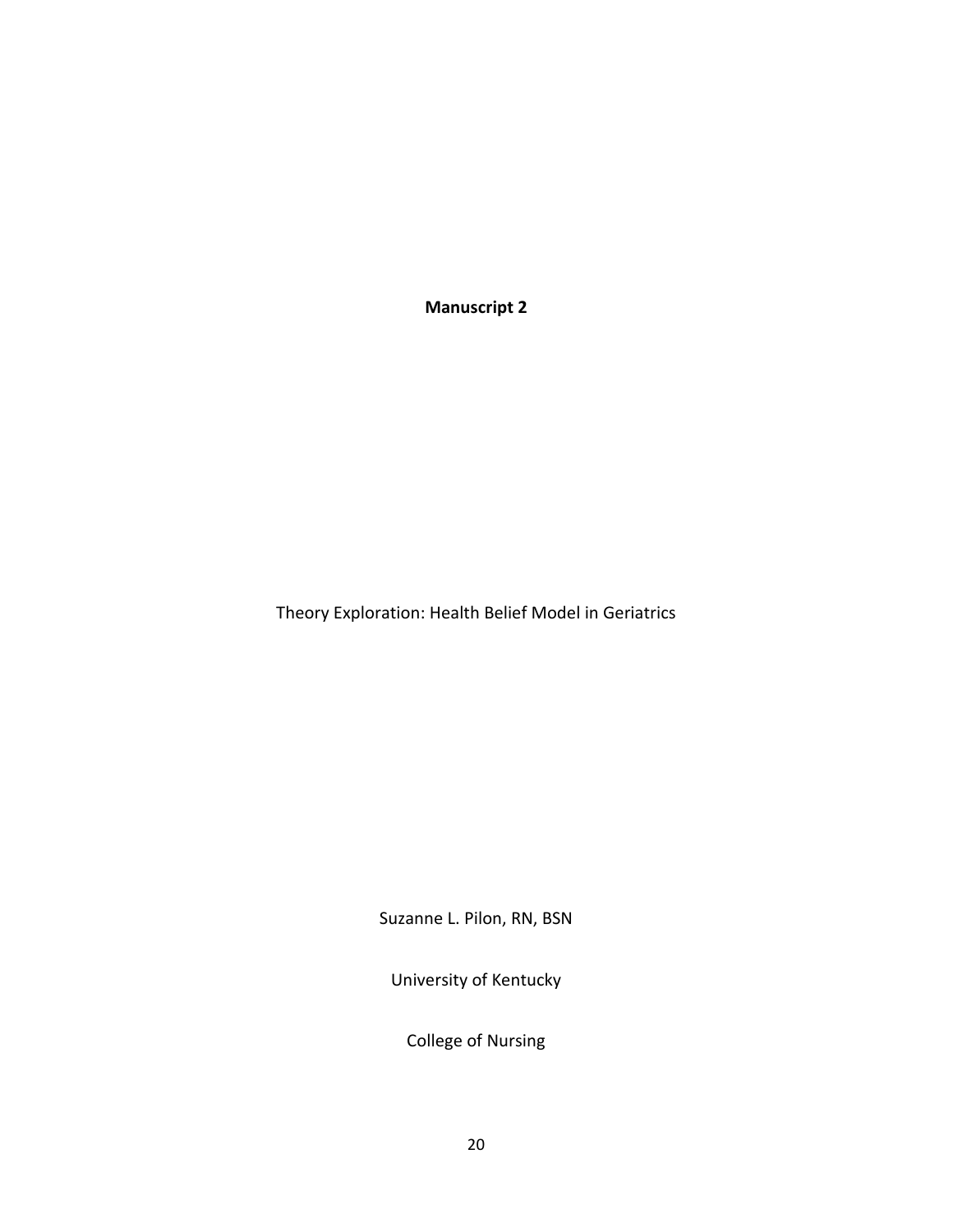#### Theory Exploration: Health Belief Model in Geriatrics

Nursing theories are useful to help direct, explain and guide nursing interventions in particular situations. The health belief model is a psychological model that attempts to explain and predict health behaviors. It has been one of the most widely used conceptual frameworks in behavior research, both to explain change and maintenance of health related behaviors and as a guiding framework for health behavior interventions (Champion & Skinner, 2008). The health belief model focuses on the factors that influence peoples' health behaviors. The model's main purpose is early detection and prevention of disease and illness.

For the past two decades the health belief model has been expanded, compared to other frameworks, and used to support interventions to change health behaviors. The model is comprised of six key concepts that help predict why people will take action to prevent, screen for, or control illness conditions (Champion & Skinner, 2008). By using these key concepts the practitioner is guided in how they may successfully motivate an individual to adopt the new health behavior and decrease or eliminate negative effects of a disease process or illness. The purpose of this paper is to propose the possible use of the health belief model to motivate the geriatric population adopt the use of a vitamin D supplement as a fall prevention intervention, to reduce falls and fractures as a result from falls.

Using "The Essentials of Doctoral Education for Advanced Nursing Practice" (2006) as a springboard to providing safe nursing practice and provide quality nursing care to improve care delivery and patient outcomes helps incorporate the importance of nursing theory throughout the advanced nursing discipline. By using scientific foundations and theory to guide nursing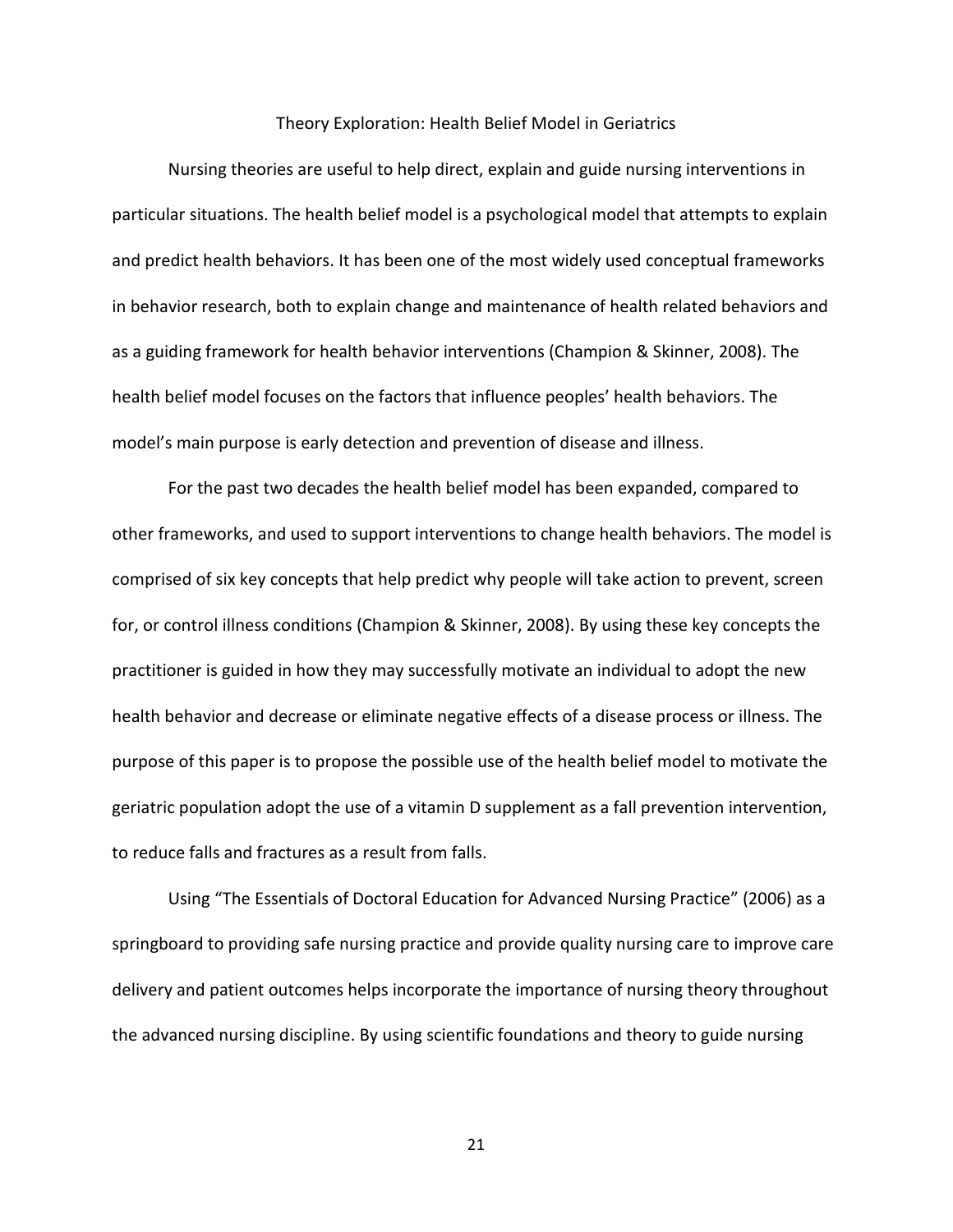practice will enable the advanced practice nurse to be a leader and generate change to make improvement in patient and population outcomes.

#### **History**

In the 1950s, social psychologists Hochbaum and Rosenstock, working for the U.S. Public Health Services, developed the health belief model to explain why people did not participate in programs to prevent and detect disease (Champion & Skinner, 2008). They specifically addressed the failure of people to participate in a free tuberculosis health screening program. Since then the health belief model has been adapted to study many long-term and short-term health behaviors.

In 1952, Hochbaum studied probability samples of more than 1200 adults in three cities that had conducted recent tuberculosis screening programs in mobile x-ray units (Strecher & Rosenstock, 1997). His study focusing on individuals' readiness to obtain an x-ray revealed findings indicating readiness was impacted by two main factors: whether they felt susceptible to tuberculosis and their beliefs about the benefits of early detection (Strecher & Rosenstock, 1997). Perceived susceptibility to tuberculosis contains two elements, the belief about whether contracting tuberculosis is realistic and the belief that they may already have tuberculosis in the absence of symptoms. Perceived benefits also included two elements, whether respondents believed that x-rays could detect tuberculosis prior to symptoms and whether early detection and treatment would improve prognosis. Hochbaum's findings expanded understanding because his studies revealed that an individual's readiness to take action could be potentiated by other factors, such as "cues", to instigate action. For example, bodily events such as a sneeze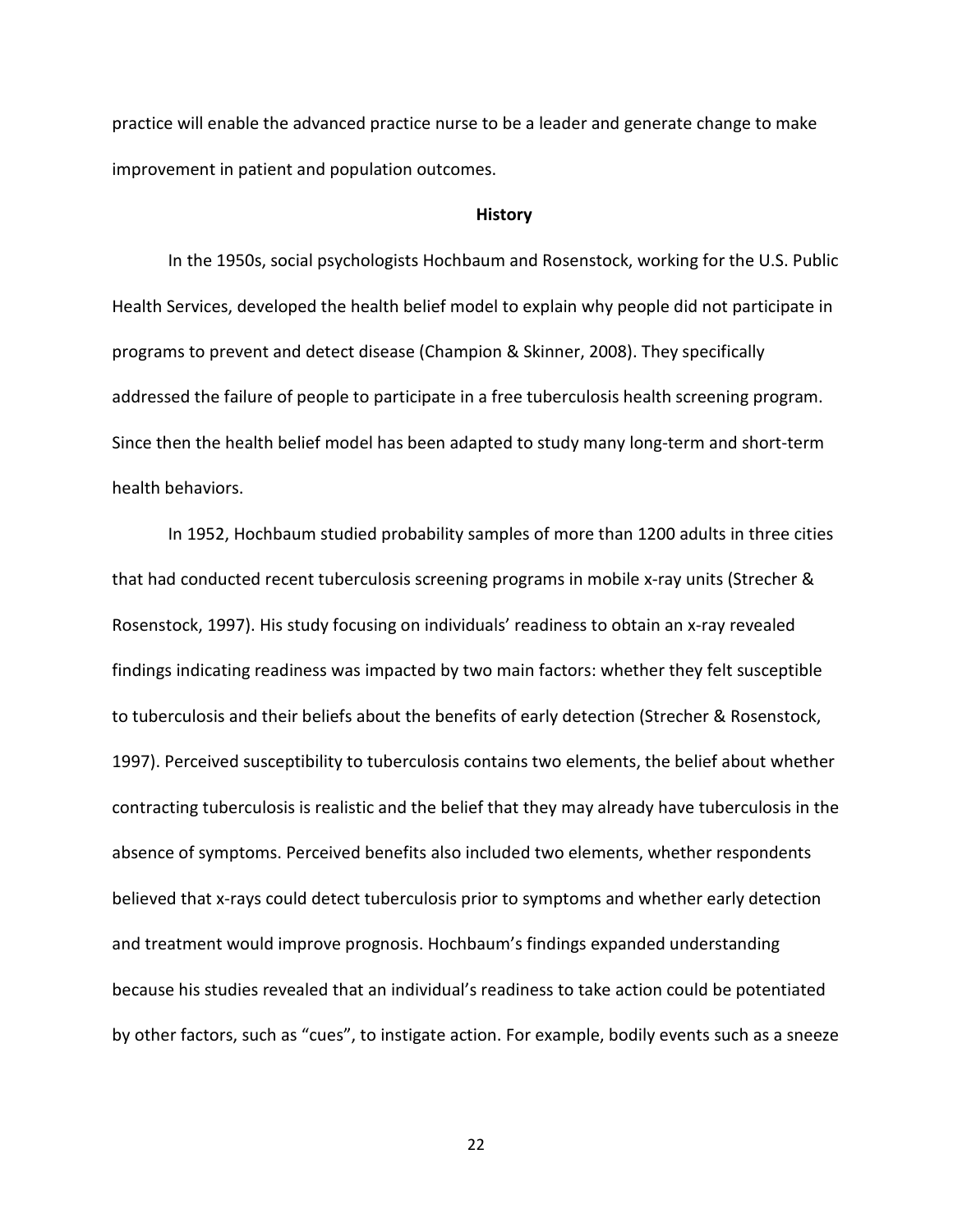or cough and environmental events such as media publicity in the form of posters may influence the individual (Strecher & Rosenstock, 1997).

From this initial beginning the model has been adapted during the past few decades to help individuals adopt new behaviors for improving health. By using the model an advanced practice provider can help guide an individual to adopt a new behavior to prevent or detect an illness so that early interventions can improve the prognosis and outcome for that individual.

#### **Concepts and Definitions**

The health belief model is based on the concept that a person will adopt a health related action if they feel they can avoid a negative health condition, they have a positive expectation that by adopting the recommended action a negative health condition may be avoided, and they believe that they can successfully perform the recommended health action (Champion & Skinner, 2008). There are six key concepts that define the health belief model. These concepts encompass a person's beliefs related to the threats and benefits of a health condition and include perceived susceptibility, perceived severity, perceived benefits, perceived barriers, cues to action, and self-efficacy (Champion & Skinner, 2008). These concepts are listed and defined in Table 1 (Champion & Skinner, 2008, p.48).

### Table 1

# *Health Belief Model Key Concepts*

| Concepts:                | Definition:                                     |
|--------------------------|-------------------------------------------------|
| Perceived susceptibility | Belief about the chances of experiencing a risk |
|                          | or getting a condition or disease.              |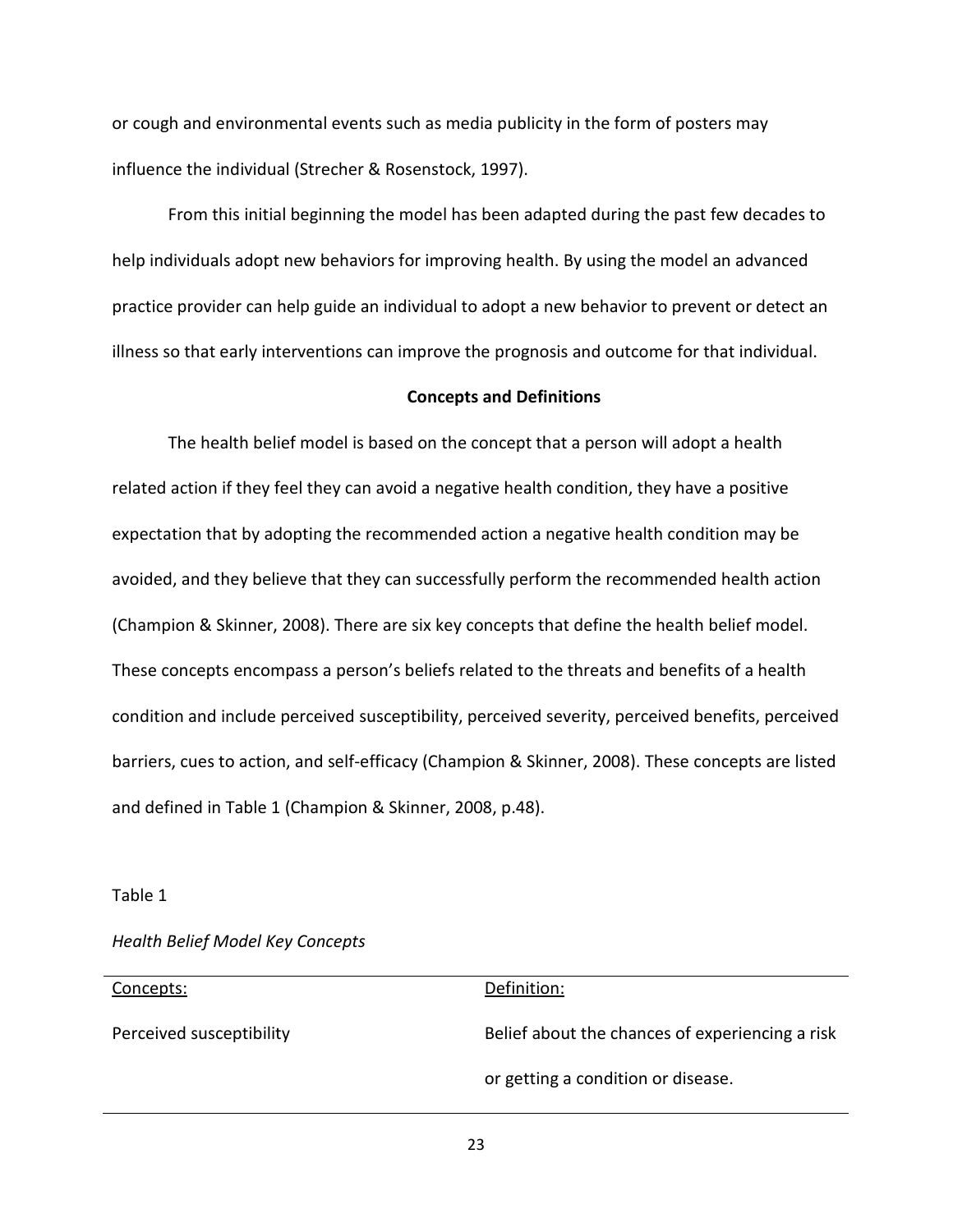| Perceived severity | Belief about how serious a condition and its |
|--------------------|----------------------------------------------|
|                    | consequences are.                            |
| Perceived benefits | Belief in efficacy of the advised action to  |
|                    | reduce risk or seriousness of impact.        |
| Perceived barriers | Belief about the tangible and psychological  |
|                    | costs of the advised action.                 |
| Cues to action     | Strategies to activate "readiness."          |
| Self-efficacy      | Confidence in one's ability to take action.  |

The model alleges that individuals will take action to ward off, screen for, or control illhealth conditions if they regard themselves susceptible to the condition, believe it to have serious consequences, believe there are resources available and attainable to reduce susceptibility or severity of the condition, and if they believe their actions to overcome barriers will be beneficial (Strecher & Rosenstock, 1997).

# **Relevance of the Health Belief Model to Advanced Nursing Specialty of Geriatrics**

The health belief model would be a beneficial framework to use when providing care to the older adult population when helping patients successfully adopt recommended health behaviors to improve health outcomes. One area of application of the health belief model to improve health outcomes in the older adult population is to off-set a catastrophic event, such as a fall that leads to a sustained fracture. It is well documented that falls are one of the main detriments to older adults' health and that they are the leading cause of death due to unintentional injury among older adults ("Older Adult Falls," 2015). In addition, individuals aged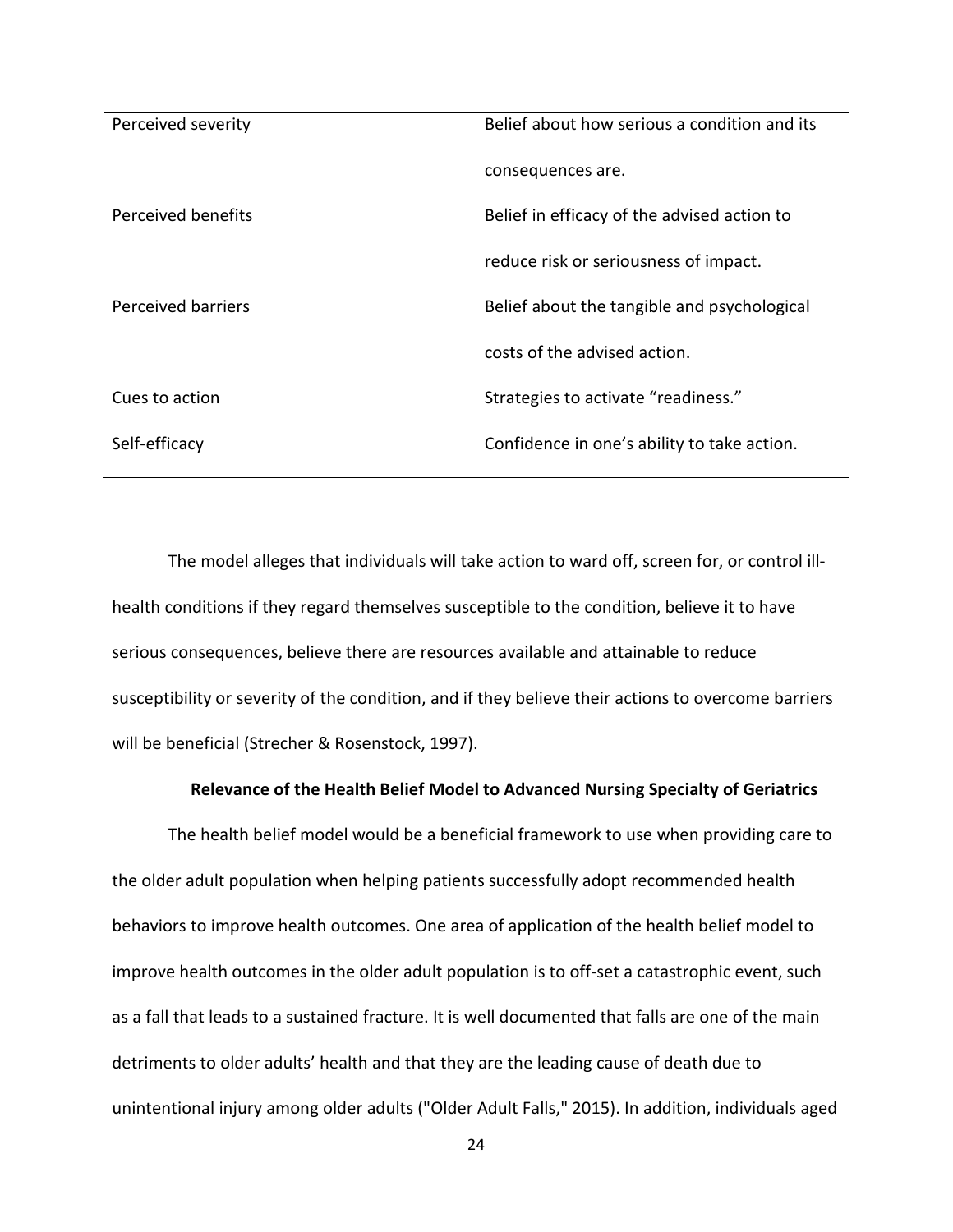65 years and older are at an increased risk for experiencing falls, and the risk of a fracture sustained as a result from a fall progressively increases as an individual ages ("Older Adult Falls," 2015).

The mortality rate one year after sustaining a severe fracture is 25.2% for individuals aged 65 years and older (Coutinho, Bloch, & Coeli, 2012). Furthermore, the morbidity rates associated with fractures affect the individual's quality of life by diminishing mobility, independence and overall functionality. One possible intervention to help reduce falls among older adults, thereby reducing fractures sustained from falling, is vitamin D. Vitamin D has been shown to be important in bone metabolism and muscle function (Girgis, Clifton-Bligh, Hamrick, Holick, & Gunton, 2013). Vitamin D deficiency is a worldwide problem and is prevalent in the older population due to the decrease in sun exposure and synthesis of vitamin D as an individual ages (Girgis et al., 2013; Kalyani et al., 2010). Human muscles have vitamin D receptors. Having adequate vitamin D levels could improve muscle function and strength (Kalyani et al., 2010). Vitamin D supplementation has shown an improvement in type II muscle atrophy in patients with a vitamin D deficiency (Kalyani et al., 2010). Type II muscle fibers are fast-twitch fibers and would be the first fibers recruited to prevent a fall (Kalyani et al., 2010). Improving muscle strength may improve gait stability and reduce falls. Therefore, the health belief model may be a way to guide practitioners to increase vitamin D supplementation in the older adult population and in turn reduce falls and fractures.

### **Potential Application of the Health Belief Model for Advanced Nursing of Geriatrics**

This paper will propose the application of the six components of the health belief model for the advanced nursing specialty of geriatrics. Those six components include perceived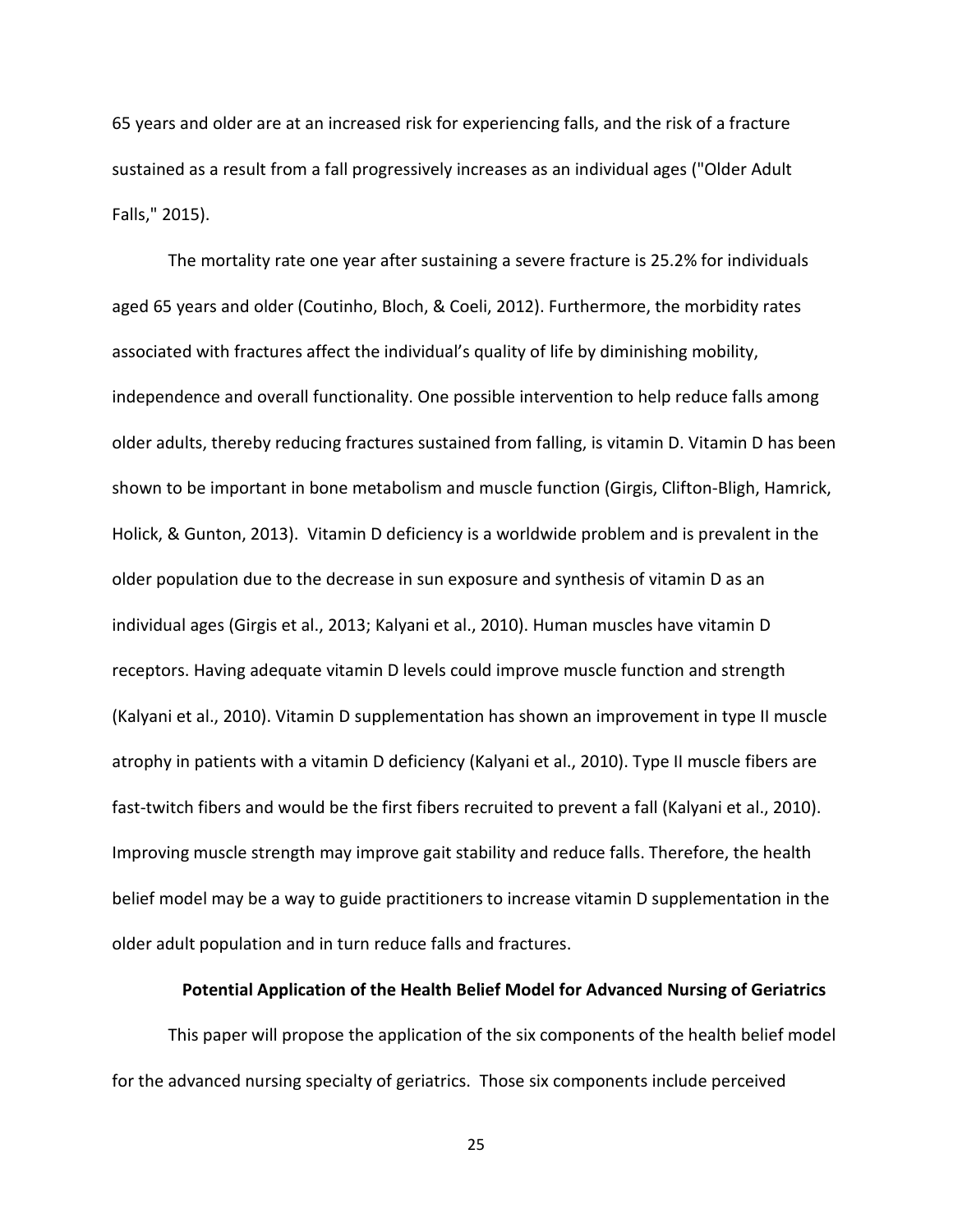susceptibility, perceived severity, perceived benefits, perceived barriers, cues to action and selfefficacy. By reviewing the literature on many different health issues and disease processes, each of these six concepts will be analyzed and discussed in relation to the geriatric population. This information will then be modified as potential use for an advanced practice nurse specializing in geriatrics to improve health outcomes by adopting a vitamin D supplement as a fall prevention intervention.

## **Perceived Susceptibility**

Perceived susceptibility is the concept most commonly addressed when using the health belief model for research. Five articles reviewed address perceived susceptibility in an older population. Two of the reviewed studies found that if individuals perceived that they were susceptible to the condition of interest they were more likely to adopt the recommended tests and/or treatment (Cry, Dunnagan, & Haynes, 2010; Molina-Barcelo, Salas Trejo, Peiro-Perez, & Malaga Lopez, 2011). These authors also found that individuals of low socioeconomic status were less likely to participate in screening/testing for the identified condition. This decreased perceived susceptibility was related to low health literacy and belief of low vulnerability to the disease due to lack of knowledge of the condition. Conversely you would expect high health literacy would result in a more realistic perceived susceptibility based on knowledge.

Using the health belief model to study HIV/AIDS interventions in an aging U.S. population showed perceived susceptibility to be low (Jacobson, 2011). Populations of older adults underestimate the problem and do not have much knowledge about the risks of HIV/AIDS, therefore they have a low perceived susceptibility. In contrast, a study by Park and colleagues (2014) suggested high perceived susceptibility of chronic pain in older individuals.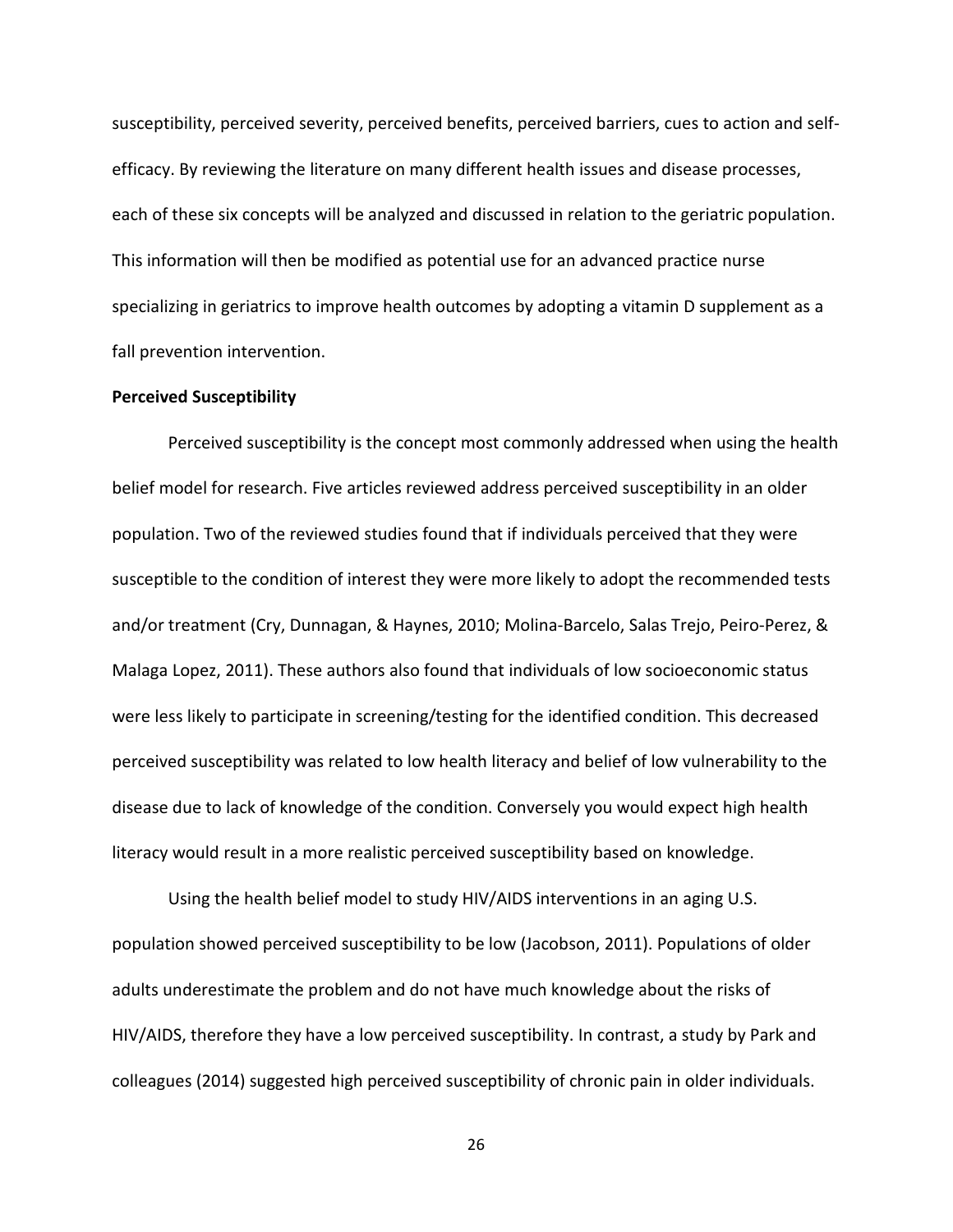Their study sample included individuals aged 60 years and older from different ethnicities with non-cancer related chronic pain. All categories scored high for the perceived susceptibility for chronic pain to increase. Demonstrating older individuals have a higher health literacy related to chronic pain as opposed to diseases such as HIV/AIDS and their possible perceived susceptibility.

Maes and Louis (2011) reported on use of the health belief model to identify the sexual history taking practices of nurse practitioners for patients 50 years of age and older. The authors found that nurse practitioners taking a sexual history with populations of patients 50 years of age and older led to a reduction of sexually transmitted diseases and early interventions to promote health outcomes related to sexual behaviors. These data help to demonstrate that discussion of health related behaviors may lead to higher health literacy related to these illnesses and in turn a reduction in risky behaviors to lower their perceived susceptibility.

An advanced practice practitioner wanting an older individual to begin taking a vitamin D supplement as a fall prevention intervention may focus on education and discussion as the first step in addressing perceived susceptibility. If a practitioner can help the patient understand why vitamin D may be beneficial and how it works to decrease falls and fractures, this knowledge may lead to higher compliance with the intervention. Paired with education on how the risk for falls increases with advanced age this knowledge would likely increase the geriatric populations' level of perceived susceptibility to falling and the risk for fractures.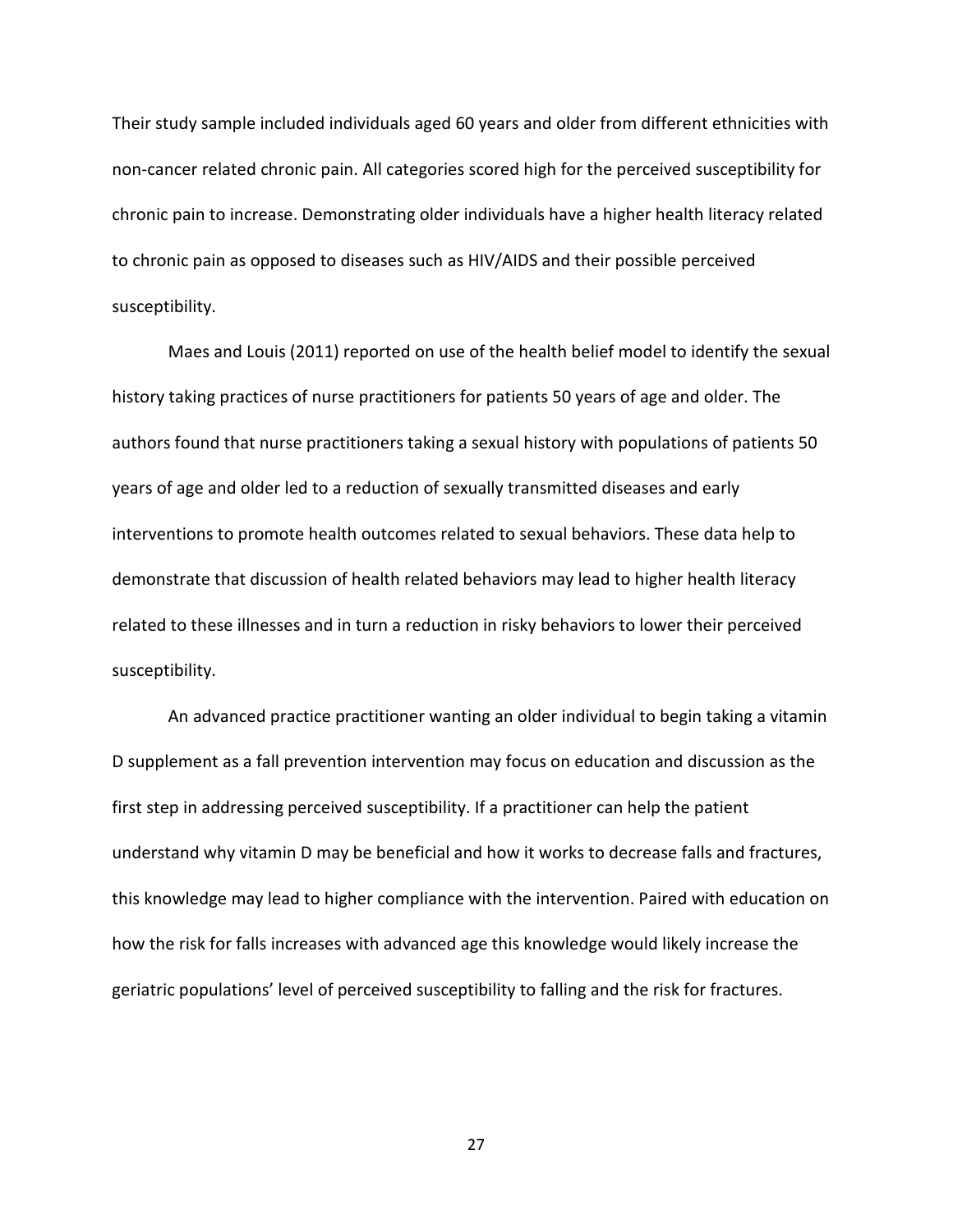#### **Perceived Severity**

In three studies related to colorectal cancer it was found that older individuals with low socio-economic status claimed to know nothing about certain diseases and risk factors (Cry et al., 2010; Molina-Barcelo et al., 2011; Ueland, Hornung, & Greenwald, 2006), resulting in a low health literacy relating to this disease process. These scientists focused on increased disease awareness to promote prevention and screening thus finding that participants reported increased belief of seriousness of certain disease processes, after being given information about the disease and hearing how preventable and treatable the process could be (Molina-Barcelo et al., 2011; Ueland, Hornung & Greenwald, 2006).

In studies where the disease being investigated was perceived to possibly cause pain and death as the severity (Kleier, 2004; Rivers, Underwood, & Jones, 2007), participation in screening might increase given it coincided with perceived susceptibility. For instance, stating that if an individual perceived the condition to have adverse effects and they were susceptible they may be more likely to participate in the recommended behavior. Therefore, when trying to motivate a population to adopt a new behavior it seems that education, to gain a higher level of knowledge of susceptibility and severity, is important.

Another example to address perceived severity using the health belief model is based on a project by Nexoe, Kragstrup and Sogaard (1998) who studied the decision on using the influenza vaccination among the elderly in a random sample of Danish individuals aged 65 years and older. The investigators studied the participants' personal perception of health for evaluating risk status related to influenza based on their own perceived severity of contracting influenza. The author's demonstrated that individuals that were vaccinated believed influenza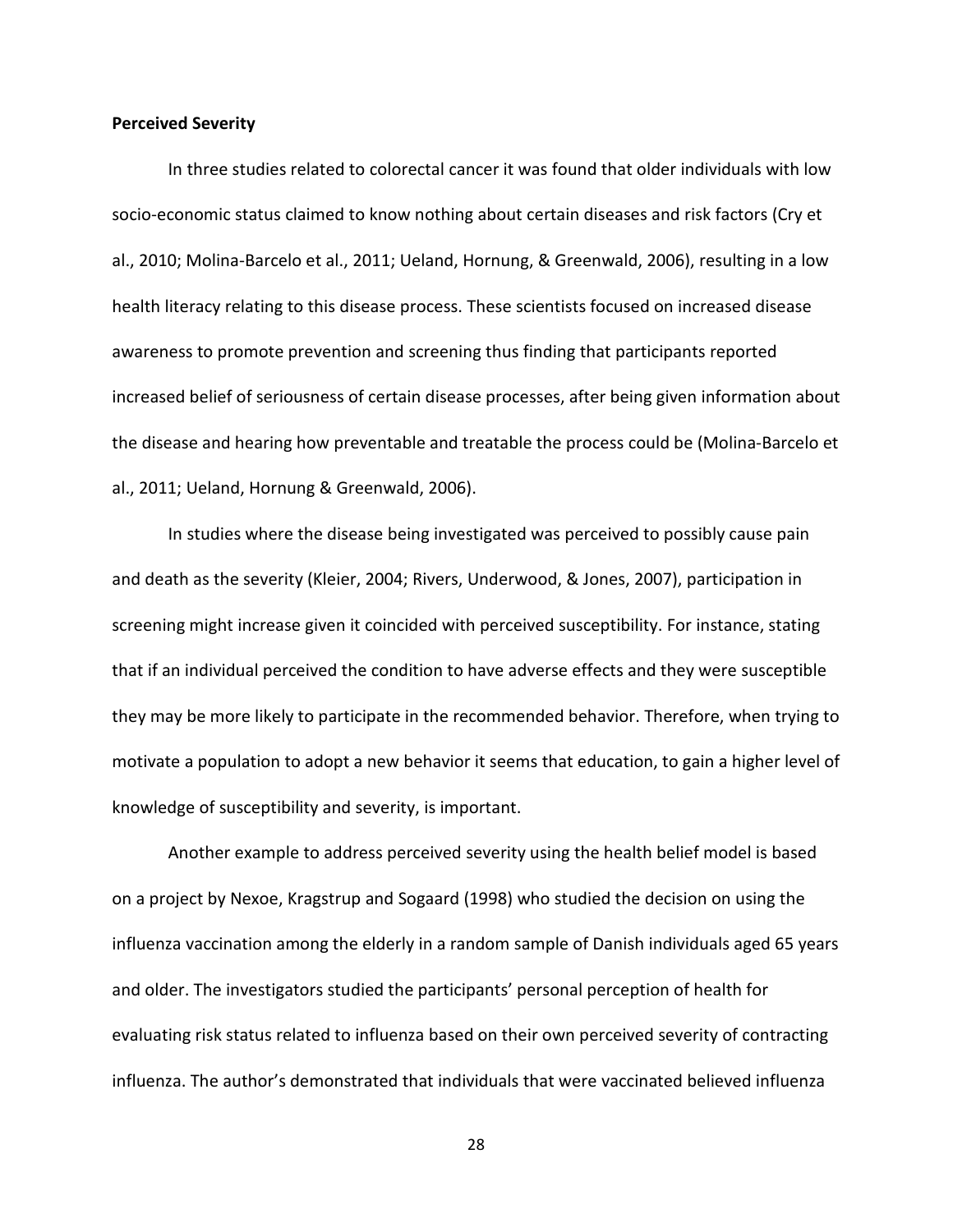to be more serious and believed the vaccine more effective compared to the individuals that were not vaccinated (Nexoe, Kragstrup, & Sogaard, 1998). This information further enhances the idea of the importance in assessing older individuals' perception of their risk for falling, the severity of the potential of sustaining a fracture, and understanding that vitamin D could help prevent a fall thus off-setting a fracture.

# **Perceived Benefits**

Perceived benefits are an important concept of the health belief model. The benefits are usually very important to the individuals' decision to adopt or not adopt the suggested behavior. Participants in many studies identified early detection and early medical care as primary benefits that would extend their lives (Cry et al., 2010; Kleier, 2004; Nexoe et al., 1998; Rivers et al., 2007). In one study, (Ueland, Hornung, & Greenwald, 2006), perceived benefits were the most influential predictor of the participants' decision to be tested for colorectal cancer. The authors found that one of the strongest perceived benefits related to colorectal prevention and screening was that early detection of colorectal cancer is essential and enables a cure rate of over 90%.

In the report, identifying sexual history taking practices of the nurse practitioners caring for older patients (Maes & Louis, 2011), the authors found that nurse practitioners who were willing to discuss these sensitive areas with older adults, led to a reduction of sexually transmitted diseases and early interventions to promote health outcomes related to sexual behaviors. This model proposes that perceived benefits of health related behaviors not only among patients but healthcare providers are associated with the desire to avoid illness or to get well and the belief that a specific health action will prevent or reduce the impact of illness.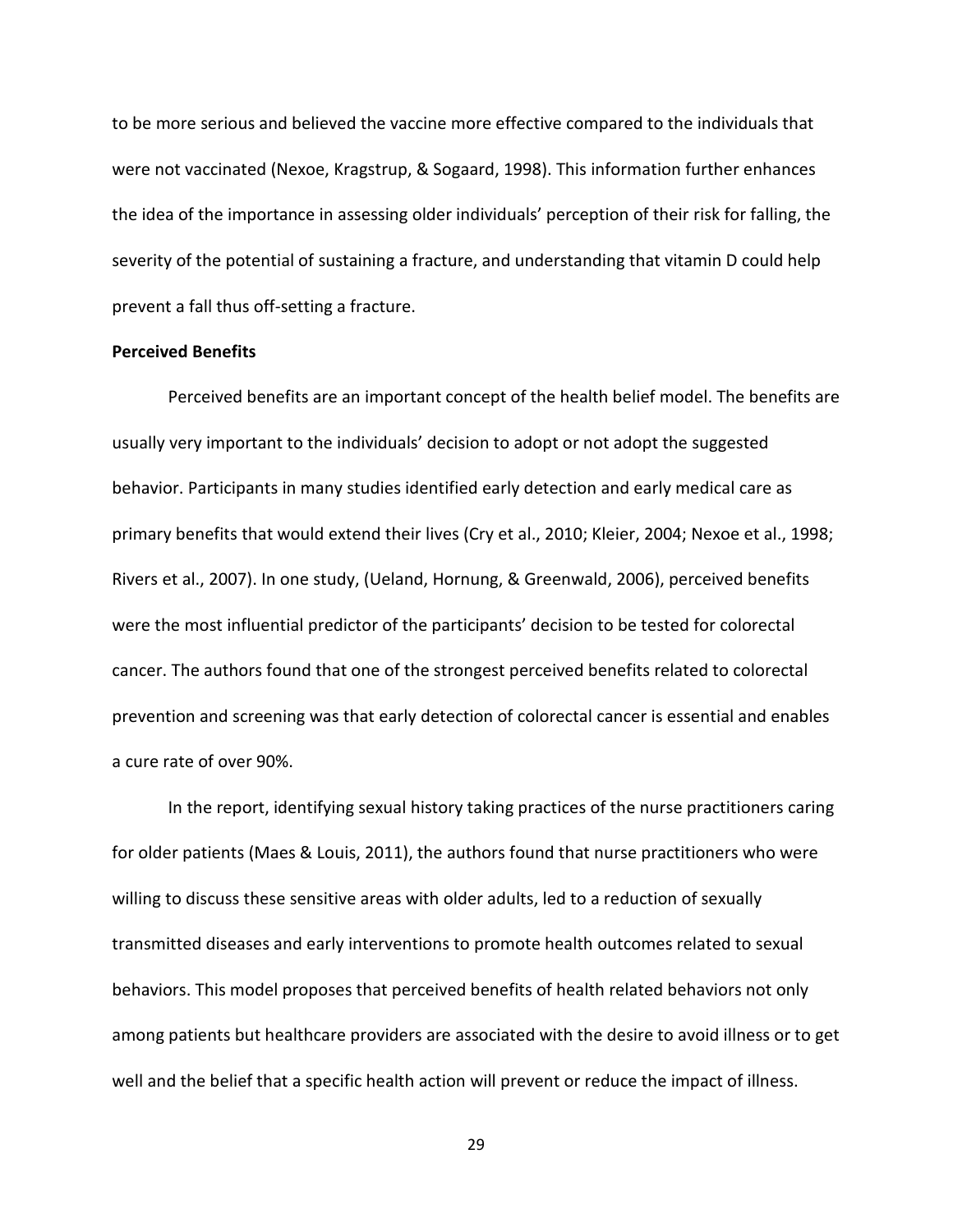This desire to avoid illness and prevent or reduce the impact of illness could be used to encourage the older population to take vitamin D supplementation to reduce or prevent injury as a result from a fall. Perceived benefits pivotal in motivation to adopt this behavior include benefits of vitamin D supplementation to increase favorable health outcomes, prolong quality of life and enhance functional independence in the older patient.

# **Perceived Barriers**

The concept of perceived barriers has also been covered extensively in the research. Perceived barriers are the cost, either psychological or tangible, of implementing the recommended behavior. Perceived barriers can impede an individual from adopting a health change behavior.

Many of the studies reviewed reported cost as a perceived barrier to beneficial health behaviors (Cry et al., 2010; Nexoe et al., 1998; Richard, Kosatsky, & Renouf, 2011; Rivers et al., 2007). Other commonly perceived barriers were limited access to the intervention or activity, discomfort and the possibility of side effects (Rivers et al., 2007; Kleier, 2004; Nexoe et al., 1998; Richard et al., 2011). Two reports (Koch, 2002; Sullivan, Young, & Scott, 2009) addressed older adults and exercise to prevent a disease process or reduce risk factors. Both studies indicated that participants tended to think they did not have enough time or that the behavior may be too difficult or painful.

Getting older adults to take a vitamin D supplement may have barriers similar to the ones in these reviewed studies. For instance, cost may be a concern as well as whether or not taking a supplement would cause side effects and whether or not they would remember to take the supplement as recommended. A provider could help alleviate these barriers by providing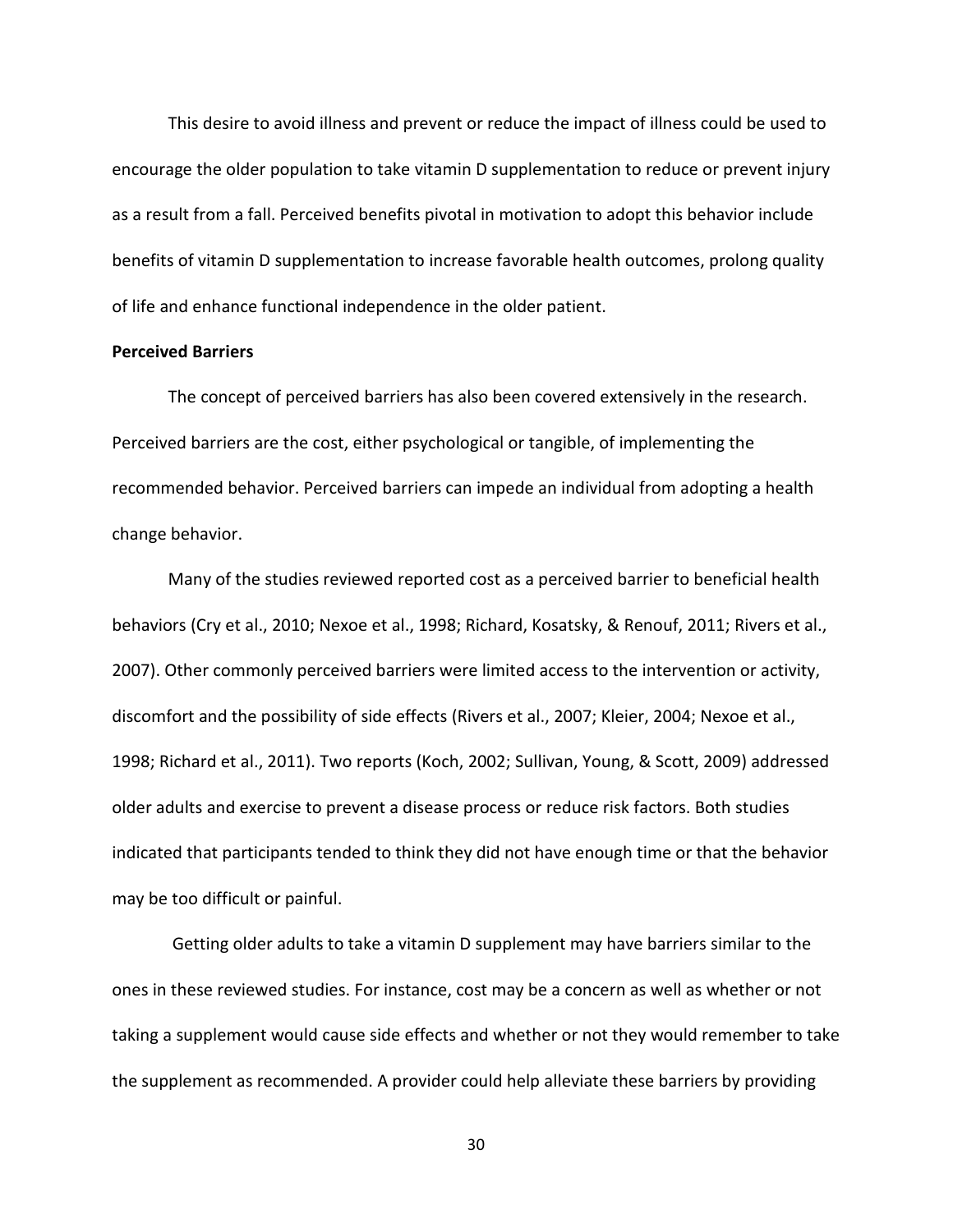education on cost, side effects and comparison of pain should a fall and fracture occur. Recommended daily dose is 800 IU/day to 2,000 IU/day depending on BMI and sun exposure (Dawson-Hughes et al., 2010). Side effects, associated with vitamin D, are very low and an individual would have to far exceed the recommended daily dose to reach toxic levels, taking 40,000 IU/day repeatedly (Dawson-Hughes et al., 2010). A practitioner could alleviate the barrier as to whether they could remember to take the supplement each day, by having them take it the same time each day they take other medications or supplements, set a reminder to alarm on a smart device, or solicit the help of a family member to call and remind them each day to take their vitamin D supplement.

# **Cues to Action**

When using the health belief model it is important to address the cues to action for the population being observed. Cues to action are the strategies needed to promote and encourage individuals to participate in the recommended health behaviors so that it may be more likely implemented and adopted. The most common cues to action found in reviewing studies, involving older adults, seems to be recommendations from a physician or advanced practice practitioner to participate in the suggested behavior (Cry et al., 2010; Kleier, 2004; Richard et al., 2011; Ueland et al., 2006). It was also demonstrated that discomfort related to the illness itself was a cue to action (Kleier, 2004; Richard et al., 2011).

If an advanced practice practitioner feels that a patient needs to begin vitamin D supplementation for fall prevention, motivating the patient to adopt this behavior may be as simple as recommending it. It would also be advisable for the provider to discuss the potential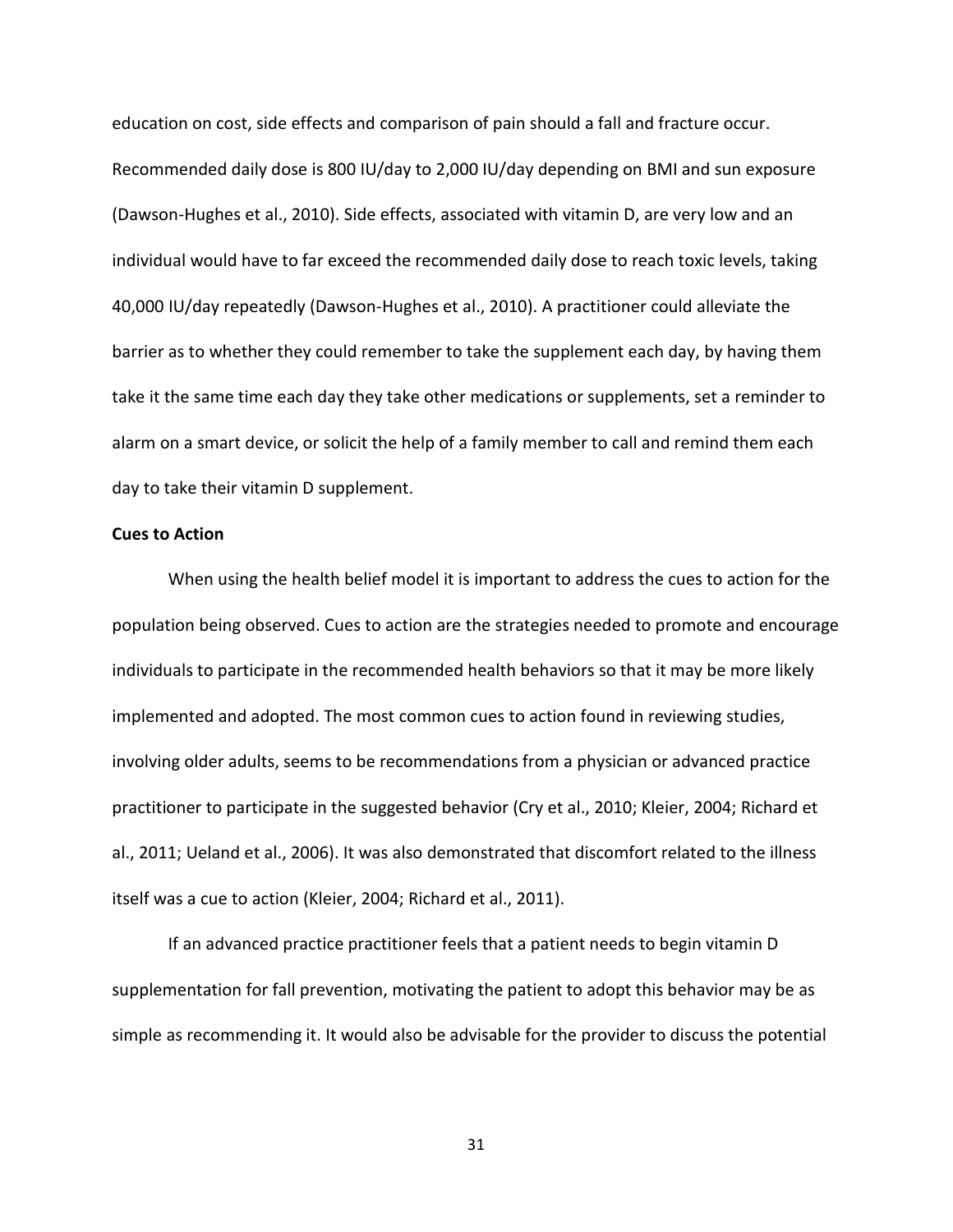of negative outcomes related to a fall in order to motivate the individual to take a vitamin D supplement to prevent falling that may lead to a fracture.

# **Self-Efficacy**

Self-efficacy, the final concept in this review of the health belief model, means the selfconfidence or ability of an individual to adopt the recommended health behavior. Unfortunately, self-efficacy is often overlooked and not addressed in studies using the health belief model. However, studies that did address this concept indicated that, self-efficacy was significantly increased after education sessions where the participants believed that they would discuss the recommended intervention/behavior with their primary care provider at their next office visit (Koch, 2002; Ueland et al., 2006). Self-efficacy increased if the recommended behaviors were perceived positively and the participants' believed that they were achievable (Rivers et al., 2007; Sullivan et al., 2009; Ueland et al., 2006; Koch, 2002). Achieving the recommended behavior would be more probable by reducing or removing as many barriers as possible.

To increase the self-efficacy of having older adults take a vitamin D supplement goes back to education. Giving the individual a solid knowledge base of the identified problem and information about skills and motivation for adopting the recommended behavior would positively affect health outcomes. The potential ways to alleviating barriers and making it an achievable goal may increase the older adult's motivation to adopt the new behavior.

### **Conclusion**

Using the reviewed information, related to the health belief model in the older adult population, to better foster the adoption of vitamin D supplementation as a fall prevention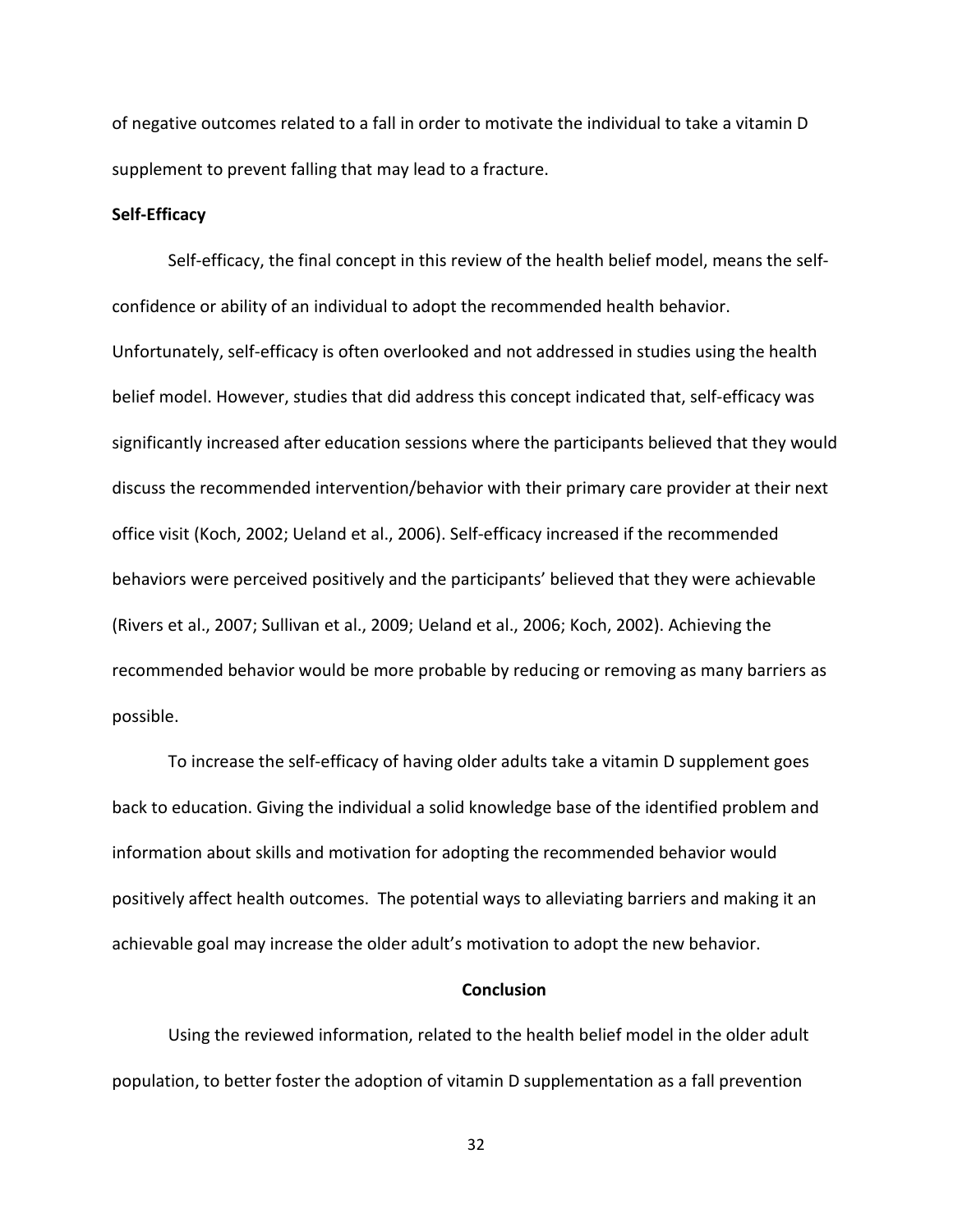intervention, is conceivable. Table 2 outlines a possible way the health belief model may be used to motivate older individuals to take a vitamin D supplement, outlining each concept of the theory and how it may be viewed by the targeted population.

Table 2

*Health Belief Model Motivating Older Adults to take a Vitamin D Supplement*

| Concepts:                 | Motivation:                                          |  |
|---------------------------|------------------------------------------------------|--|
| Perceived susceptibility  | Am I at risk for falling? If I fall am I at risk for |  |
|                           | sustaining a fracture? Would a fall/fracture         |  |
|                           | impact my life negatively? Would taking a            |  |
|                           | vitamin D supplement reduce my risk?                 |  |
| Perceived severity        | Would a fall/fracture reduce my                      |  |
|                           | independence, cause pain and possibly lead to        |  |
| <b>Perceived benefits</b> | death?                                               |  |
|                           | Would a vitamin D supplement promote my              |  |
|                           | health, reduce falls/fractures and prolong my        |  |
| <b>Perceived barriers</b> | functional independence?                             |  |
|                           | How much does it cost? Will I remember to            |  |
|                           | take vitamin D every day? What are the side          |  |
| Cues to action            | effects?                                             |  |
|                           | Advanced practice provider's                         |  |
| Self-efficacy             | recommendation. Fear of falling. Fear of losing      |  |
|                           | independence.                                        |  |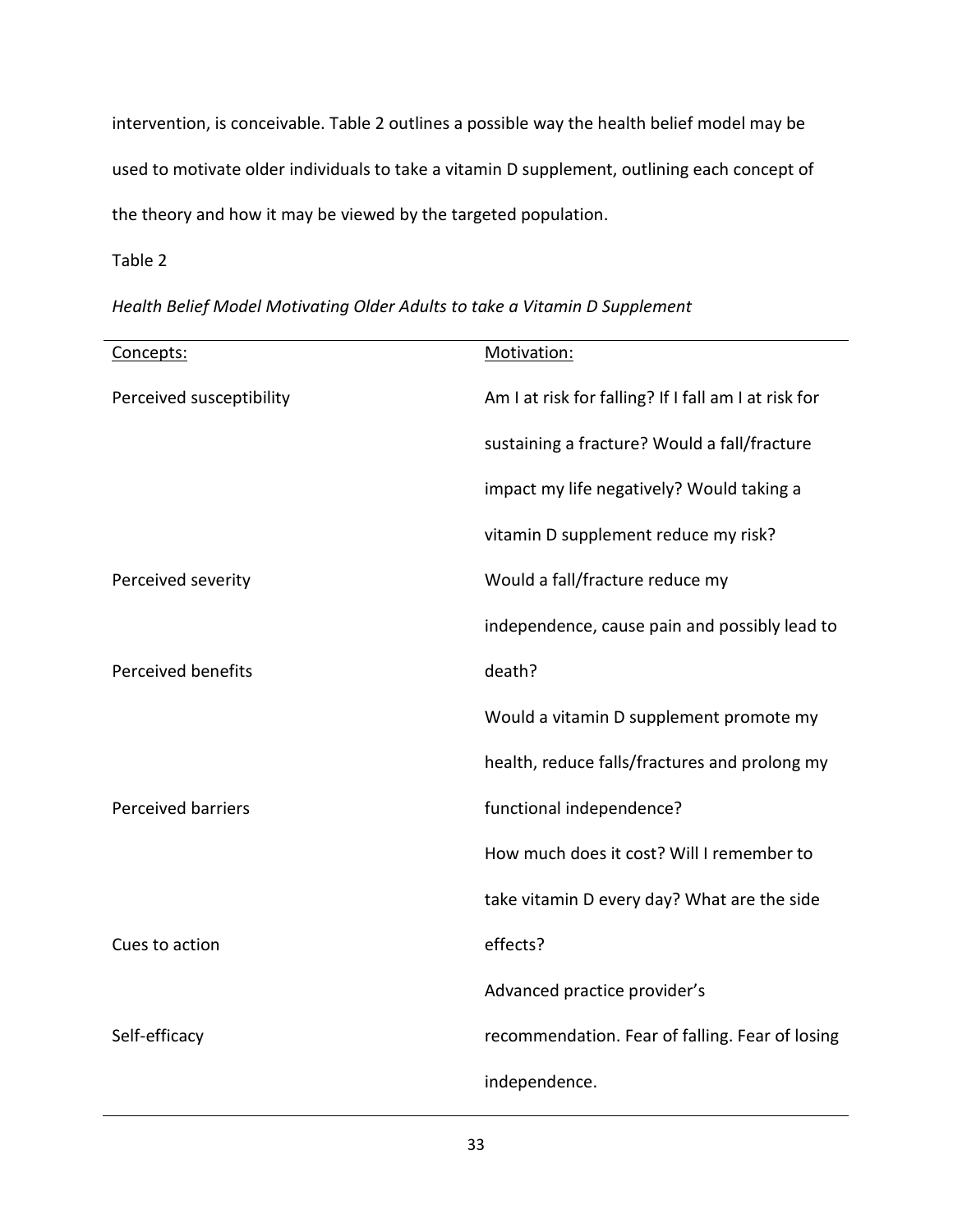Capability and confidence. The ability to control and improve health outcomes. Is it achievable?

Reviewing other studies using the health belief model in older populations provides insight on how advanced practice practitioners can use the model to help motivate older individuals to take a vitamin D supplement to reduce falls that may lead to fractures. Reducing falls/fractures in this population would greatly increase health outcomes by reducing morbidity and mortality rates associated with fractures that result from falls.

Vitamin D is a low cost intervention that may improve outcomes related to falls and fractures in the older population. As illustrated in Table 2, the use of the health belief model is one example of how to motivate this population to adopt a new health behavior. If successful, mortality and morbidity rates associated with falls and fractures could be reduced and it may lead to improved quality of life and a reduction in health related expenses for this population.

The health belief model is a psychological model that attempts to explain and predict health behaviors. The model's main purpose is early detection and prevention of disease and illness. Identifying the six concepts of the health belief model in each situation as illustrated in Table 2, provides a framework for success in gaining patients adherence to care and treatment. By applying the health belief model in a variety of different advanced geriatric nursing practice settings has the potential to improve health outcomes by early detection and timely treatment for many different illnesses and diseases. The use of the health belief model can assist the advanced practice nurse to heighten clinical prevention enabling enhancement of health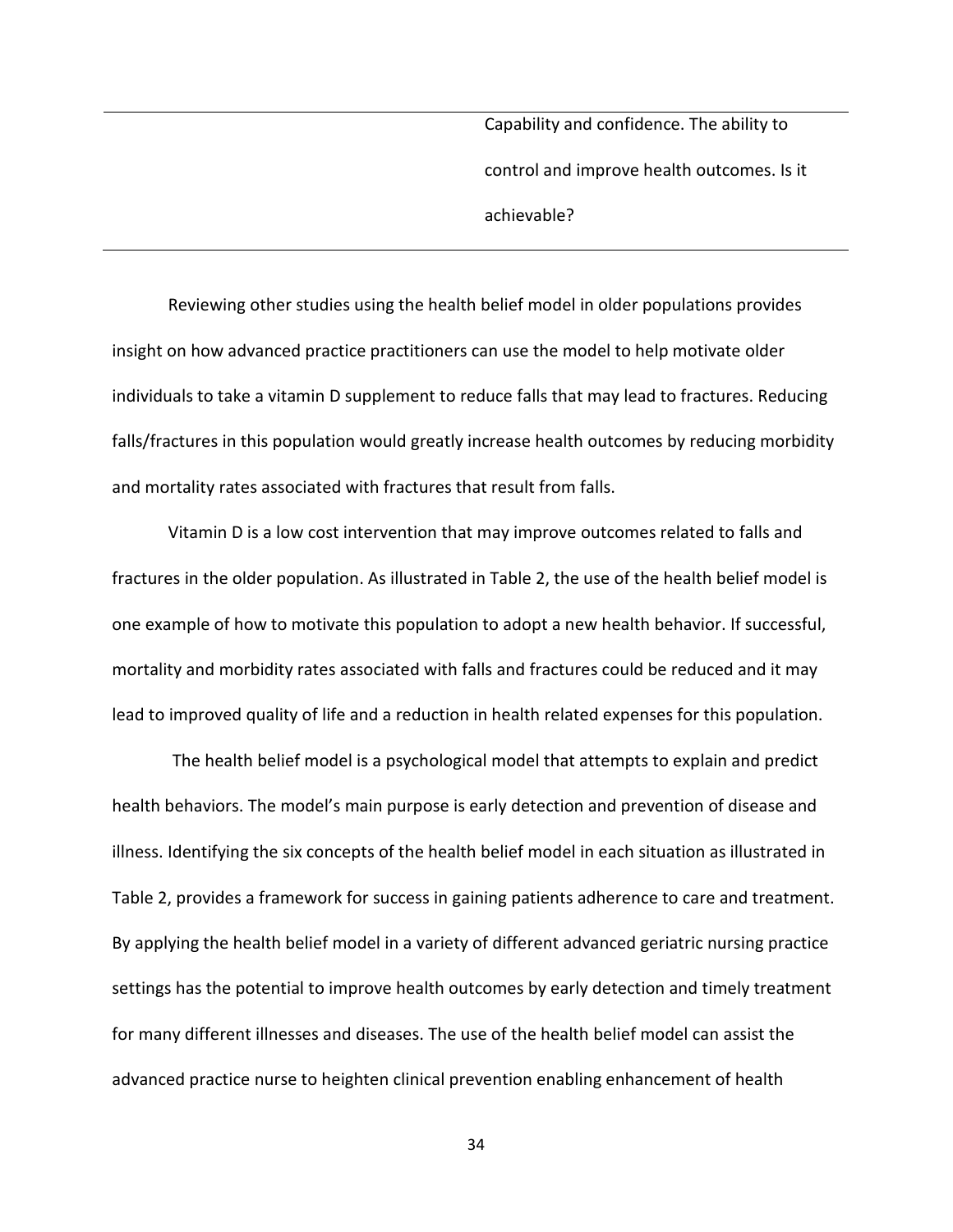promotion and health status of our nation. By practicing within the doctoral education essentials these providers will be equipped to provide leadership for healthcare as a whole.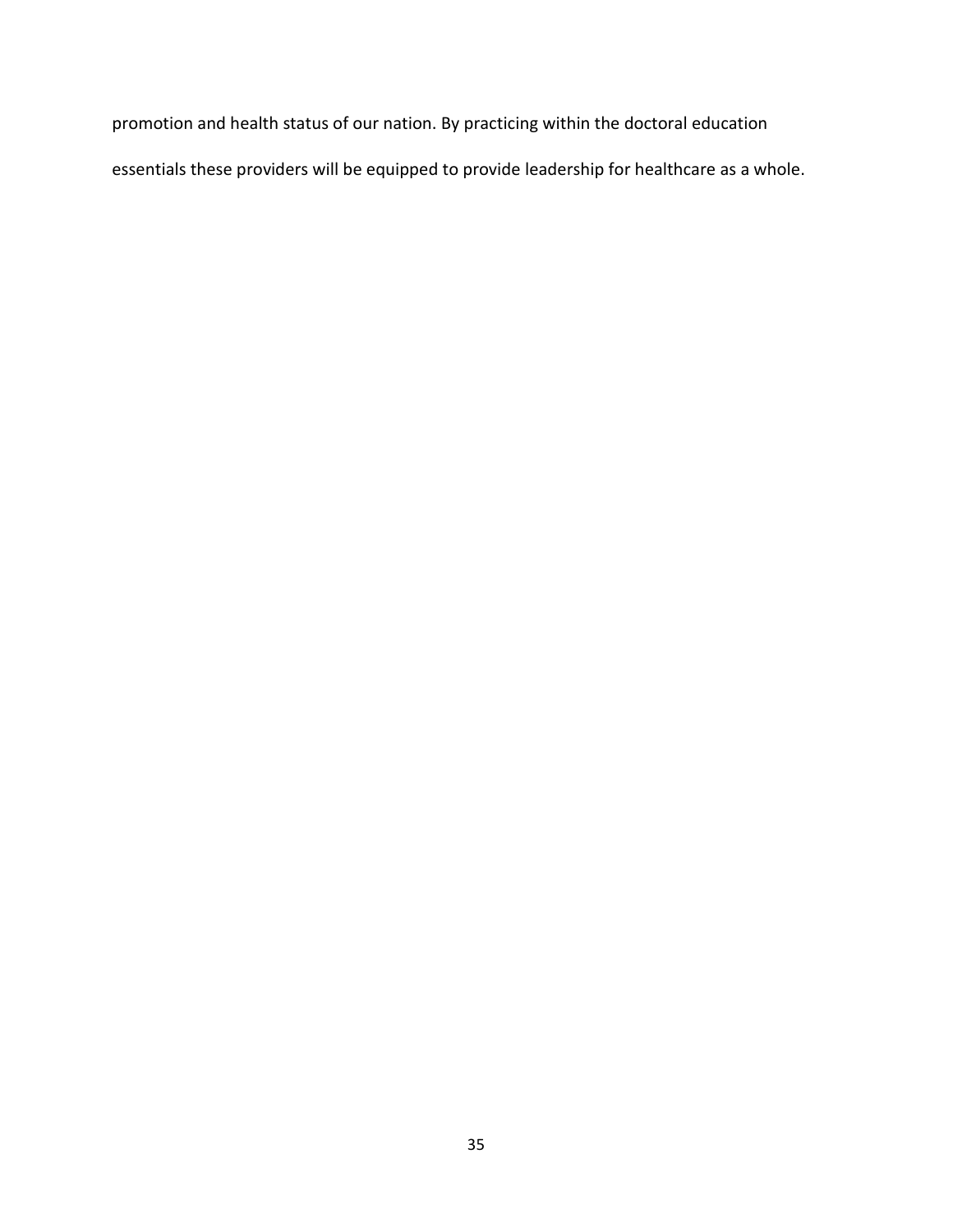### References

- American Association of Colleges of Nursing (2006, October). The Essentials of Doctoral Education for Advanced Nursing Practice. *Advancing Higher Education in Nursing*, 1-28.
- Champion, V. L., & Skinner, C. S. (2008). The health belief model. In K. Glanz, B. K. Rimer, & K. Viswanath (Eds.), *Health behavior and health education: Theory, research and practice*  (4th ed. (pp. 45-65). San Francisco: Jossey-Bass.
- Coutinho, E. S., Bloch, K. V., & Coeli, C. M. (2012). One-year mortality among elderly people after hospitalization due to fall-related fractures: comparison with a control group of matched elderly. *Cad. Saude Publication, Rio de Janeiro*, *28*, 801-805.
- Cry, A., Dunnagan, T. A., & Haynes, G. (2010). Efficacy of the health belief model for predicting intention to pursue genetic testing for colorectal cancer. *Journal of Genetic Counsel*, *19*, 174-186. http://dx.doi.org/10.1007/s10897-009-9271-7
- Dawson-Hughes, B., Mithal, A., Bonjour, J. P., Boonen, S., Burckhardt, P., Fuleihan, G., Yoshimura, N. (2010). IOF position statement: vitamin D recommendations for older adults. *Osteoporosis International*, *21*, 1151-1154. http://dx.doi.org/10.1007/s00198- 010-1285-3
- Facts and statistics about osteoporosis and its impact. [Online forum comment]. (2011). Retrieved from www.iofbonehealth.org
- Girgis, C. M., Clifton-Bligh, R. J., Hamrick, M. W., Holick, M. F., & Gunton, J. E. (2013, February). The role of vitamin D in skeletal muscle: form, function, and metabolism. *Endocrine Reviews*, *34*, 33-83. http://dx.doi.org/10.1210/er.2012-1012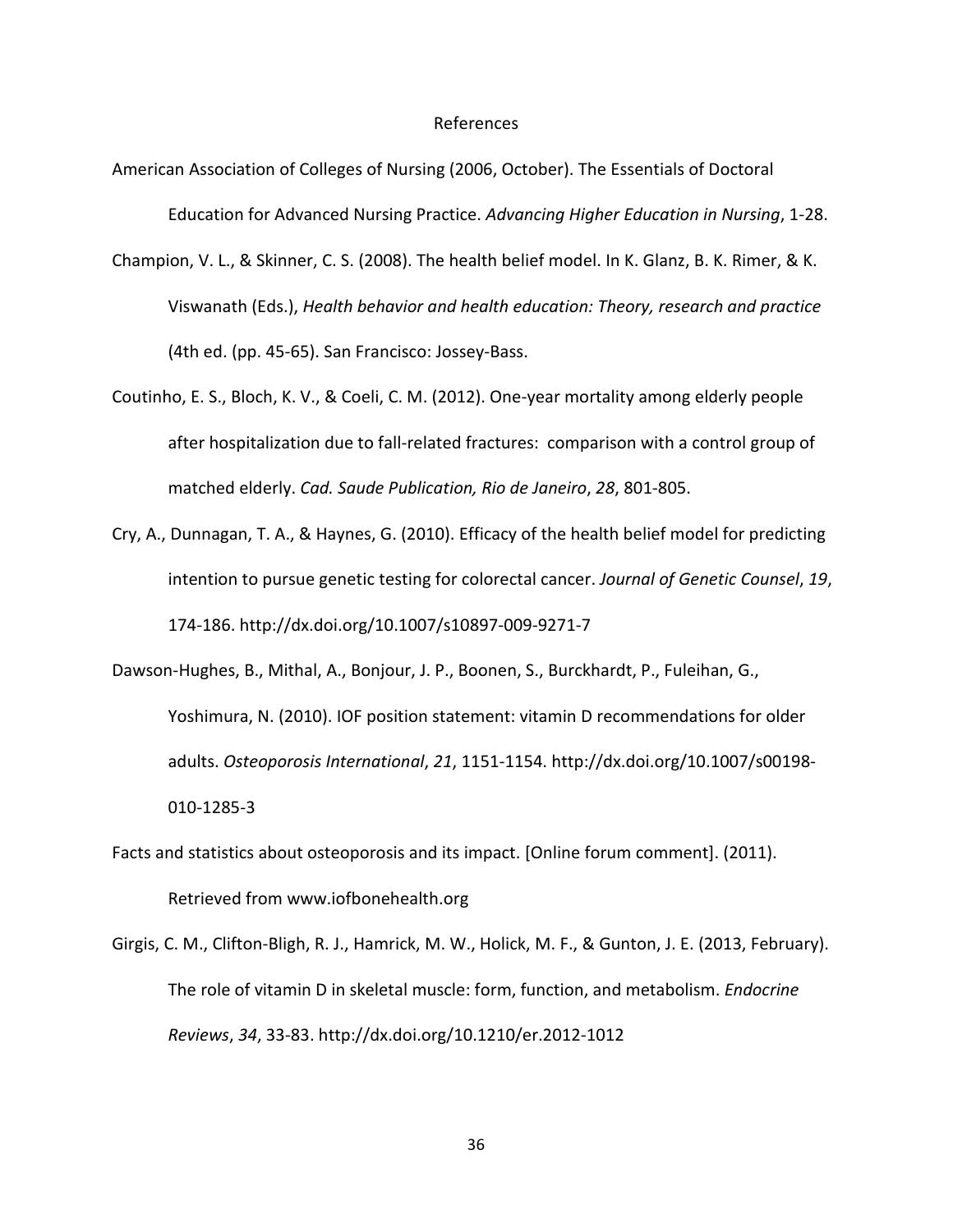- Injury prevention and control: home and recreation safety. (2014). Retrieved from www.cdc.gov/homereacreationsafety/falls/adulthipfx.html
- Jacobson, S. A. (2011). HIV/AIDS interventions in an aging U.S. population. *Health and Social Work*, *2*, 149-156.
- Kalyani, R. R., Stein, B., Valiyil, R., Manno, R., Maynard, J. W., & Crews, D. C. (2010). Vitamin D treatment for the prevention of falls in older adults: systematic review and metaanalysis. *Journal of the American Geriatric Society*, *58*, 1299-1310. http://dx.doi.org/10.1111/j.1532-5415.2010.02949.x
- Kleier, J. (2004). Using the health belief model to reveal the preception of Jamaican and Haitian men regarding prostate cancer. *The Journal of Multicultural Nursing and Health*, *10*, 41- 48.
- Koch, J. (2002). The role of exercise in the African-American woman with type 2 diabetes mellitus: Application of the health belief model. *Journal of the American Academy of Nurse Practitioners*, *14*, 126-129.
- Maes, C. A., & Louis, M. (2011). Nurse practitioners' sexual history-taking practices with adults 50 and older. *The Journal of Nurse Practitioners*, *7*, 216-222. http://dx.doi.org/10.1016/j.nurpra.2010.06.003

Molina-Barcelo, A., Salas Trejo, D., Peiro-Perez, R., & Malaga Lopez, A. (2011). To participate or not? Giving voice to gender and socio-economic differences in colorectal cancer screening programmes. *European Journal of Cancer Care*, *20*, 669-678. http://dx.doi.org/10.1111/j1365-2354.2011.01263.x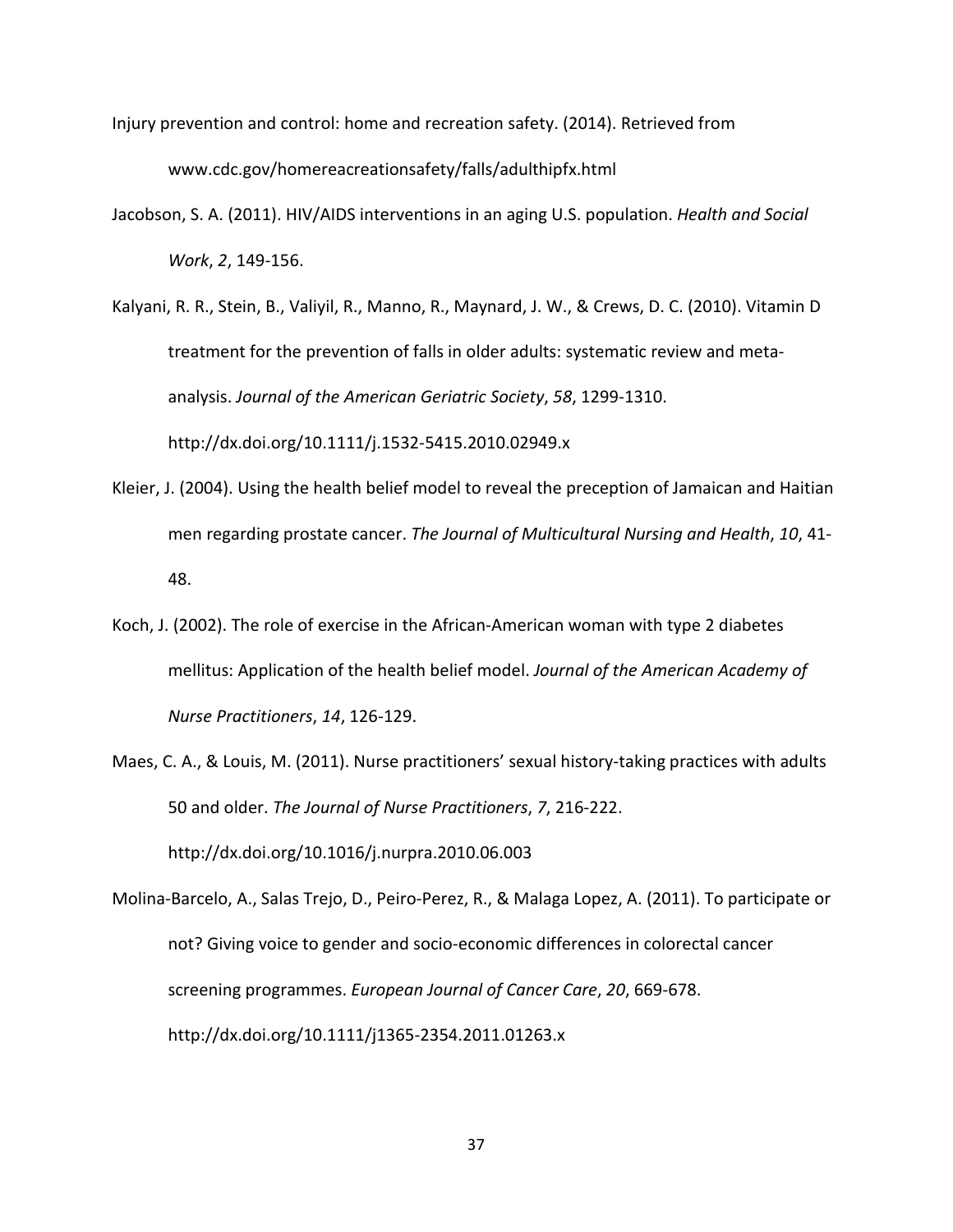Nexoe, J., Kragstrup, J., & Sogaard, J. (1998). Decision on influenza vaccination among the elderly: A questionnaire study based on the health belief model and the multidimensional locus of control theory. *Scandinavian Journal of Primary Health Care*, *17*, 105-110.

Older Adult Falls. (2015). Retrieved from

www.cdc.gov/homeandrecreationalsafety/falls/adultfalls.html

- Park, J., Clement, R., Hooyman, N., Cavalie, K., & Ouslander, J. (2015). Factor structure of the Arthritis-Related Health Belief Instrument in ethnically diverse community-dwelling older adults with chronic pain. *Journal of Community Health*, *40*, 73-81. http://dx.doi.org/10.1007/s10900-014-9898-7
- Richard, L., Kosatsky, T., & Renouf, A. (2011). Correlates of hot day air-conditioning use among middle-aged and older adults with chronic heart and lung disease: the role of health belief and cues to action. *Health Education Research*, *26*, 77-88. http://dx.doi.org/10.1093/her/cyq072
- Rivers, B. M., Underwood, S. M., & Jones, R. A. (2007). A review of theories relevant to the detection and control of prostate cancer in African American men. *The Journal of Theory Construction and Testing*, *1*, 22-29.
- Strecher, V. J., & Rosenstock, I. M. (1997). The Health Belief Model. In A. Baum, S. Newman, J. Weinman, R. West, & C. McManus (Eds.), *Cambridge handbook of psychology, health and medicine* (pp. 113-117). New York: Cambridge University Press.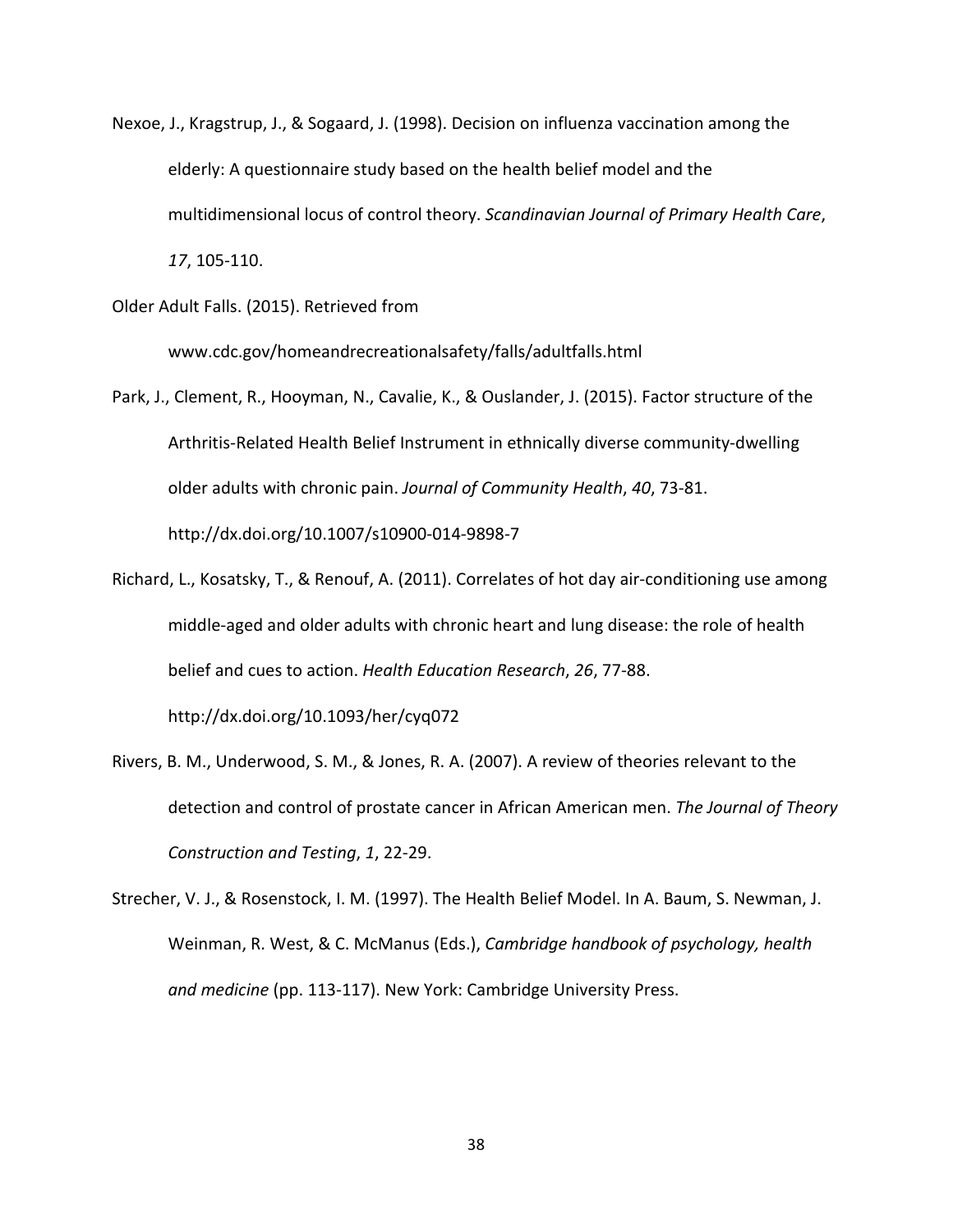- Sullivan, K. A., Young, R., & Scott, C. (2009). Predicting behavior to reduce stroke risk in at-risk populations: the role of beliefs. *International Journal of Therapy and Rehabilitation*, *16*, 488-496. Retrieved from
- Ueland, A. S., Hornung, P. A., & Greenwald, B. (2006). Colorectal cancer prevention and screening a health belief model-based research study to increase disease awareness. *Gastroenterology Nursing*, *29*, 357-363. http://dx.doi.org/10100-02\_GN2905- Ueland.qxd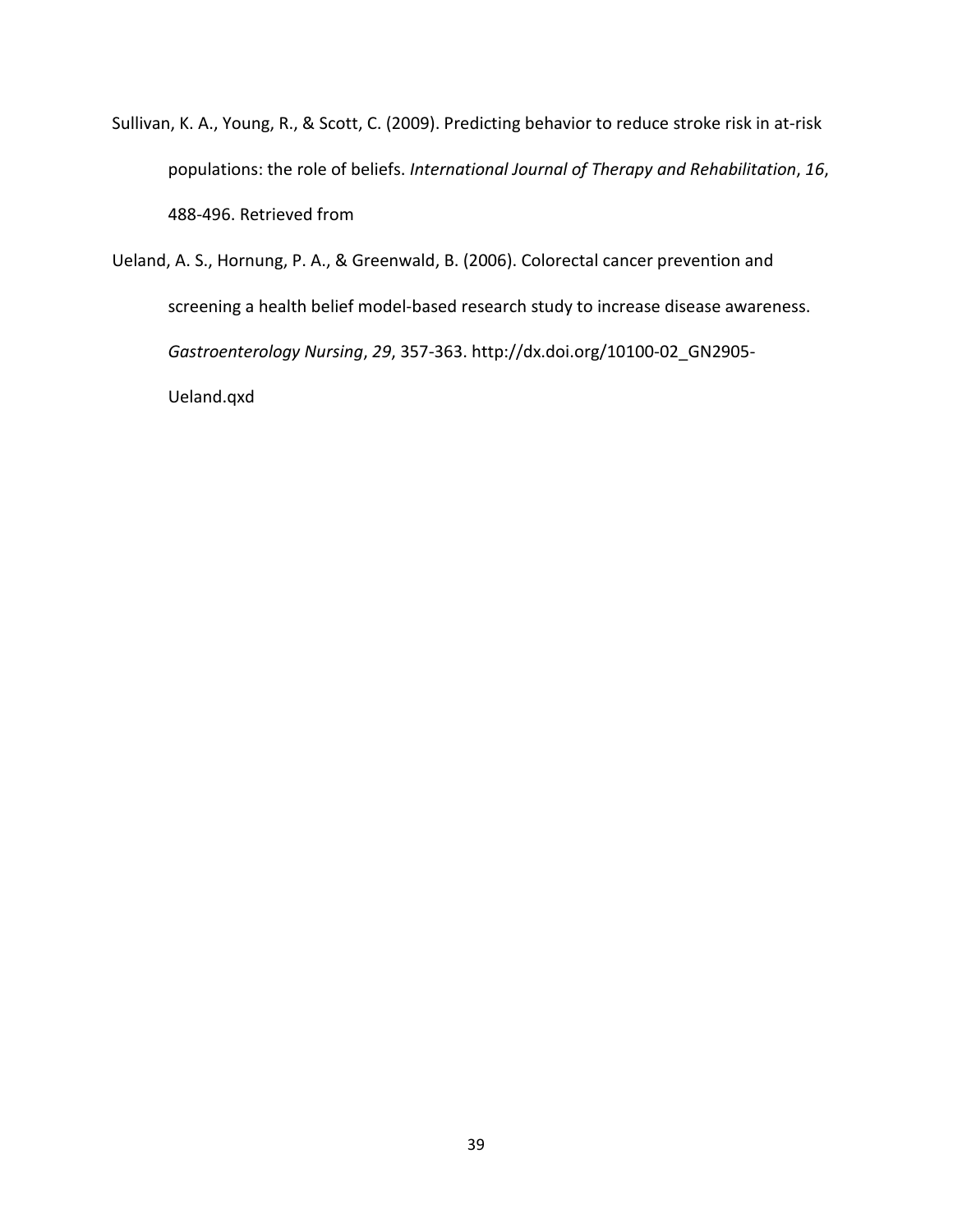**Manuscript 3**

Evaluation of Serum Vitamin D Levels in Older Adults who Fall and Sustain a Fracture: A

Retrospective Chart Review

Suzanne L. Pilon, RN, BSN

University of Kentucky

College of Nursing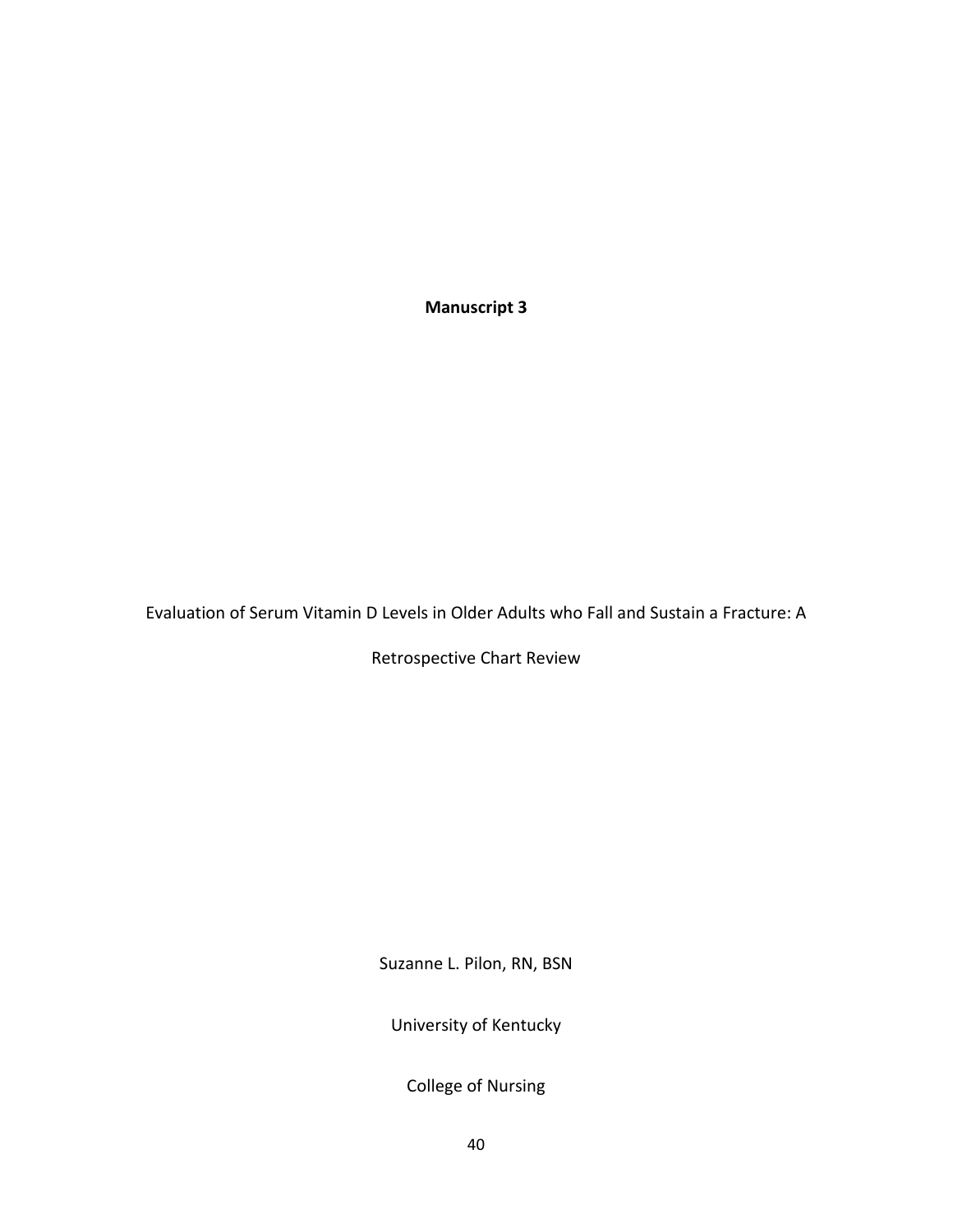#### Abstract

**Purpose:** This practice inquiry project was designed to (i) evaluate serum vitamin D levels in individuals aged 65 years and older who had fallen and sustained a fracture and (ii) identify if the serum vitamin D levels were within therapeutic range.

**Background:** Older adults are at increased risk of falling and sustaining a fracture as a result of falls. Vitamin D has been shown to be effective in fall prevention yet vitamin D is deficient in the older population worldwide. Evaluating current serum vitamin D levels in older adults who fall and sustain a fracture may provide additional insight in to how to increase vitamin D levels with consideration for supplementation to reduce the incidence of falls/fractures in this population.

**Methods:** This retrospective descriptive study of electronic medical records data from participants meeting the inclusion criteria admitted to the University of Kentucky Chandler Medical Center from August 2010 through August 2015. Chi-square test and Fisher exact tests were used to test for significance of association between variables.

**Results:** The sample consisted of 2,767 records of subjects aged 65 years and older, who had fallen and sustained a fracture. The mean age of the subjects was 80.99 years (SD 8.56); the majority of the sample was female and Caucasian. Of the 2,767 records reviewed serum vitamin D level were assessed in 208 subjects (7.5%). Of the 208 subjects whose serum vitamin D level were assessed 28% had an optimal serum level of vitamin D, 32% had an insufficient serum level of vitamin D and 40% had a deficient serum level of vitamin D, the mean serum vitamin D level was 24.32 ng/ml (SD 12.79). A vitamin D level of 30 ng/mL or above was considered optimal. There was a statistically significant association between age and vitamin D level, *p* =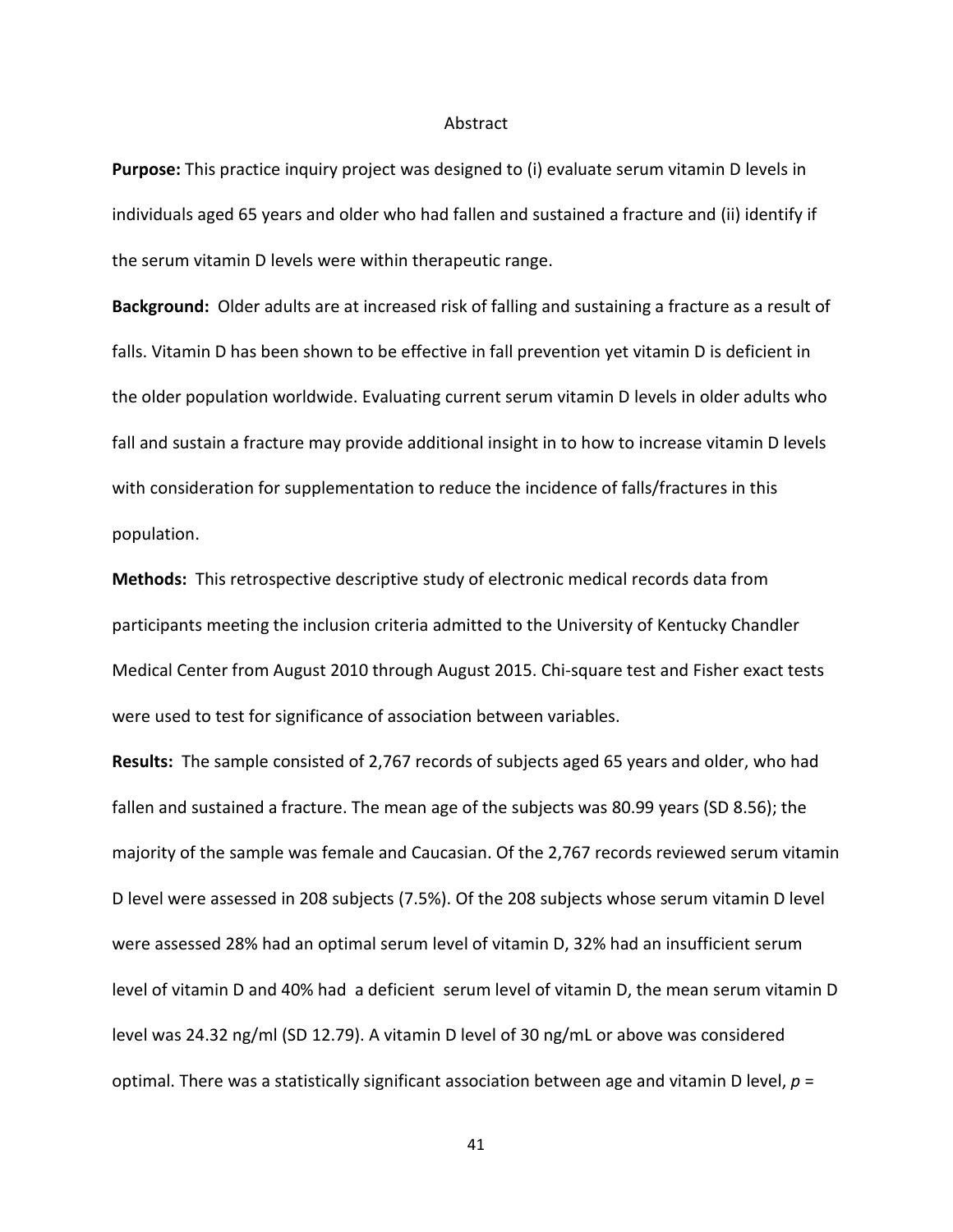0.004. There was no statistical differences between, gender and vitamin D level, *p* =0 .1, race and vitamin D level,  $p = 0.18$ , nor between fracture type and vitamin D level,  $p = 0.202$ . **Conclusion:** Vitamin D levels were assessed in 7.5% of the study sample. Of those 7.5% the vitamin D level was most often insufficient.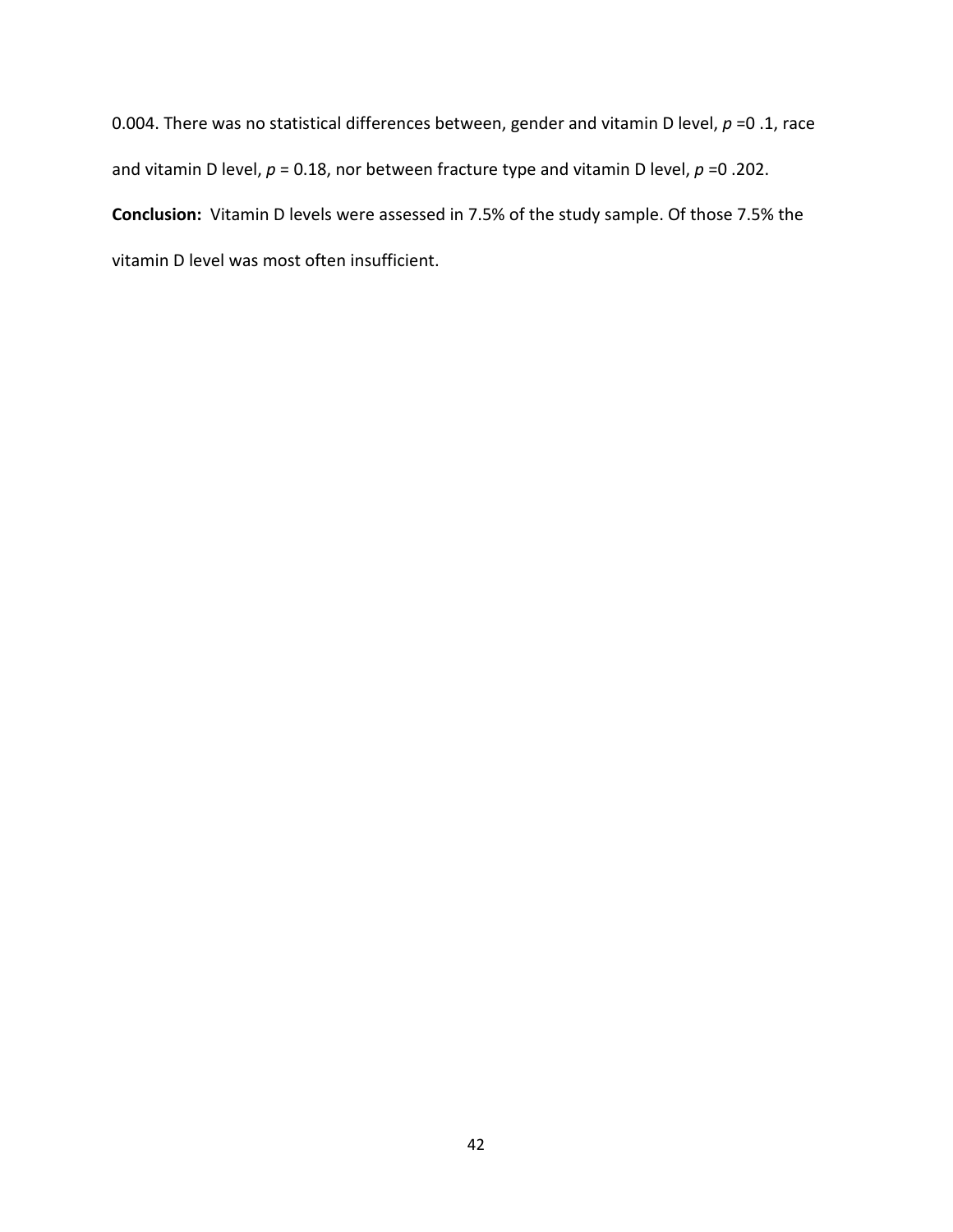Evaluation of serum vitamin D levels in older adults who fall and sustain a fracture: A

#### Retrospective Chart Review

## **Introduction**

Falls are the leading cause of death due to accidental injury among older adults. Individuals aged 65 years or older are at increased risk for experiencing falls (International Osteoporosis Foundation, [IOF], 2015). The risk of a fracture progressively increases as an individual ages (Centers for Disease Control, [CDC], 2015). In keeping with Healthy People 2020 (2012) fall prevention would be advantageous to improve the health, function and quality of life of older adults. According to, the United Nations report "World Population Aging" (2013) the number of older persons, aged 65 years and older, was 841 million worldwide in 2013. The older population is expected to triple by 2050, with an estimated two billion globally. As the population ages an increase in falls/fractures of these individuals is also expected. Identifying interventions to decrease the incidence of falls leading to fractures could greatly improve the health outcomes of this population.

Ninety percent of hip fractures are caused by falling and less than half of the older adults who survive a hip fracture regain their previous level of functioning (CDC, 2015). Hip fractures are a serious injury often resulting in long term functional impairment, nursing home admission and increased mortality (CDC, 2015). Forty percent of older individuals are unable to walk after sustaining a hip fracture and approximately 60% of these older adults still require assistance with activities of daily living a year later (IOF, 2015). The morbidity rate associated with fractures affects the individual's quality of life by affecting mobility, independence and overall functionality.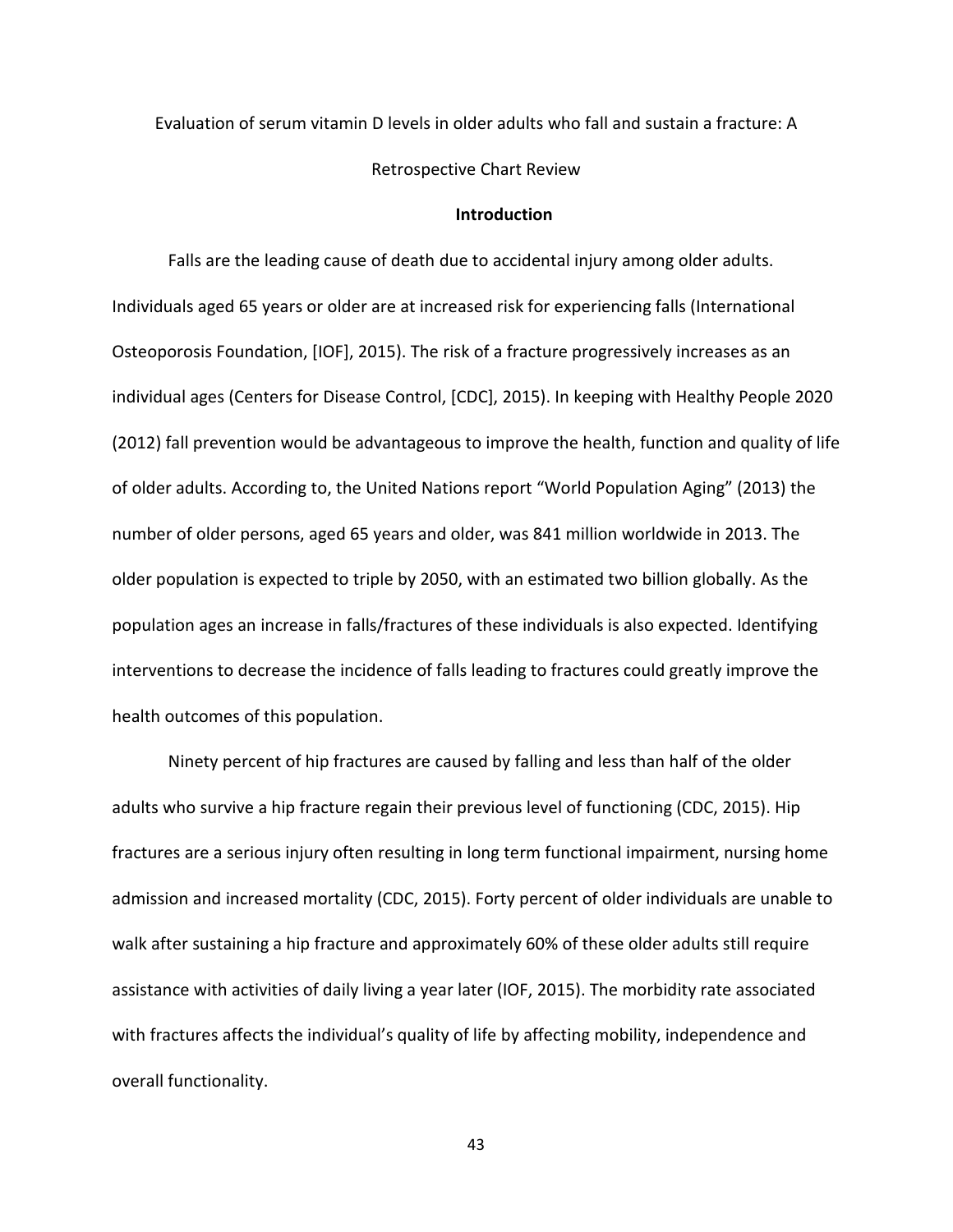Reducing the decline and lack of mobility associated with falls and fractures could significantly decrease the burden of cost to the individual patient, their families and the healthcare system. For example, in 2012 one injury related fall resulted in average Medicare costs of \$13,797 to \$20,450 in addition to disability, lack of independence, depression and caregiver burden (Albert & Shelton, 2015). More importantly, the mortality rate one year after sustaining a severe fracture is 25.2% for individuals aged 65 years and older (Coutinho, Bloch, & Coeli, 2012). Death results from the injury itself or from complications arising from the injury. Older adults are at an increased risk for falling due to impaired balance and increased body sway that may both be a result from decreased muscle power (Barr et al., 2010, Kalyani et al., 2010).

Vitamin D has an effect on muscle strength, due to specific vitamin D receptors (VDR) present in human muscle tissue (Barr et al., 2010, Ceglia, 2009, Onder et al., 2008). Vitamin D has been shown to be important in bone metabolism and muscle tissue leading to improved function and performance (Barr et al., 2010, Bischoff-Ferrari et al., 2009, Ceglia, 2009, Murad et al., 2011, Onder et al., 2008, Pfeifer et al., 2009). When vitamin D binds to specific nuclear VDR in muscle tissue it leads to improved muscle composition and performance (Barr et al., 2010, Ceglia, 2009, Onder et al., 2008). Vitamin D increases muscle power, which is the ability of the muscle to generate force as quickly as possible. Increased muscle power leads to improved balance and improved muscle function and strength (Barr et al., 2010, Bischoff-Ferrari et al., 2009, Ceglia, 2009, Murad et al., 2011, Onder et al., 2008, Pfeifer et al., 2009). Vitamin D supplementation has been shown to reduce type II muscle atrophy in patients with a vitamin D deficiency (Ceglia, 2009, Kalyani et al., 2010). Type II muscle fibers are fast-twitch fibers and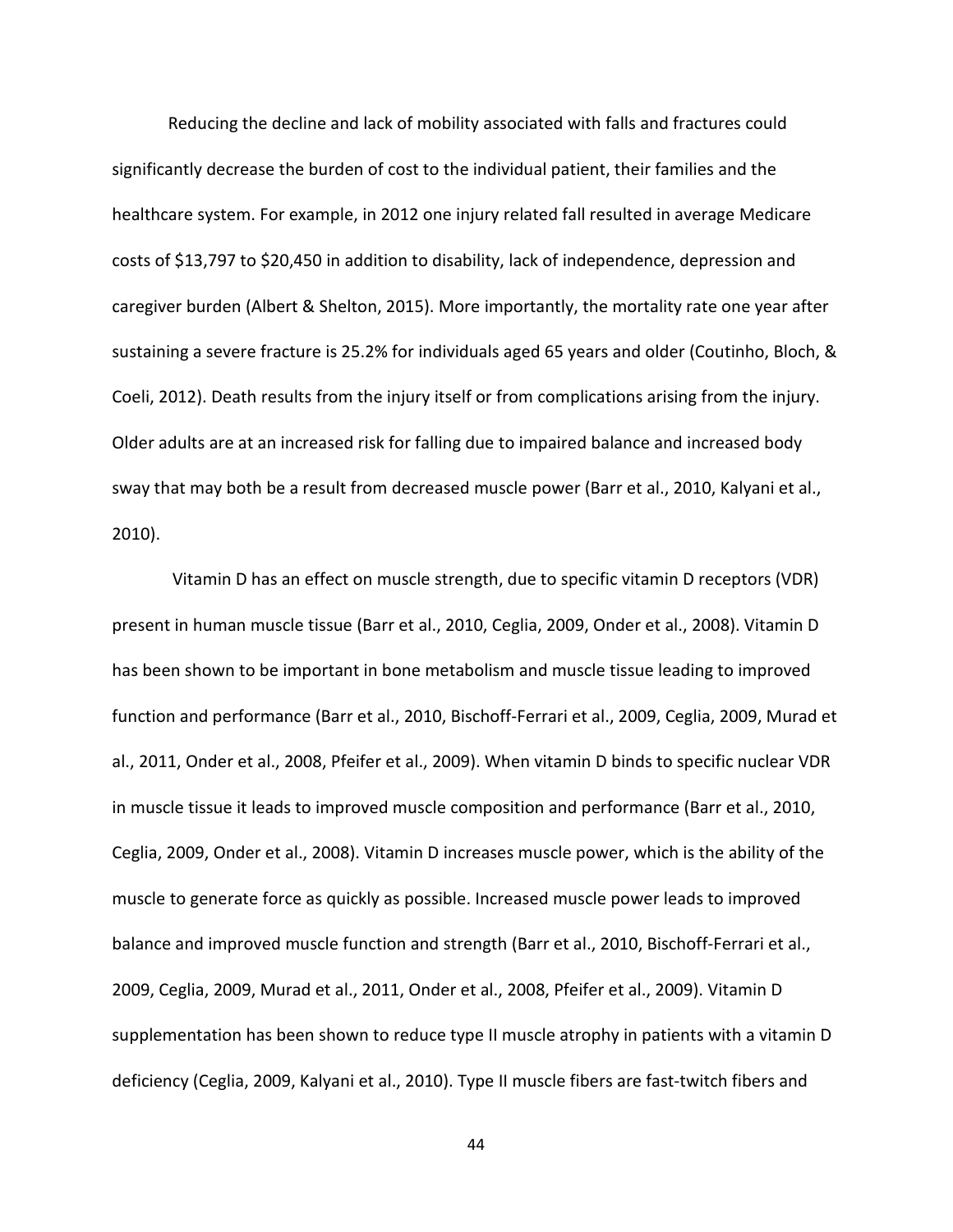would be the first fibers recruited to prevent a fall. These muscle tissues have improved composition of muscle fibers when vitamin D is attached to the VDR, improving diameter and percentage of type II muscle fibers (Ceglia, 2009, Kalyani et al., 2010,).

Vitamin D deficiency is a worldwide problem and is prevalent in the older population (Dawson-Hughes et al., 2010, Girgis, Clifton-Bligh, Hamrick, Holick & Gunton, 2013, Knutsen et al., 2014, Lips et al., 2010, Souberbielle et al., 2012). Vitamin D deficiency is associated with skeletal and muscular dysfunction, weakness, pain and can lead to bone loss. Using vitamin D supplementation to reverse this deficiency in the older adult population and improve muscle strength and function may lead to fall prevention and decrease the number of falls and fractures (Dam, VonMuhlen, & Barrett-Connor, 2009, Dawson-Hughes et al., 2010, Girgis et al., 2013, Knutsen et al., 2014, Souberbielle et al., 2012). Therefore, the hypothesis for this practice inquiry project is that individuals aged 65 years and older who have fallen and sustained a fracture and have had their serum vitamin D levels assessed will have, insufficient or deficient levels.

Increased morbidity, mortality and negative patient outcomes combined with healthcare costs related to falls/fractures warrant preventative measures. Evaluating serum vitamin D levels in this population may give insight into to the importance of vitamin D supplementation and the possibility of intervening earlier to improve health outcomes and lower healthcare costs.

#### **Purpose**

This Doctor of Nursing Practice (DNP) evaluation project was designed to evaluate serum vitamin D levels in individuals aged 65 years and older who had fallen and sustained a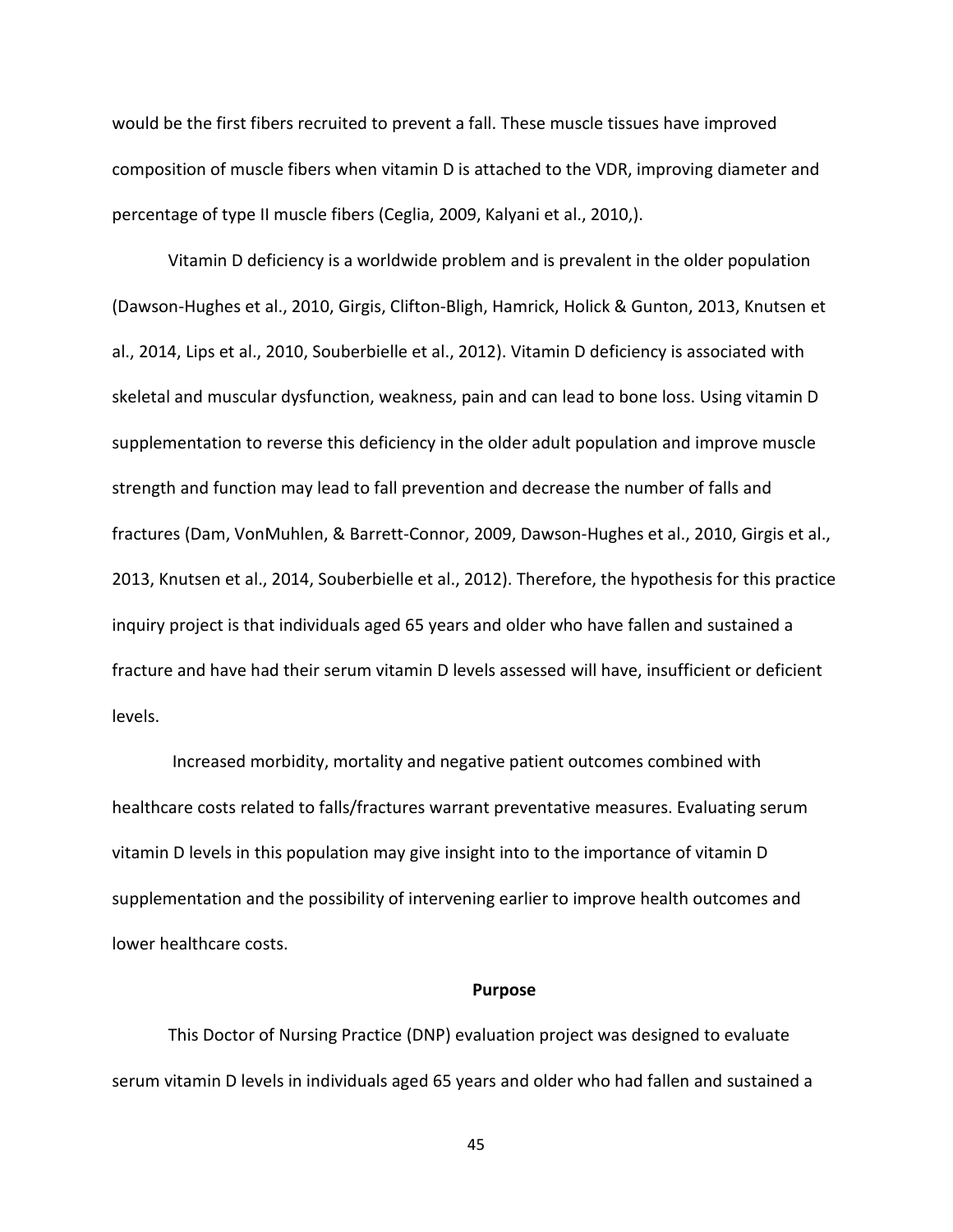fracture and were admitted to the University of Kentucky Chandler Medical Center, located in Lexington, Kentucky. The project was based on a retrospective medical chart review.

The DNP inquiry project objectives were to (i) evaluate serum vitamin D levels in individuals aged 65 years and older who had fallen and sustained a fracture and (ii) identify if the serum vitamin D levels were within therapeutic range. Based on these objectives, the primary goal of this project is to develop vitamin D supplementation recommendations for older individuals who have sustained a fall/fracture with deficient serum vitamin D levels. Recommendations would include taking a vitamin D supplement, for the purpose of, obtaining and/or maintaining optimal serum level of vitamin D, thus helping to prevent falls and reduce the incidence of fractures as a result from a fall.

#### **Methods**

# **Setting:**

Approval was obtained by the Institutional Review Board, at the University of Kentucky, and patient consent was waived in compliance with IRB regulations (Appendix A). The study was conducted at the University of Kentucky Chandler Medical Center, an American College of Surgeons accredited level 1 trauma center located in Lexington, Kentucky.

### **Design and Sample:**

A retrospective electronic medical chart review was conducted. The study population inclusion criteria were all adult patients, aged 65 years and older, admitted with a diagnosis of a fracture as a result from a fall. The medical record review generated a report of 2,767 patients who met the inclusion criteria. The data collected included the following: demographics (age, gender and race), type of fracture, admission date, and serum vitamin D level if assessed. Of the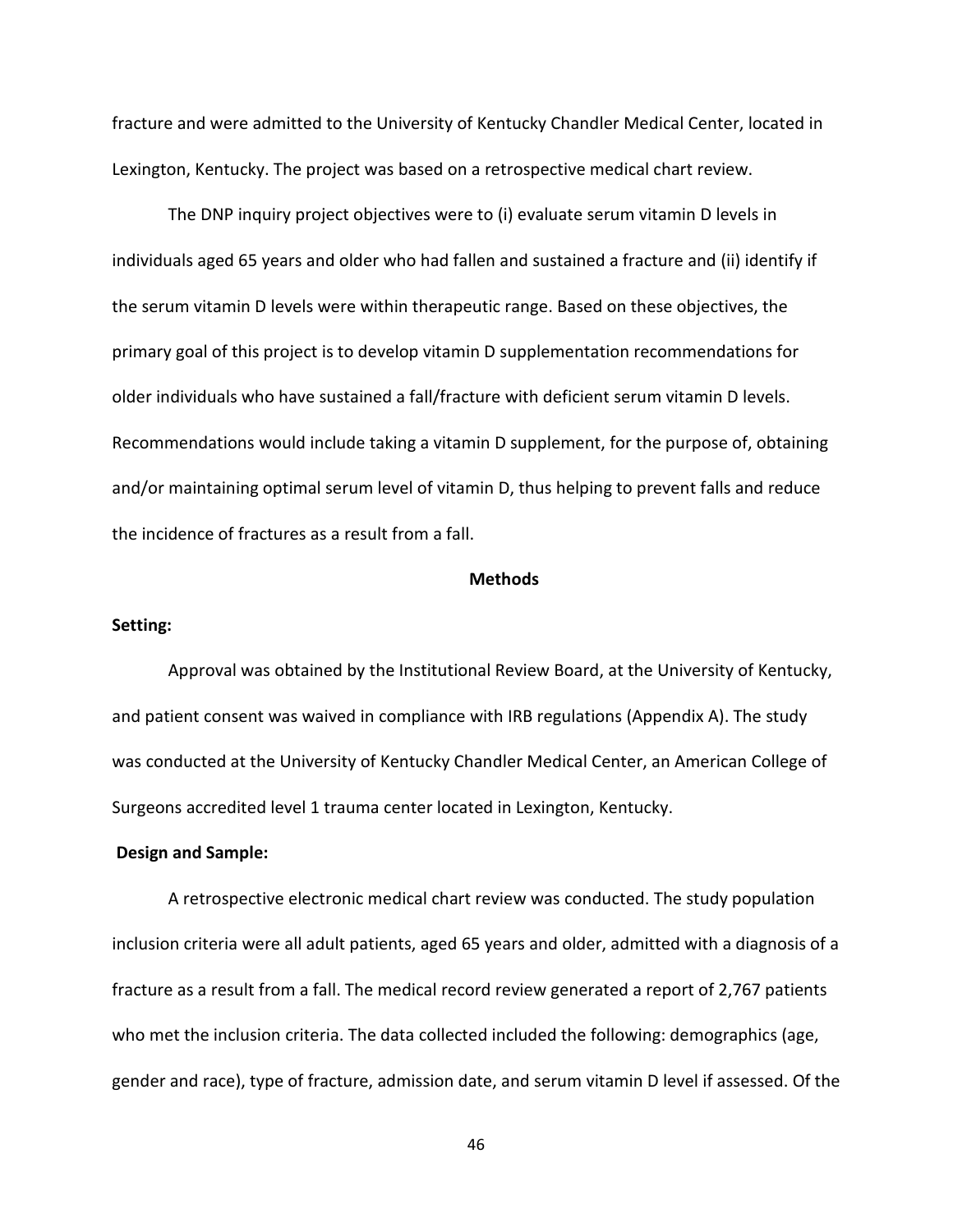2,767 subjects that met inclusion criteria 208 subjects had a recording of serum vitamin D level assessment.

### **Measures:**

Vitamin D levels were measured from blood samples in units of nanograms per milliliter (ng/mL). These measurements were used to determine if vitamin D levels were within therapeutic range. The measurement of 30-80 ng/mL was considered optimal (best or most favorable). The measurement below 30 ng/mL to 20 ng/mL was considered insufficient (not enough or inadequate). The measurement below 20 ng/mL was considered deficient (lacking or absent). The types of fractures included: hip, wrist, arm, ankle, leg, and back. Wrist and arm were categorized as upper extremity fractures and ankle and leg were categorized as lower extremity fractures.

# **Data Analysis:**

Data analysis was performed using SPSS version 23.0 (SPSS Inc. Chicago, IL). Data were analyzed using descriptive statistics. Chi-square and Fisher's exact tests were used to evaluate for significance of association between variables. This study considered values of p < 0.05 to be statistically significant for the analysis.

## **Results**

# **Sample Characteristics:**

The ethnicity of the sample subjects was primarily Caucasian, 84 subjects were African American, 5 were Hispanic, 16 were Asian, 1 was Native American and 32 were classified as unknown. Of the 2,767 study subjects 1,940 (70.1%) were female and 827 (29.9%) were male. Distribution of fracture types for the 2,767 study subjects are presented in Graph 1.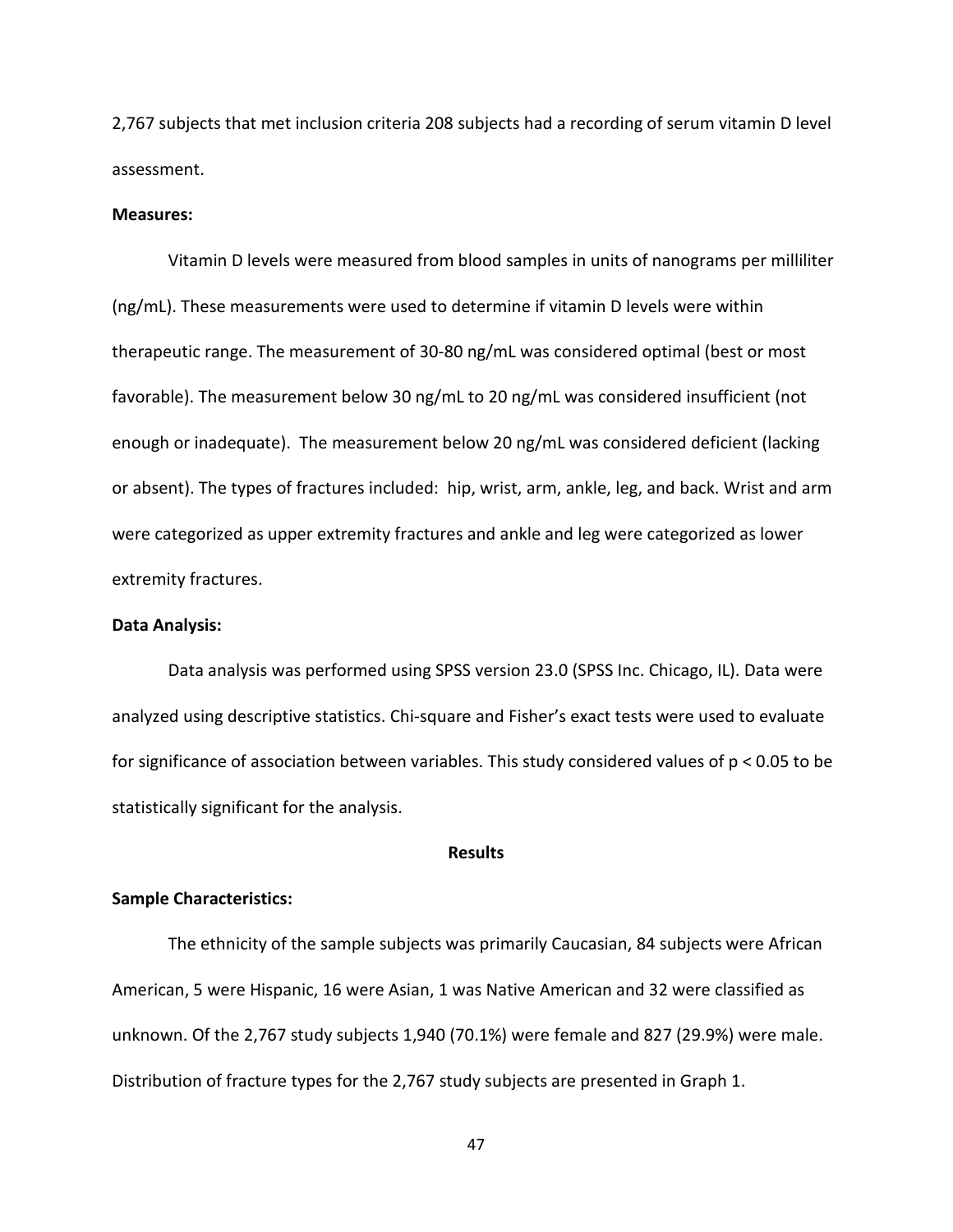### **Analysis:**

Chi-square tests and Fisher's exact tests analysis were performed to evaluate for association between patient demographics, fracture characteristics and vitamin D status (Table 1). There was a significant association identified between older adults and vitamin D levels,  $p =$ 0.004. There was no significant association identified between vitamin D levels and gender, race or fracture type (*p* = 0.14, *p* = 0.18, *p* = 0.202).

The current recommendation for vitamin D supplementation, by the IOM, is that an individual take 800 – 2,000 International Units (IU) per day depending on BMI and sun exposure (Dawson-Hughes et al., 2010). Side effects associated with vitamin D supplements, such as dry mouth, headache and fatigue, are very rare and an individual would have to take approximately 40,000 IU/day to reach toxic levels (Dawson-Hughes et al., 2010).

The result of a fracture from a fall leads to significant health risks and financial burden. This requires the attention of every health care provider in the care of older adults. Healthy People 2020 (2012) recommend fall prevention could improve the health, function and quality of life of older adults and should be paramount. Since vitamin D supplementation has been shown to be effective in fall prevention then providers should be promoting and encouraging older adults to take a vitamin D supplement.

#### **Discussion**

Serum vitamin D levels, as found with this study, are not often assessed in older individuals. This study found that 7.5% of a sample of 2,676 older individuals who had fallen and sustained a fracture had their serum vitamin D levels assessed. When serum vitamin D levels were assessed they were most often found to be at insufficient or deficient levels as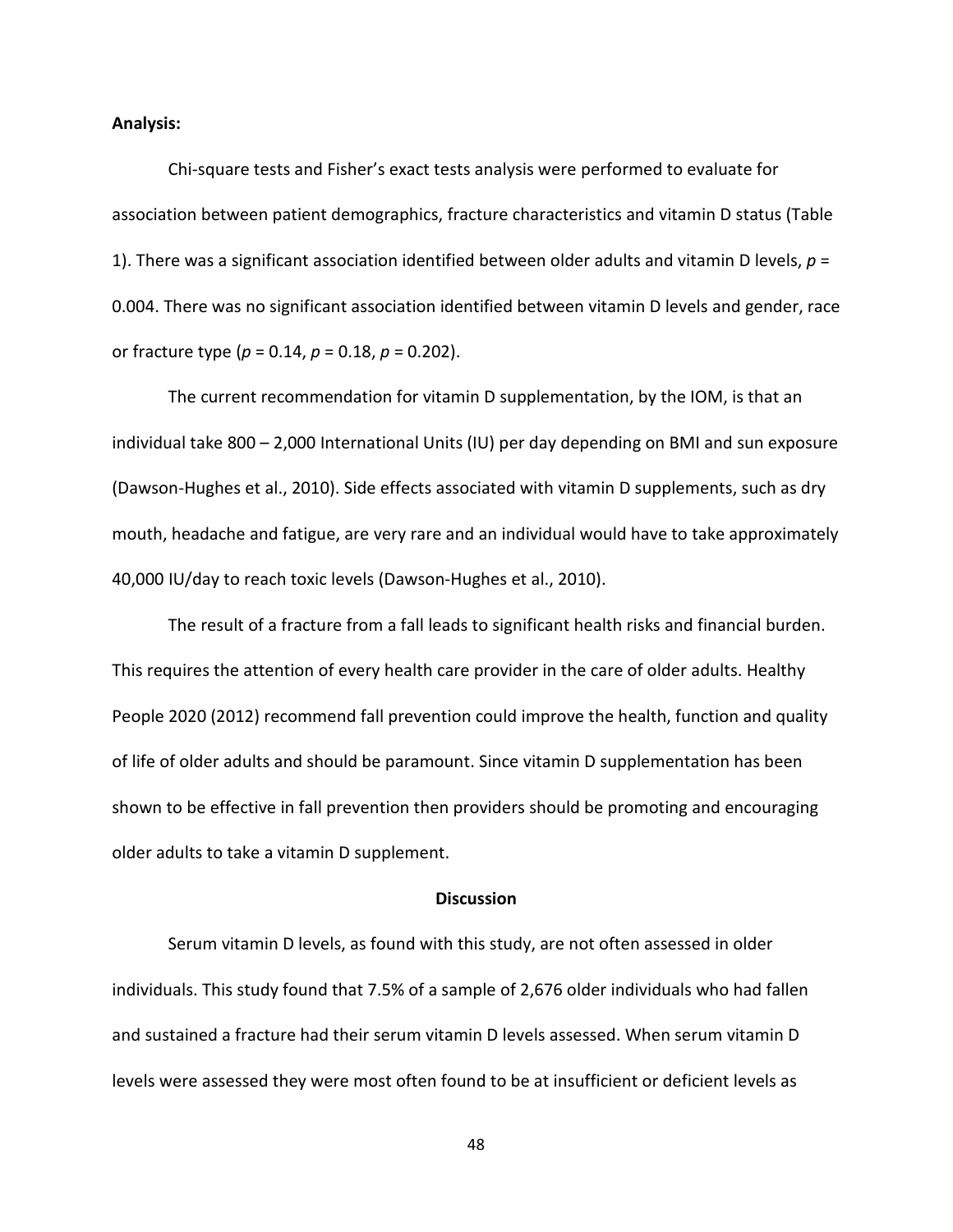presented in Graph 2. The mean serum vitamin D level was 24.32 ng/mL (SD 12.79). Less than one-third of the subjects had serum vitamin D levels that were in optimal therapeutic range. This is consistent with the findings that there is a worldwide vitamin D deficiency problem (Dawson-Hughes et al., 2010, Girgis, Clifton-Bligh, Hamrick, Holick & Gunton, 2013, Knutsen et al., 2014, Lips et al., 2010, Souberbielle et al., 2012).

Upon further sub group analysis of age, we found that in individuals aged 65-74 years old, only 13.8% of the study subjects assessed had serum vitamin D levels within optimal range (see graph 3). In the group of individuals 75-84 years old, it was shown those with serum vitamin D levels assessed, 31.0% were in optimal range. In the age group of 85 years and older with serum vitamin D levels assessed, 55.2% were in optimal range. This was a surprising finding being that as an individual ages the synthesis of vitamin D from sun exposure decreases. Older individuals synthesize 50% less pre-vitamin D in the epidermis as a response to sun exposure compared to younger adults (Gallagher, 2013). It was reported by Cheema and Chaudhry (2016) that vitamin D supplements did not demonstrate a significant reduction in number of falls in individuals aged 70 years and older even though serum vitamin D levels increased. The authors indicated, although serum vitamin D levels improved in this population, already having preexisting musculoskeletal degenerations may have been why there was no decrease in falls.

Our data indicate the majority of fractures sustained were hip fractures. Of the total participants included in this study, 79.2% sustained a hip fracture as a result from a fall. Of the 208 participants whose serum vitamin D levels were assessed, 80.8% of those participants sustained a hip fracture. Of the study participants who sustained a hip fracture and had their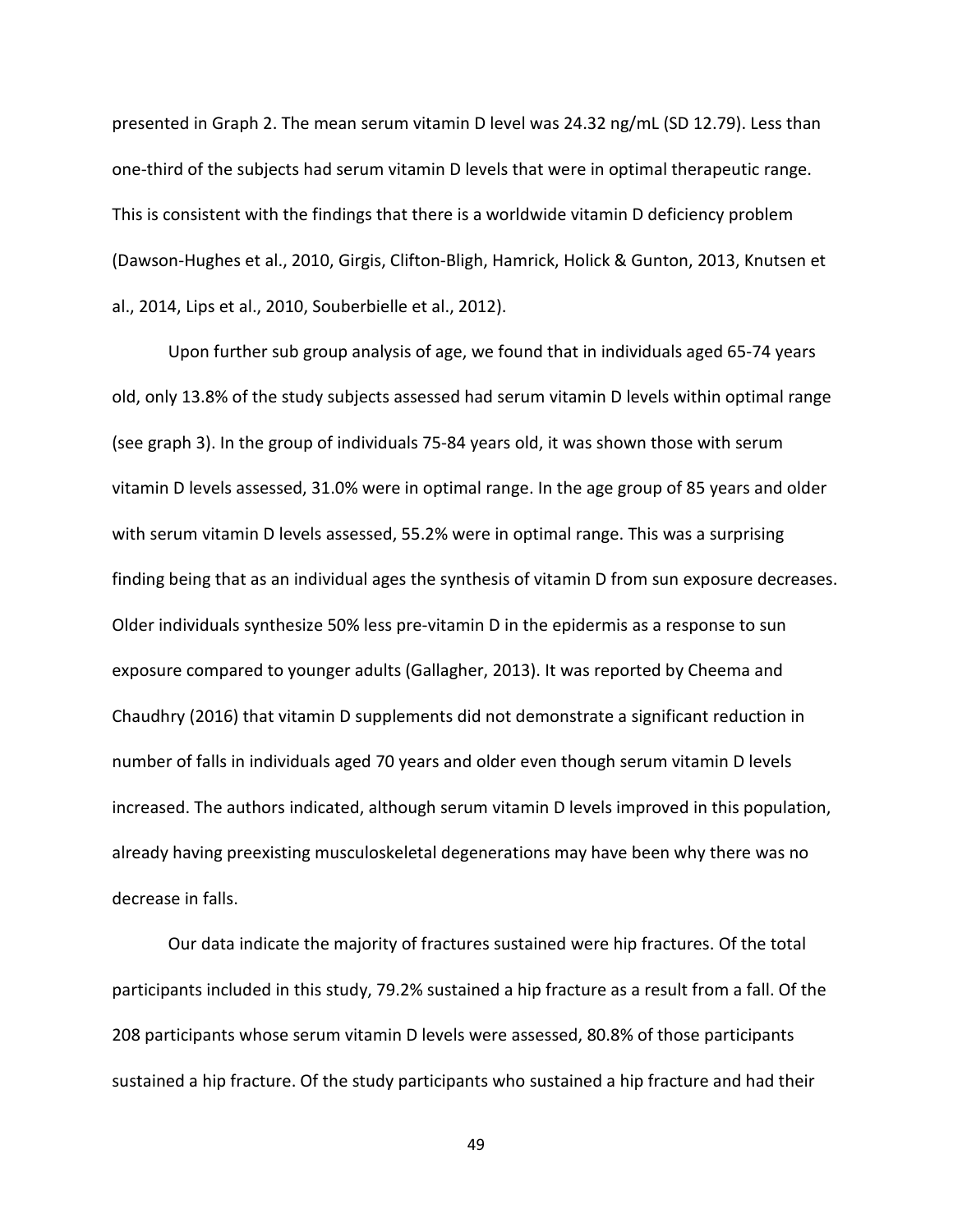serum vitamin D levels assessed (N=168), 42% of the subjects had a serum vitamin D level in the deficient range and 29% of the subjects had a serum vitamin D level in the insufficient range. As the older adult population grows the risk of the number of potential hip fractures increases (CDC, 2015). All types of fracture categories had high levels of insufficient and deficient serum vitamin D levels (see Graph 4). This represents how vitamin D deficiency is a problem and prevalent in the older population (Dawson-Hughes et al., 2010, Girgis, Clifton-Bligh, Hamrick, Holick & Gunton, 2013, Knutsen et al., 2014, Lips et al., 2010, Souberbielle et al., 2012). In a review of vitamin D benefits by Allan et al. (2016), vitamin D supplementation did reduce the number of falls in the older population as well as vitamin D supplementation contributed to a reduction in fractures.

#### **Limitations**

The limitations of this project include that the sample was primarily female and Caucasian. The lack of gender and race diversity minimizes the generalizability of the conclusions. Clinical significance could be gained by repeating this review in diverse geographical locations to compare results. The retrospective design of the study using a chart review method represents documentation of tasks completed; no real-time observations were conducted when reviewing the results. One finding of this study was that the majority of fractures in our sample were hip fractures. These data suggests that hip fractures are proportionally larger in this age group as a result of a fall. Replication of this study in other geographic areas would be beneficial to see if similar results are found.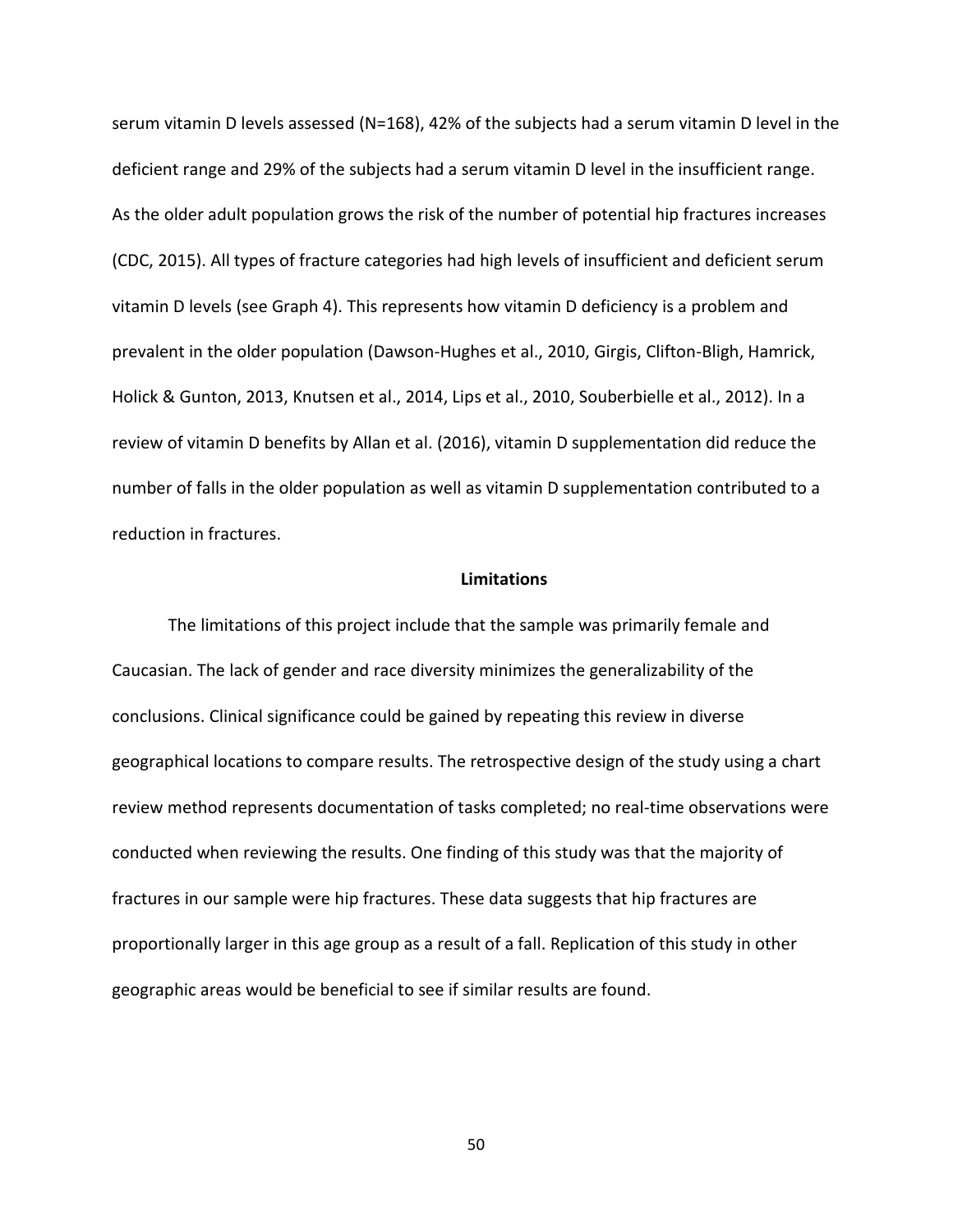#### **Conclusions and Recommendations**

The benefits and importance of vitamin D supplementation should be explained to individuals at risk for vitamin D deficiency. If the vitamin D deficiency problem could be resolved many health outcomes could potentially be improved. There needs to be consensus among the medical community that vitamin D supplementation is important so providers can be the change agents to improve health outcomes. Providers could check serum vitamin D levels and recommend a vitamin D supplement earlier prior to a falls/fractures occurring. Providers could provide educational information, on the benefits and risks of vitamin D supplementation, in pamphlets or handouts, to help patients make an informed decision about vitamin D supplementation.

 The results of this study provides evidence that serum vitamin D levels are screened in only 7.5% of individuals aged 65 years and older who have fallen and sustained a fracture. When these individuals have their serum vitamin D levels assessed they are most likely insufficient and deficient. These data indicate additional translational research is needed to explore the benefits of vitamin D supplementation.

Vitamin D supplementation is a low cost intervention with low risk of adverse effects. The benefits of supplementation are improved muscle strength and function that may lead to less falls/fractures. With vitamin D supplementation being considered an effective fall prevention intervention, reducing falls by at least 19 % (Bischoff-Ferrari et al., 2009, Prince et al., 2008), healthcare providers should consider the recommendations. The Institute of Medicine (IOM) recommends an older adult, aged 65 years and older, take at least 800 IU's of vitamin D every day to reduce the risk of fractures (Bischoff-Ferrari et al., 2012). The risk of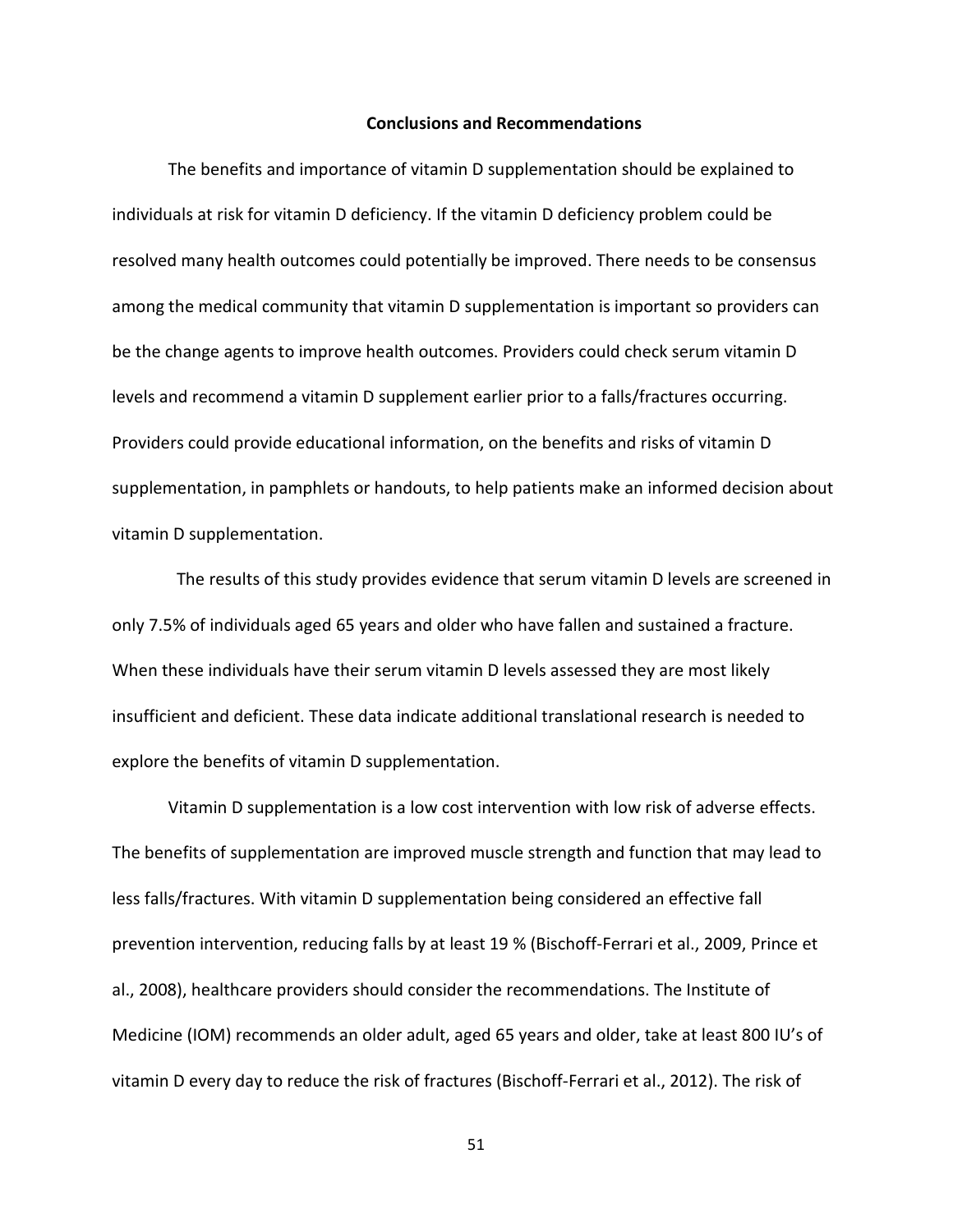toxicity is low; an individual would have to far exceed the daily recommend amount of supplemental vitamin D, taking as much as 40,000 IU's (International Units) a day to reach toxic levels (Dawson-Hughes et al., 2010). Practitioners currently providing medical care to older individuals need to be aware of the benefits of vitamin D supplementation and share this information with their patients.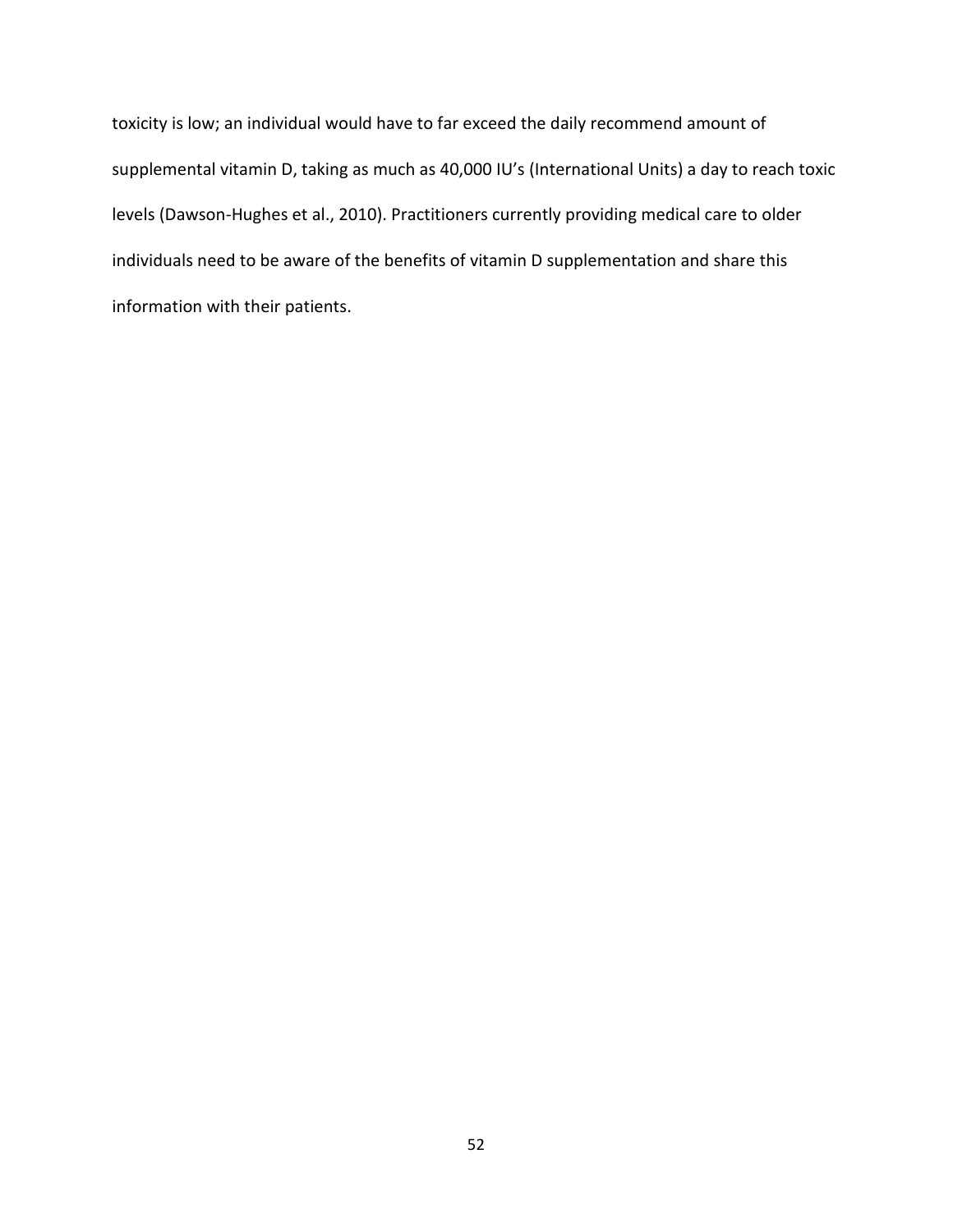



Graph 2. Gender distribution, N = 2767.

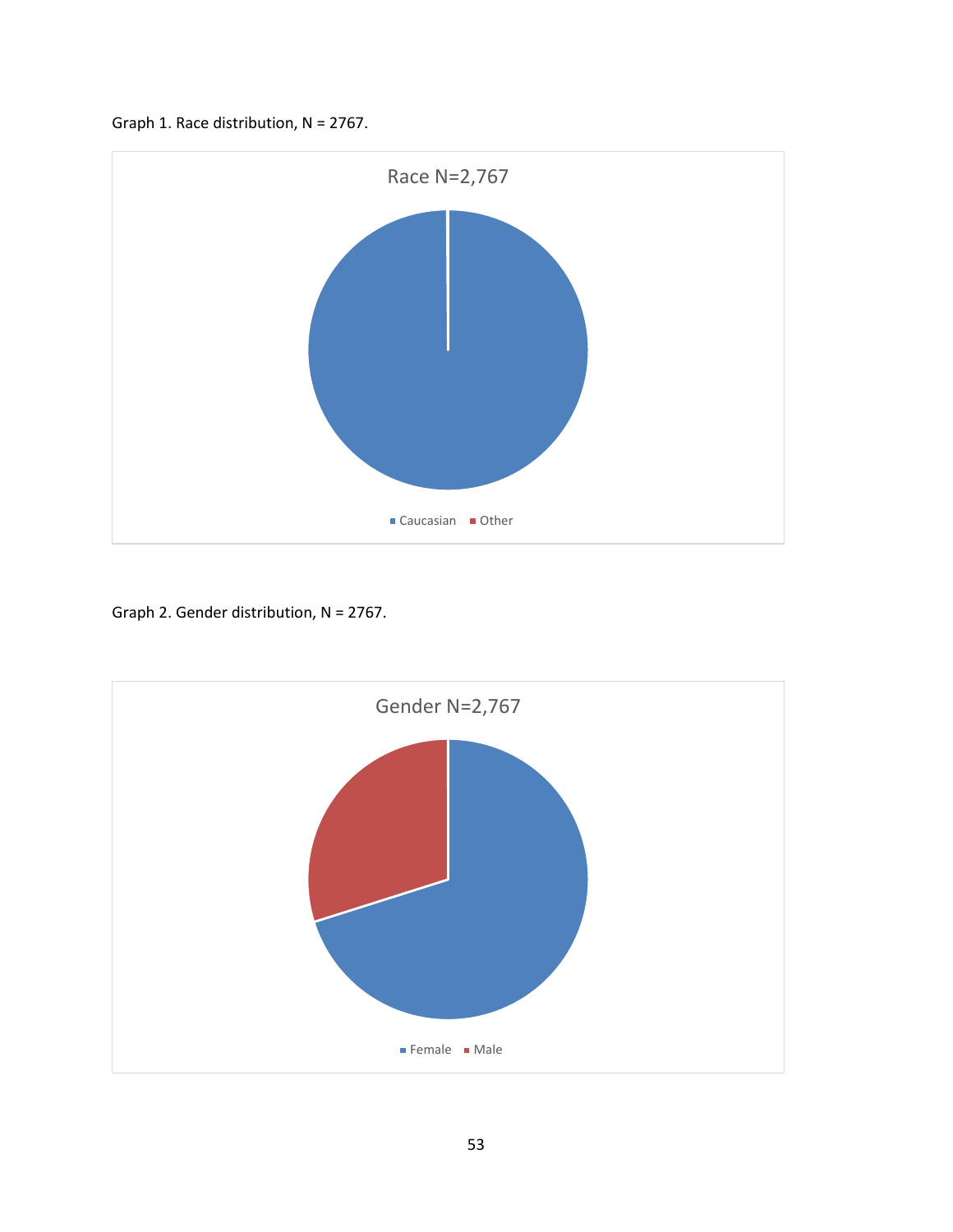



Graph 4. Vitamin D levels, N = 208.

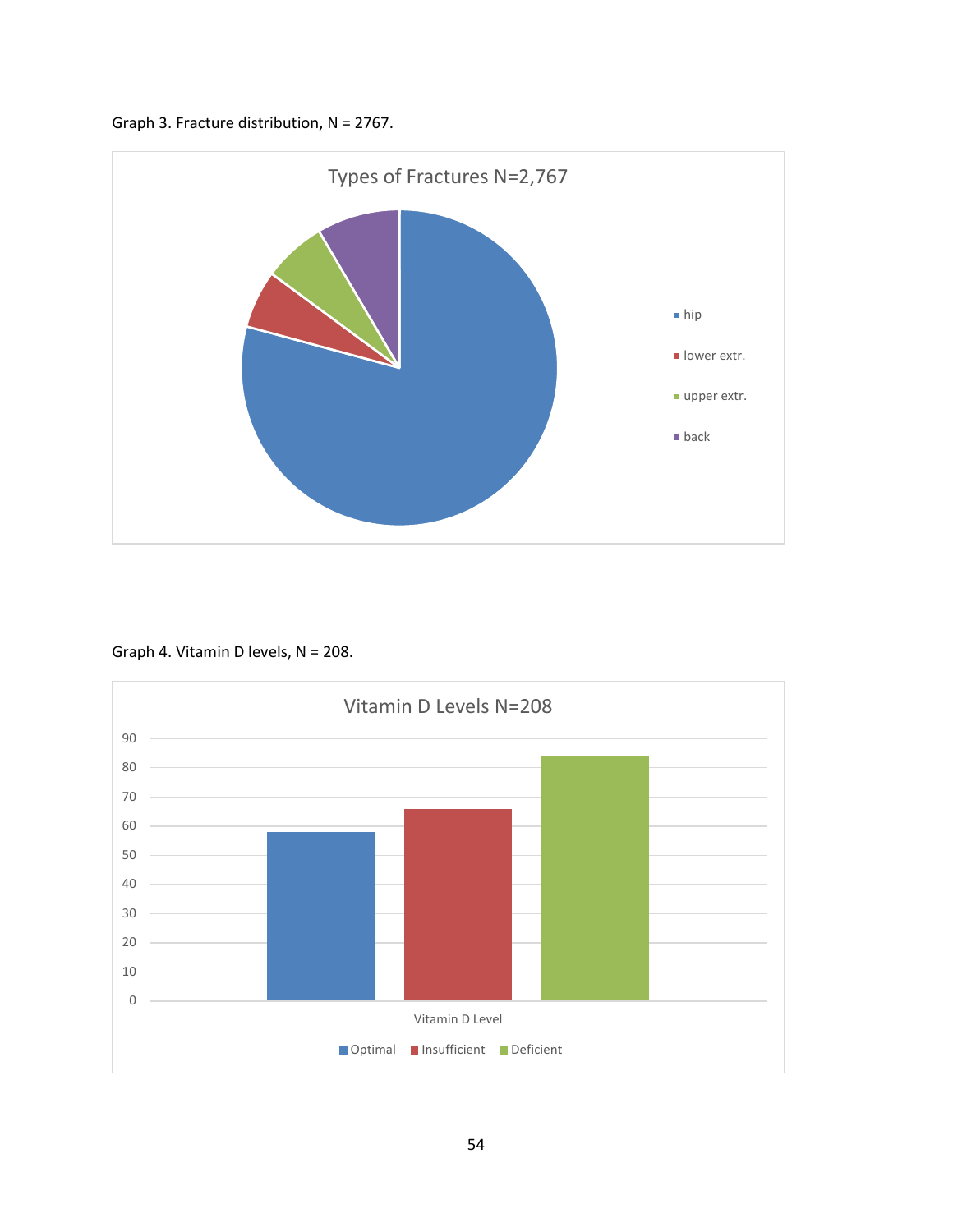

Graph 5. Vitamin D levels per age subcategories, N = 208

# Graph 6. Vitamin D level status per fracture type, n=208.

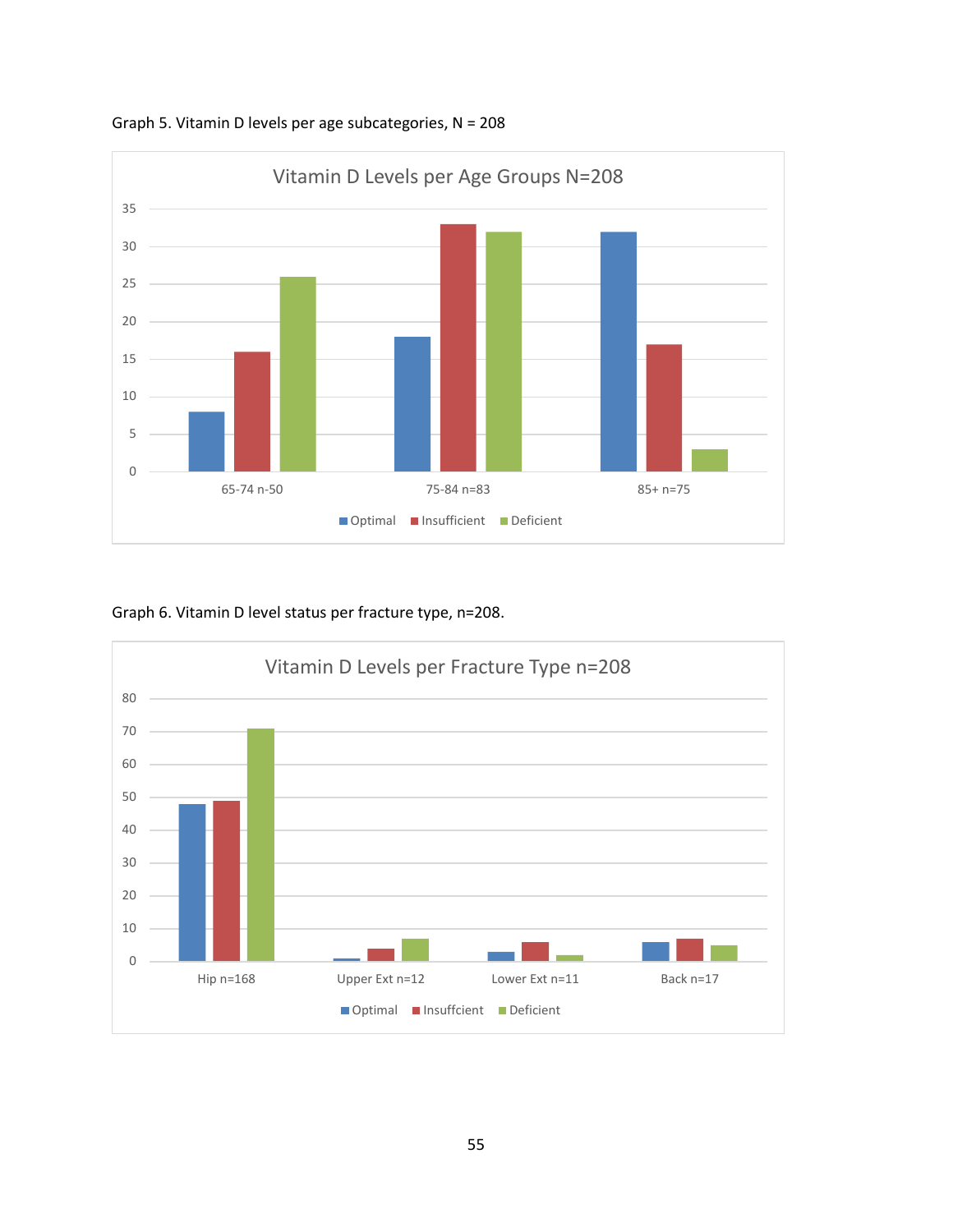| <b>Deficient</b> | <b>Insufficient</b> | Optimal          | p                |
|------------------|---------------------|------------------|------------------|
|                  |                     |                  |                  |
|                  |                     |                  | .004             |
| 26 (31.0%)       | 16 (24.4%)          | 8 (13.8%)        |                  |
| 32 (38.1%)       | 33 (50.0%)          | 18 (31.0%)       |                  |
| 26 (31.0%)       | 17 (25.8%)          | 32 (55.2%)       |                  |
|                  |                     |                  | .14              |
| 19 (22.6%)       | 24 (36.4%)          | 20 (34.5%)       |                  |
| 65 (77.4%)       | 42 (63.6%)          | 145(69.7%)       |                  |
|                  |                     |                  | .18              |
| 80 (95.2%)       | 66 (10.0%)          | 57 (98.3%)       |                  |
| 4(4.8%)          | $0(0\%)$            | 1(1.7%)          |                  |
|                  |                     |                  | .202             |
| 71 (84.5%)       | 49 (74.2%)          | 48 (82.8%)       |                  |
|                  |                     |                  |                  |
| 7(8.3%)          | $4(6.1\%)$          | 3(5.2%)          |                  |
| 4(4.8%)          | 7(10.6%)            | 6(10.3%)         |                  |
|                  | n (%)<br>2(2.4%)    | n (%)<br>6(9.1%) | n (%)<br>1(1.7%) |

Table 1. Test of association between demographic and clinical factors and Vitamin D status (N = 208)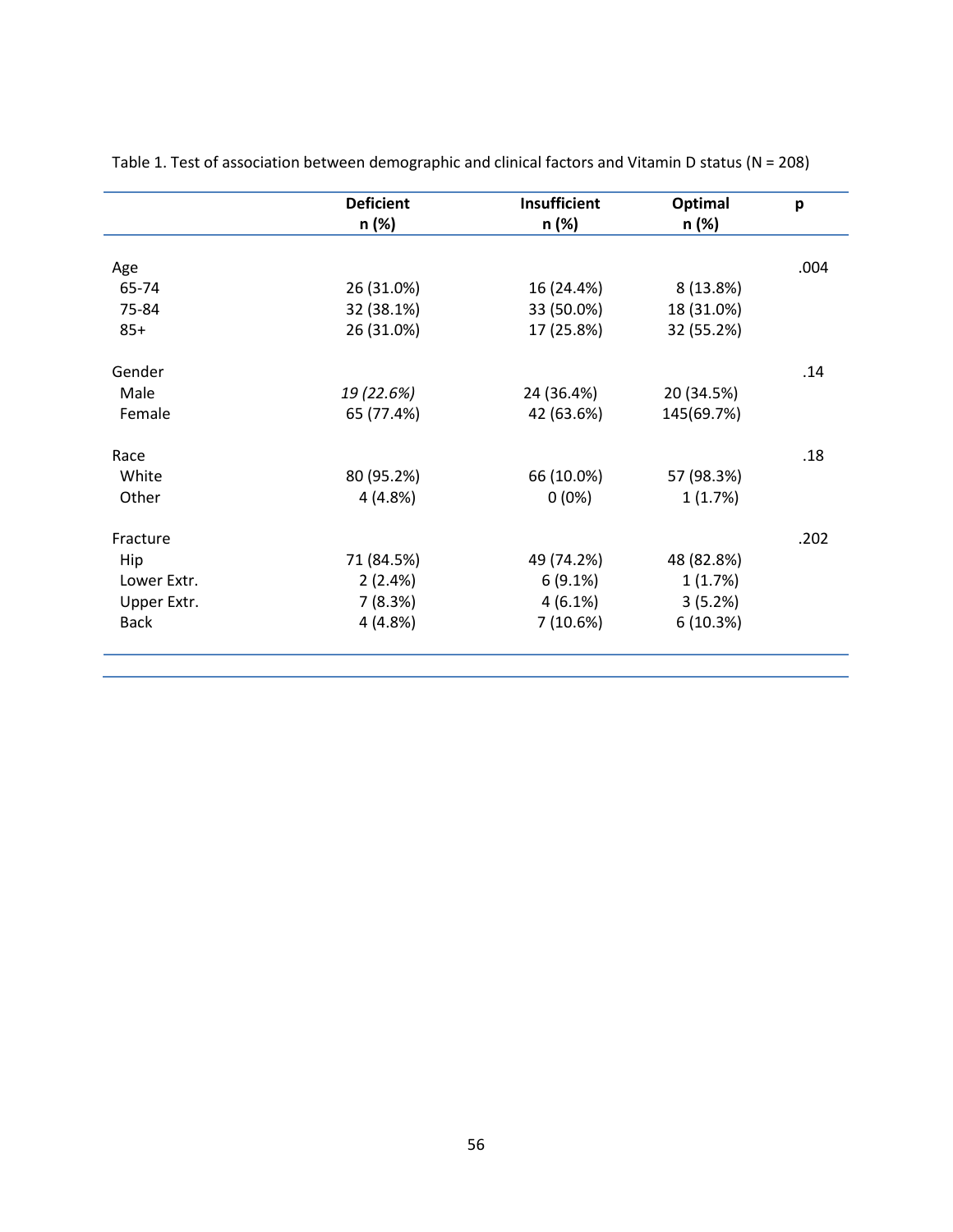#### References

- Albert, S. M., & Shelton, L. (2015, Jan./Feb.). Healthy Steps for Older Adults. *Today's Geriatric Medicine*, *8*(1), 24-27.
- Allan, G. M., Cranston, L., Linblad, A., McCormack, J., Kobler, M., Garrison, S., & Korownyk, C. (2016, March 7). Vitamin D: a narrative review examining the evidence for ten beliefs. *Journal of General Internal Medicine*. doi.org/10.1007/s11606-016-3645-y
- Barr, R., Macdonald, H., Stewart, A., McGuigan, F., Rogers, A., Eastell, R., Reid, D. M. (2010). Association between vitamin D receptor gene polymorphisms, falls, balance and muscle power: results from two independent studies. *Osteoporosis International*, *21*, 457-466. doi.org/10.1007/s00198-009-1019-6
- Bischoff-Ferrari, H. A., Dawson-Hughes, B., Staehelin, H. B., Orav, J. E., Stuck, A. E., Theiler, R., Henschkowski, J. (2009). Fall prevention with supplemental and active forms of vitamin D: a meta-analysis of randomized controlled trials. *BMJ*, 1-11. doi:10.1136/bmj.b3692
- Bischoff-Ferrari, H. A., Willett, W. C., Orav, E. J., Lips, P., Meunier, P. J., Lyons, R. A., Dawson-Hughes, B. (2012, July 5). A pooled analysis of vitamin D dose requirements for fracture prevention. *The New England Journal of Medicine*, *367*, 40-49. doi.org/10.1056/NEJMoa1109617
- Ceglia, L. (2009). Vitamin D and its role in skeletal muscle. *Current Opinion in Clinical Nutrition and Metabolic Care*, *12*, 628-633. doi.org/10.1097/MCO.0b013e328331c707
- Cheema, M. R., & Chaudhry, A. Y. (2016). Quality-of-life indicators and falls due to vitamin D deficiency. *International Journal of General Medicine*, *9*, 21-25.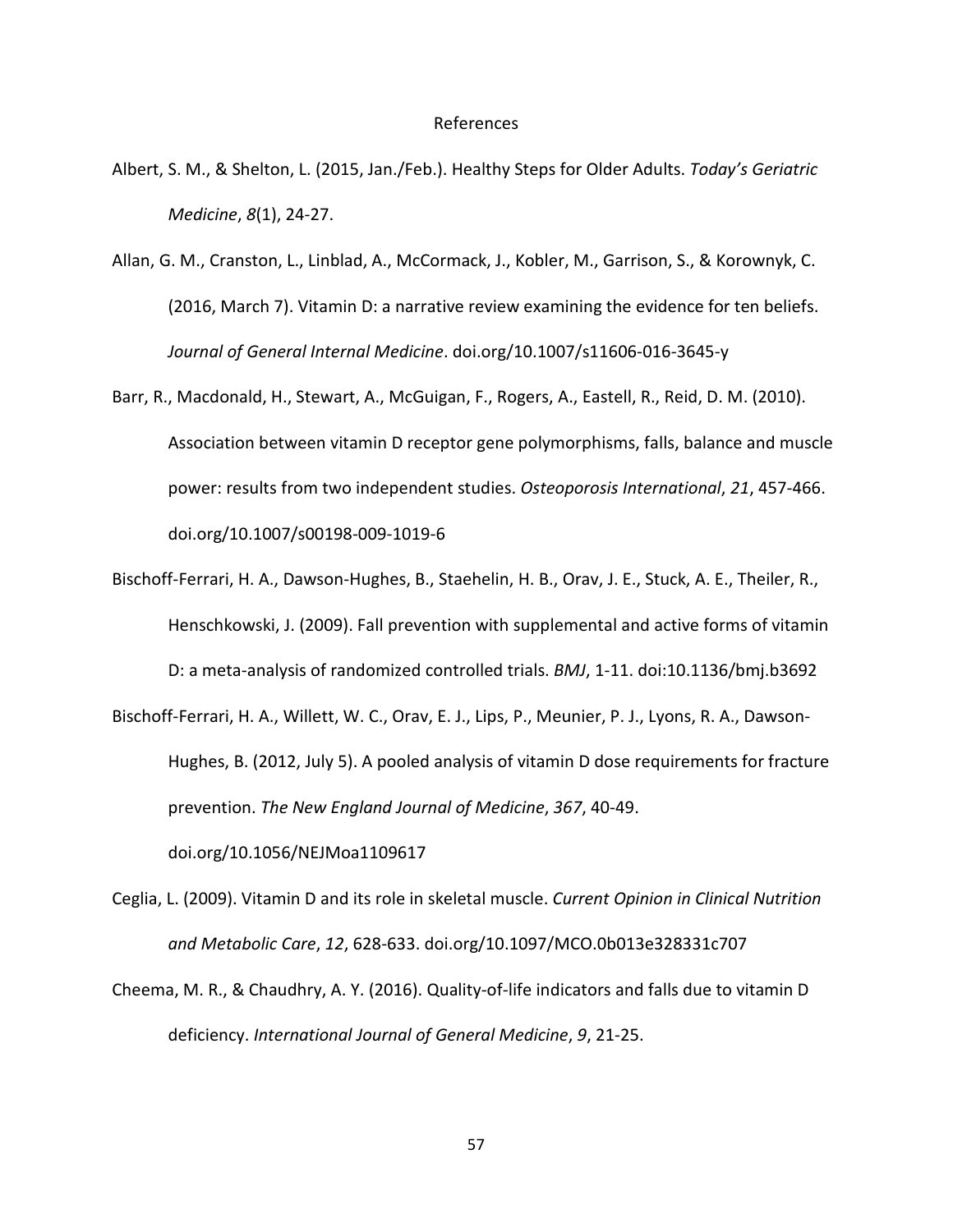- Coutinho, E. S., Bloch, K. V., & Coeli, C. M. (2012). One-year mortality among elderly people after hospitalization due to fall-related fractures: comparison with a control group of matched elderly. *Cad. Saude Publication, Rio de Janeiro*, *28*, 801-805.
- Dam, T., VonMuhlen, D., & Barrett-Connor, E. (*20*09). Sex-specific association of serum vitamin D levels with physical function in older adults. *Osteoporosis International*, 20, 751-760. doi.org/10.1007/s00198-008-0749-1
- Dawson-Hughes, B., Mithal, A., Bonjour, J. P., Boonen, S., Burckhardt, P., Fuleihan, G., Yoshimura, N. (2010). IOF position statement: vitamin D recommendations for older adults. *Osteoporosis International*, *21*, 1151-1154. doi.org/10.1007/s00198-010-1285-3
- Gallagher, J. C. (2013). Vitamin D and aging. *Endocrinology Metabolism Clinics of North America*, *42*, 319-332. http://dx.doi.org/10.1016/j.ecl.2013.02.004
- Girgis, C. M., Clifton-Bligh, R. J., Hamrick, M. W., Holick, M. F., & Gunton, J. E. (2013, February). The role of vitamin D in skeletal muscle: form, function, and metabolism. *Endocrine Reviews*, *34*, 33-83. doi.org/10.1210/er.2012-1012

Healthy People 2020. (2012). Retrieved from

www.healthypeople.gov/2020/topicsobjectives2020/overview.aspx?topicid=31

Injury prevention and control: home and recreation safety. (2014). Retrieved from www.cdc.gov/homereacreationsafety/falls/adulfalls.html

International Osteoporosis Foundation. (2015). Retrieved from www.iofbonehealth.org/factsstatistics.

Kalyani, R. R., Stein, B., Valiyil, R., Manno, R., Maynard, J. W., & Crews, D. C. (2010). Vitamin D treatment for the prevention of falls in older adults: systematic review and meta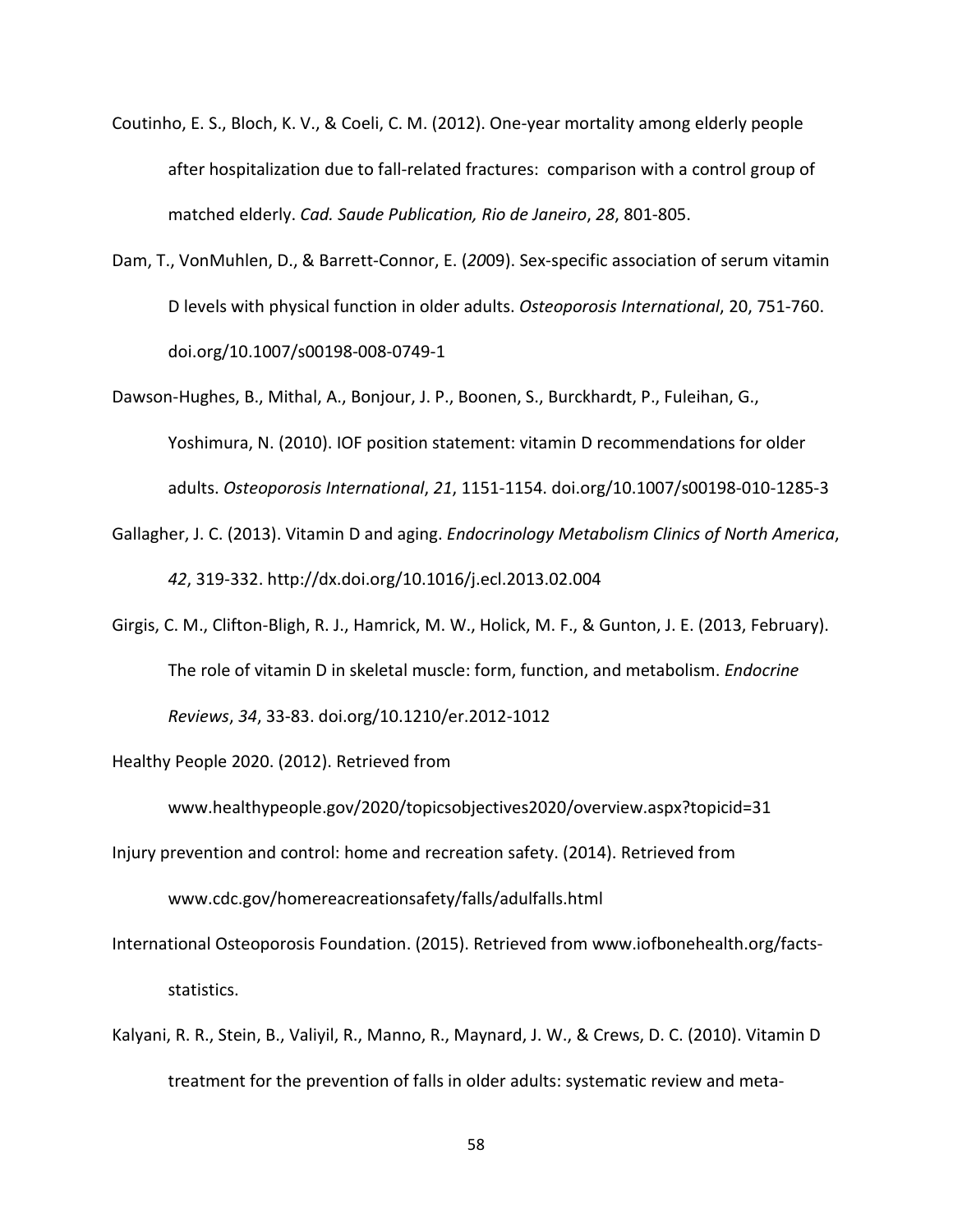analysis. *Journal of the American Geriatric Society*, *58*, 1299-1310.

doi.org/10.1111/j.1532-5415.2010.02949.x

- Knutsen, K. V., Madar, A. A., Lagerlov, P., Brekke, M., Raastad, T., Stene, L. C., & Meyer, H. E. (2014, January). Does vitamin D improve muscle strength in adults? A randomized, double-blind, placebo-controlled trial among ethnic minorities in Norway. *Journal of Clinical Endocrinology Metabolism*, *99*, 194-202. http://dx.doi.org/10.1210/jc.2013-2647
- Lips, P., Binkley, N., Pfeifer, M., Recker, R., Samanta, S., Cohn, D. A., Papanicolaou, D. A. (2010). Once-weekly dose of 8400 IU vitamin D3 compared with placebo: effects on neuromuscular function and tolerability in older adults with vitamin D insufficiency. *American Journal of Clinical Nutrition*, *91*, 985-991.
- Murad, M. H., Elamin, K. B., Abu Elnour, N. O., Elamin, M. B., Alkatib, A. A., Fatourechi, M. M., Montori, V. M. (2011). The effect of vitamin D on falls: a systematic review and metaanalysis. *Journal of Endocrinology Metabolism*, *96*, 2997-3006. doi.org/10.1210/jc.2011- 1193
- Onder, G., Capoluongo, E., Danese, P., Settanni, S., Russo, A., Concolino, P., Landi, F. (2008). Vitamin D receptor polymorphisms and falls among older adults living in the community: results from the ilSIRENTE study. *Journal of Bone and Mineral Research*, *23*, 1031-1036. doi.org/10.1359/JBMR.080225
- Pfeifer, M., Begerow, B., Minne, H. W., Suppan, K., Fahrleitner-Pammer, A., & Dobnig, H. (2009). Effects of a long-term vitamin D and calcium supplementation on falls and parameters of muscle function in community-dwelling older individuals. *Osteoporosis International*, 20, 315-322. doi.org/10.1007/s00198-008-0662-7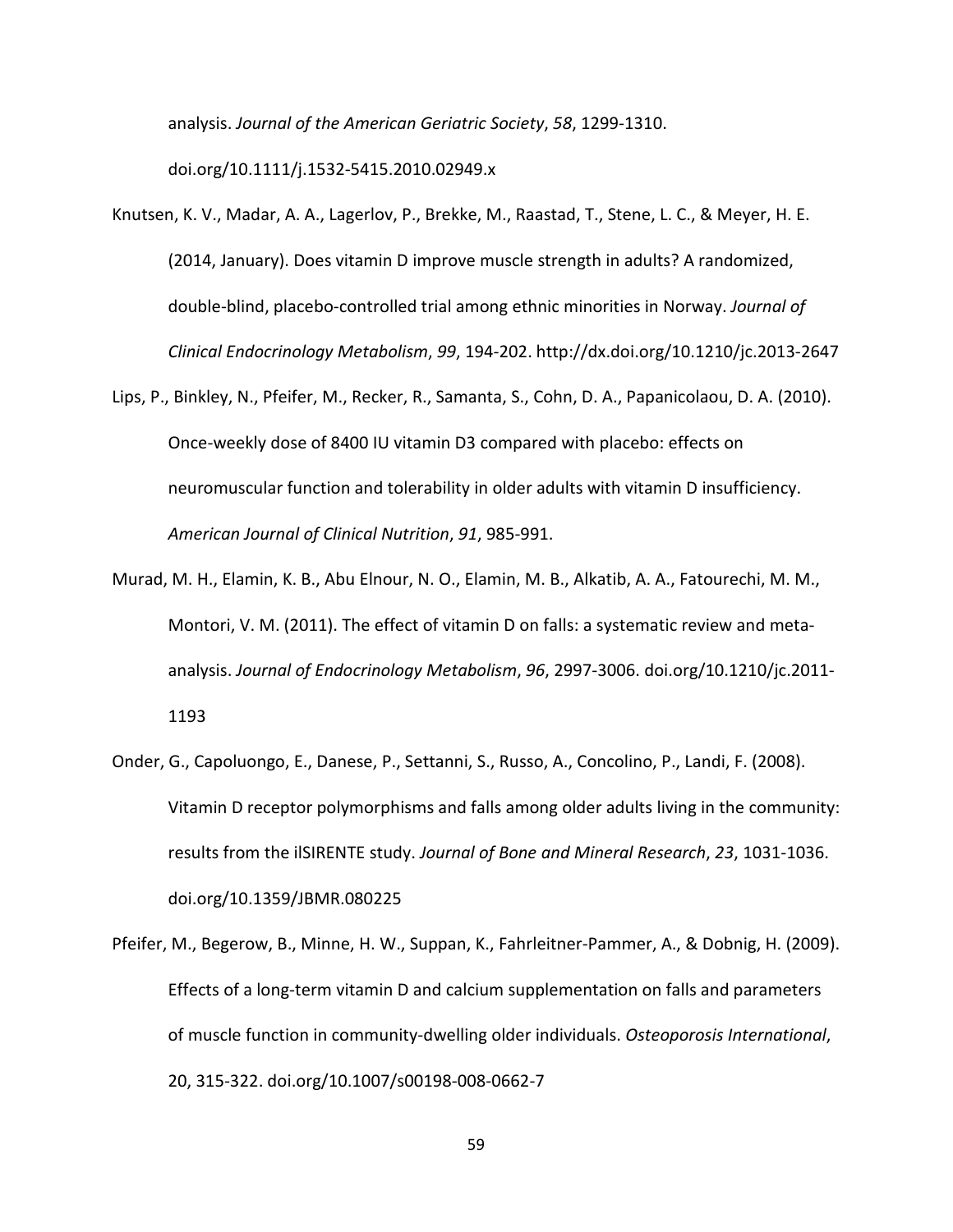- Prince, R. L., Austin, N., Devine, A., Dick, I. M., Bruce, D., & Zhu, K. (2008). Effects of ergocalciferol added to calcium on the risk of falls in elderly high-risk women. *Archives of Internal Medicine*, *168*, 103-108. doi.org/10.1001/archinternmed.2007.31
- Souberbielle, J. C., Courbebaisse, M., Cormier, C., Pierrot-Deseilligny, C., Viard, J. P., Jean, G., & Cavalier, E. (2012). When should we measure vitamin D concentration in clinical practice? *Scandinavian Journal of Clinical and Laboratory Investigation*, *72*, 129-135. http://dx.doi.org/10.3109/00365513.2012.682888
- United Nations. (2013). World Population Ageing 2013. Retrieved from

www.un.org/worldpopulationageing2013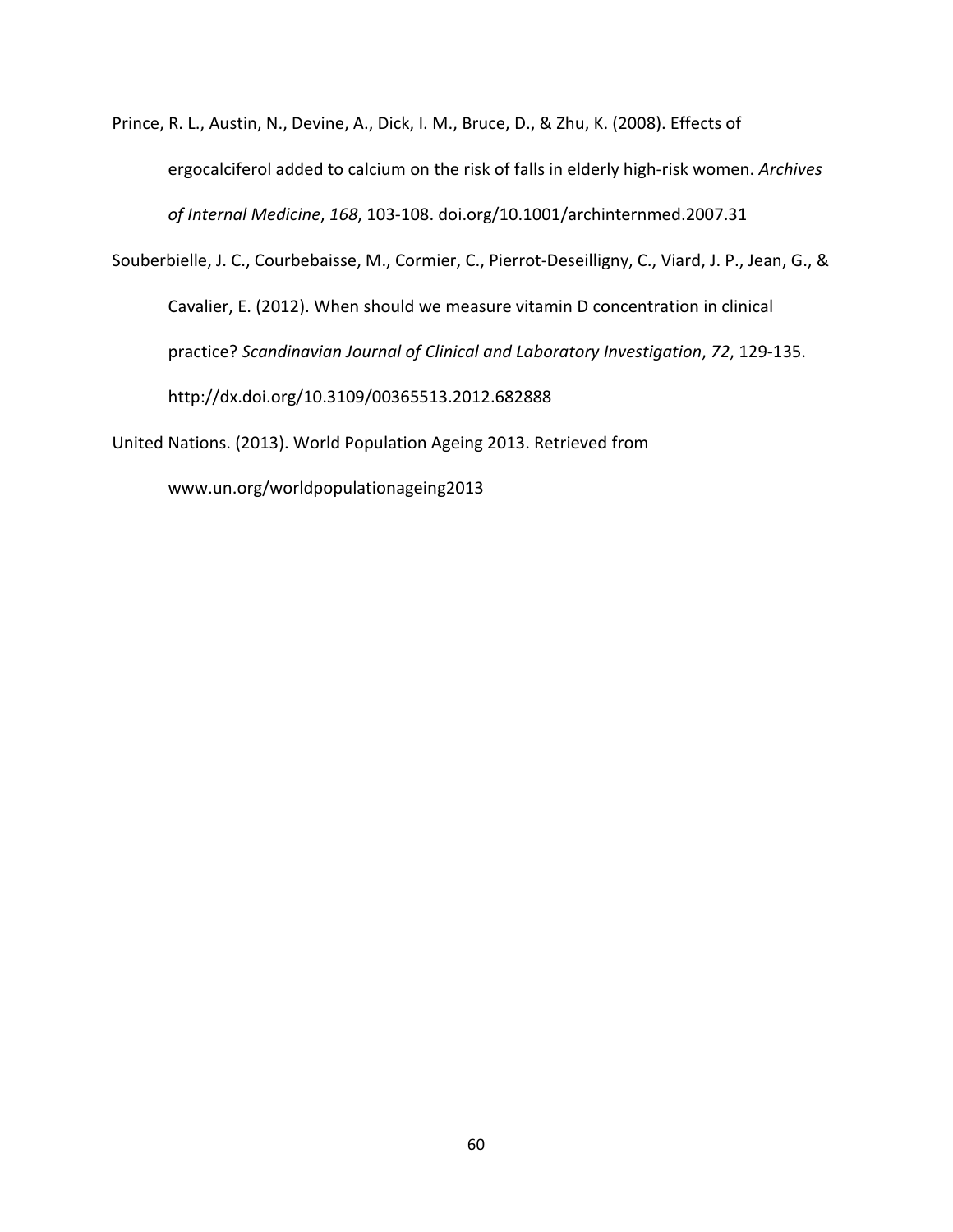**Conclusion to Practice Inquiry Project**

Suzanne L. Pilon, RN, BSN

University of Kentucky

College of Nursing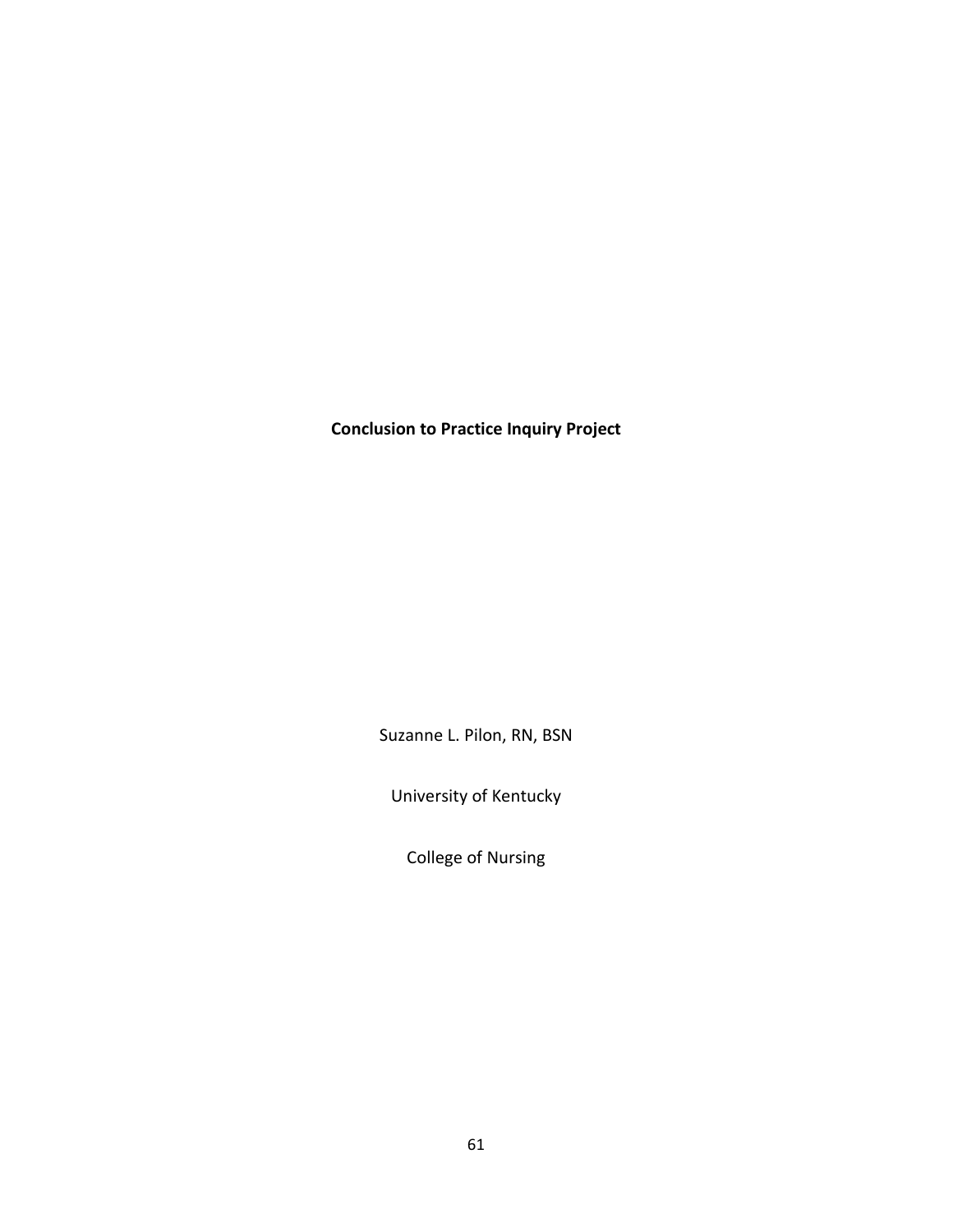## **Conclusion**

Healthy People 2020 (2012) states fall prevention would be advantageous to improve the health, function and quality of life of older adults. According to, the United Nations report "World Population Aging" (2013) the number of older persons, aged 65 years and older, was 841 million worldwide in 2013. The older population is expected to triple by 2050, with an estimated two billion globally. As the population ages an increase in falls/fractures of these individuals is also expected. Identifying interventions to decrease the incidence of falls leading to fractures could greatly improve the health outcomes of this population.

Vitamin D supplementation is a low cost intervention with low risk of adverse effects. The benefits of supplementation are improved muscle strength and function that may lead to less falls/fractures. With vitamin D supplementation being considered an effective fall prevention intervention, reducing falls by at least 19 % (Bischoff-Ferrari et al., 2009, Prince et al., 2008), healthcare providers should consider the recommendations. The Institute of Medicine (IOM) recommends an older adult, aged 65 years and older, take at least 800 IU's of vitamin D every day to reduce the risk of fractures (Bischoff-Ferrari et al., 2012). The risk of toxicity is low; an individual would have to far exceed the daily recommend amount of supplemental vitamin D, taking as much as 40,000 IU's (International Units) a day to reach toxic levels (Dawson-Hughes et al., 2010).

This practice inquiry project found that serum vitamin D levels in older individuals, aged 65 years and older, who have fallen and sustained a fracture are not being evaluated. It was found in only 7.5% of these individuals' serum vitamin D levels were evaluated. It also has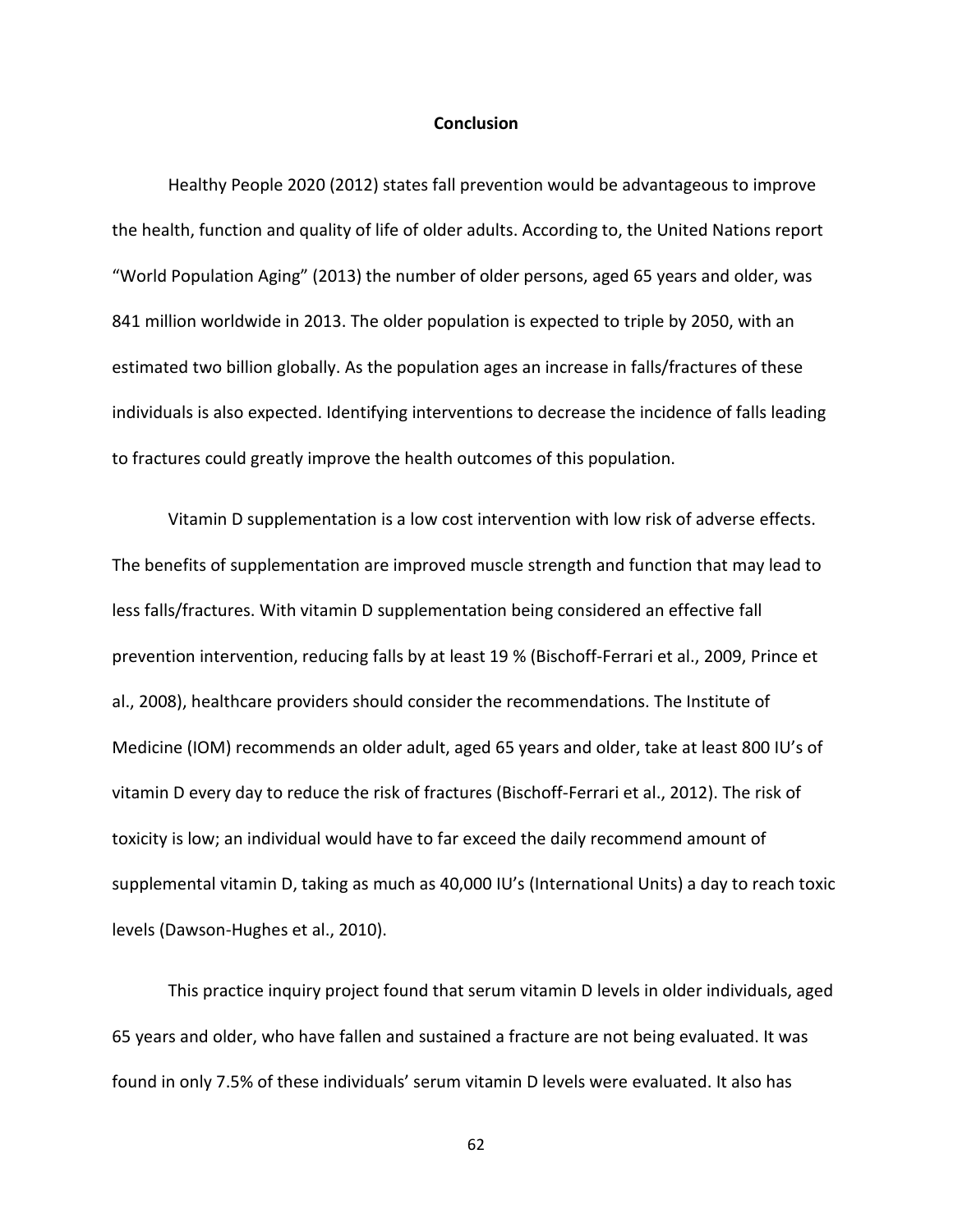shown that when serum vitamin D levels are evaluated they are most often sub-optimal. The need for translational research in this area is very high; the information on the benefits of vitamin D needs to be shared with healthcare providers so they can share it with their patients. This could improve health outcomes of the older population.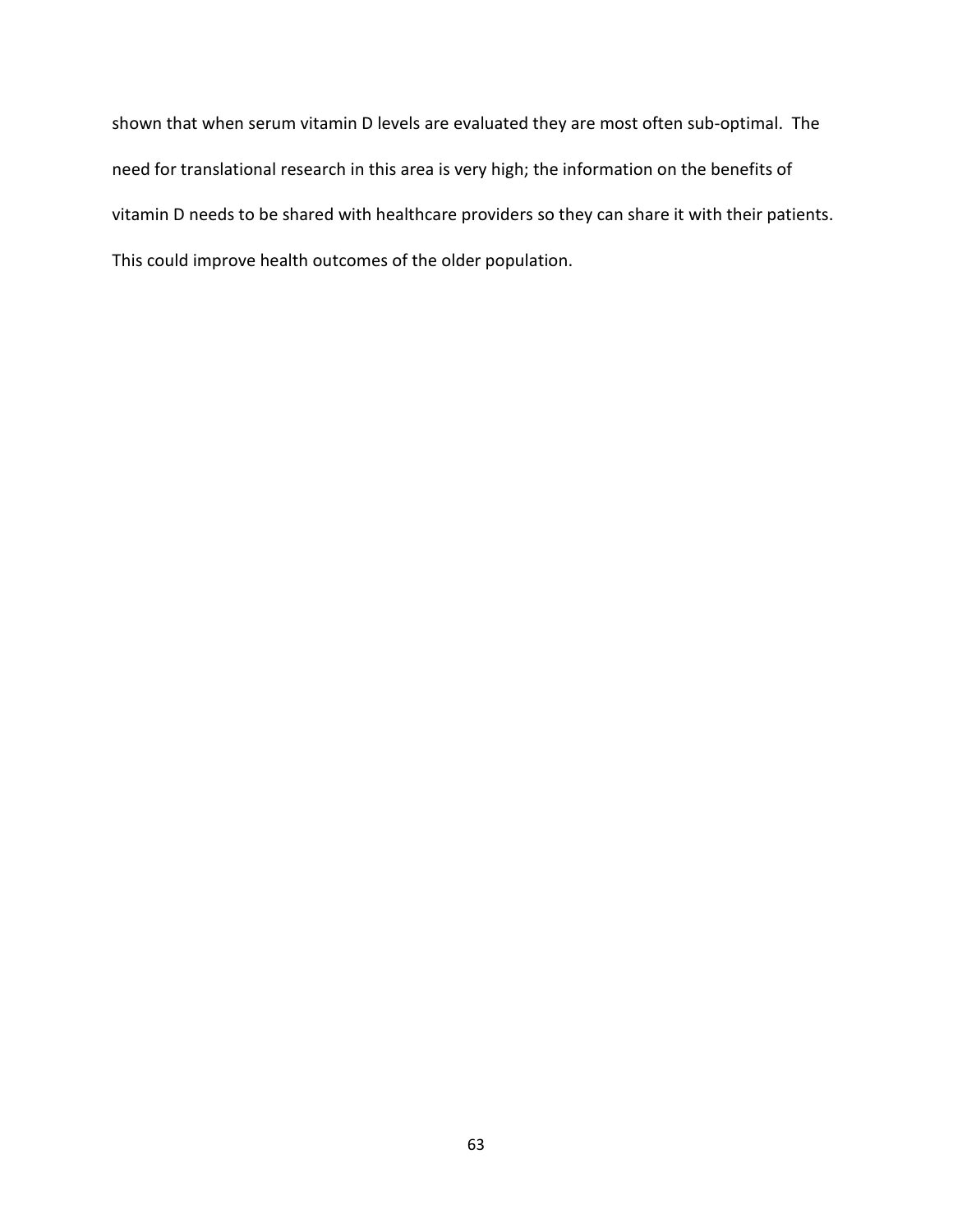# Appendix A: IRB Letter



Office of Re. IRB, IACUC, 315 Kinkead F Lexington, KY 859 257-9428 fax 859 257-89 www.researc

### **EXEMPTION CERTIFICATION**

- Suzanne Pilon, RN/BSN MEMO: 632 Seattle Drive Lexington, KY 40503 PI phone #: (859)523-8403
- FROM: **Institutional Review Board** c/o Office of Research Integrity
- **SUBJECT:** Exemption Certification for Protocol No. 15-1055-X1B
- DATE: December 22, 2015

On December 22, 2015, it was determined that your project entitled, "Retrospective Chart Audit to Evaluate Current Vitamin D Level Screening in Older Adults who Fall and Sustain a Fracture", meets federal criteria to qualify as an exempt study.

Because the study has been certified as exempt, you will not be required to complete continuation or final review reports. However, it is your responsibility to notify the IRB prior to making any changes to the study. Please note that changes made to an exempt protocol may disqualify it from exempt status and may require an expedited or full review.

The Office of Research Integrity will hold your exemption application for six years. Before the end of the sixth year, you will be notified that your file will be closed and the application destroyed. If your project is still ongoing, you will need to contact the Office of Research Integrity upon receipt of that letter and follow the instructions for completing a new exemption application. It is, therefore, important that you keep your address current with the Office of Research Integrity.

For information describing investigator responsibilities after obtaining IRB approval, download and read the document "PI Guidance to Responsibilities, Qualifications, Records and Documentation of Human Subjects Research" from the Office of Research Integrity's IRB Survival Handbook web page [http://www.research.uky.edu/ori/IRB-Survival-Handbook.html#PIresponsibilities]. Additional information regarding IRB review, federal regulations, and institutional policies may be found through ORI's web site [http://www.research.uke.edu/ori]. If you have questions, need additional information, or would like a paper copy of the above mentioned document, contact the Office of Research Integrity at (859) 257-9428.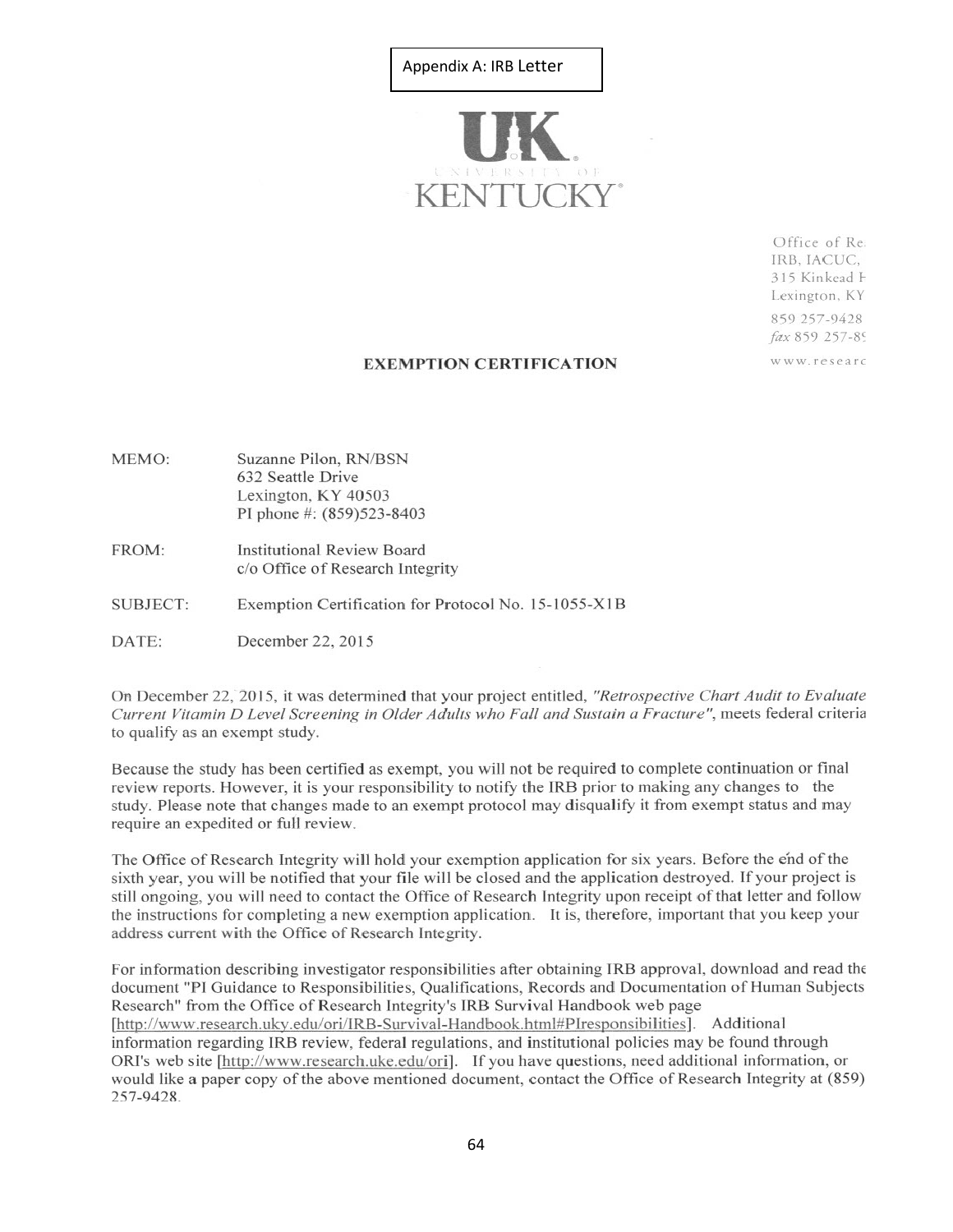- Barr, R., Macdonald, H., Stewart, A., McGuigan, F., Rogers, A., Eastell, R., Reid, D. M. (2010). Association between vitamin D receptor gene polymorphisms, falls, balance and muscle power: results from two independent studies. *Osteoporosis International*, *21*, 457-466. doi.org/10.1007/s00198-009-1019-6
- Bischoff-Ferrari, H. A., Dawson-Hughes, B., Staehelin, H. B., Orav, J. E., Stuck, A. E., Theiler, R., Henschkowski, J. (2009). Fall prevention with supplemental and active forms of vitamin D: a meta-analysis of randomized controlled trials. *BMJ*, 1-11. doi:10.1136/bmj.b3692
- Bischoff-Ferrari, H. A., Willett, W. C., Orav, E. J., Lips, P., Meunier, P. J., Lyons, R. A., Dawson-Hughes, B. (2012, July 5). A pooled analysis of vitamin D dose requirements for fracture prevention. *The New England Journal of Medicine*, *367*, 40-49. doi.org/10.1056/NEJMoa1109617
- Ceglia, L. (2009). Vitamin D and its role in skeletal muscle. *Current Opinion in Clinical Nutrition and Metabolic Care*, *12*, 628-633. doi.org/10.1097/MCO.0b013e328331c707
- Dawson-Hughes, B., Mithal, A., Bonjour, J. P., Boonen, S., Burckhardt, P., Fuleihan, G., Yoshimura, N. (2010). IOF position statement: vitamin D recommendations for older adults. *Osteoporosis International*, *21*, 1151-1154. doi.org/10.1007/s00198-010-1285-3
- Girgis, C. M., Clifton-Bligh, R. J., Hamrick, M. W., Holick, M. F., & Gunton, J. E. (2013, February). The role of vitamin D in skeletal muscle: form, function, and metabolism. *Endocrine Reviews*, *34*, 33-83. doi.org/10.1210/er.2012-1012

Healthy People 2020. (2012). Retrieved from

www.healthypeople.gov/2020/topicsobjectives2020/overview.aspx?topicid=31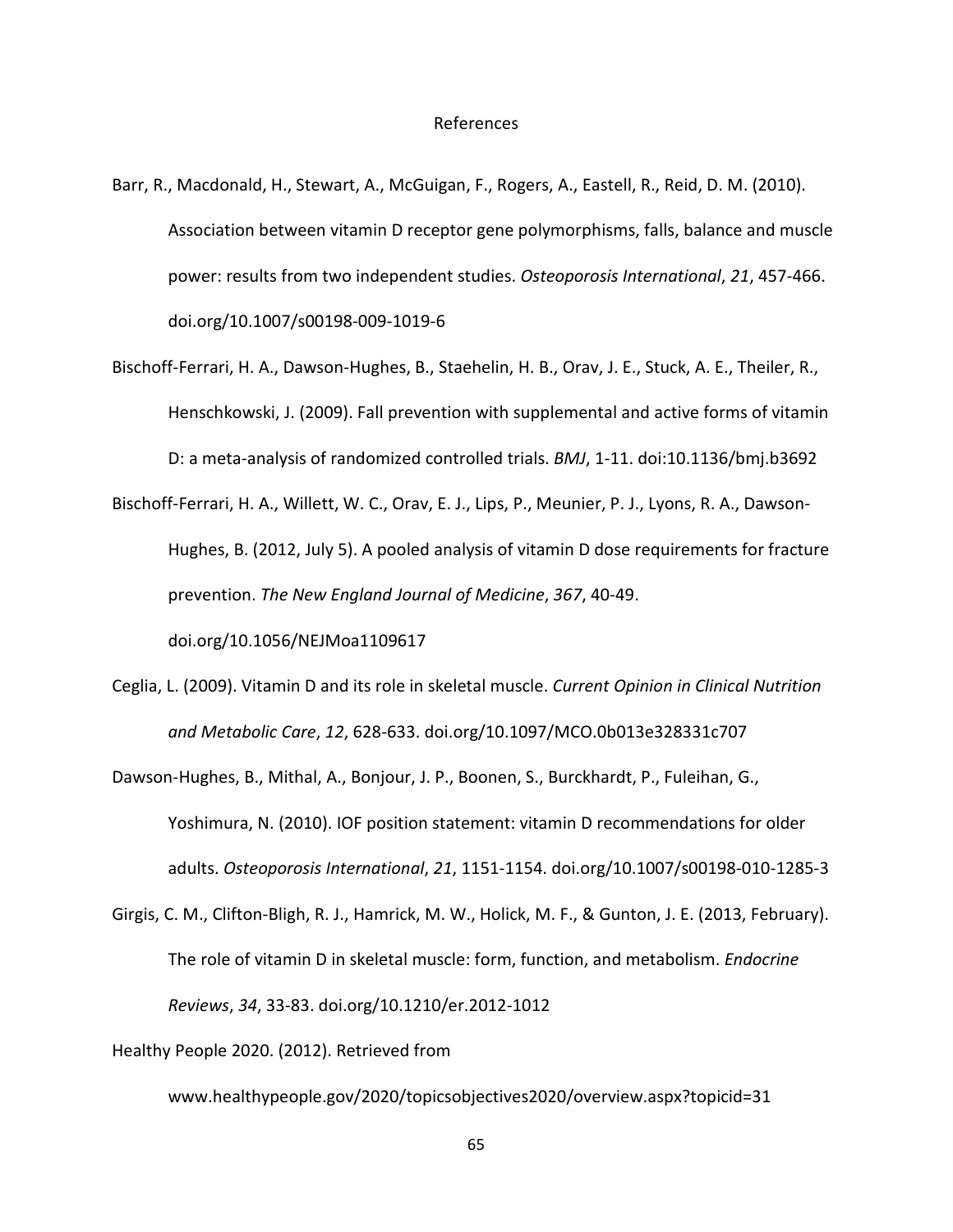Injury prevention and control: home and recreation safety. (2014). Retrieved from

www.cdc.gov/homereacreationsafety/falls/adulfalls.html

- International Osteoporosis Foundation. (2015). Retrieved from www.iofbonehealth.org/factsstatistics.
- Kalyani, R. R., Stein, B., Valiyil, R., Manno, R., Maynard, J. W., & Crews, D. C. (2010). Vitamin D treatment for the prevention of falls in older adults: systematic review and metaanalysis. *Journal of the American Geriatric Society*, *58*, 1299-1310.

doi.org/10.1111/j.1532-5415.2010.02949.x

Knutsen, K. V., Madar, A. A., Lagerlov, P., Brekke, M., Raastad, T., Stene, L. C., & Meyer, H. E. (2014, January). Does vitamin D improve muscle strength in adults? A randomized, double-blind, placebo-controlled trial among ethnic minorities in Norway. *Journal of Clinical Endocrinology Metabolism*, *99*, 194-202. http://dx.doi.org/10.1210/jc.2013-2647

- Lips, P., Binkley, N., Pfeifer, M., Recker, R., Samanta, S., Cohn, D. A., Papanicolaou, D. A. (2010). Once-weekly dose of 8400 IU vitamin D3 compared with placebo: effects on neuromuscular function and tolerability in older adults with vitamin D insufficiency. *American Journal of Clinical Nutrition*, *91*, 985-991.
- Murad, M. H., Elamin, K. B., Abu Elnour, N. O., Elamin, M. B., Alkatib, A. A., Fatourechi, M. M., ... Montori, V. M. (2011). The effect of vitamin D on falls: a systematic review and metaanalysis. *Journal of Endocrinology Metabolism*, *96*, 2997-3006. doi.org/10.1210/jc.2011- 1193
- Onder, G., Capoluongo, E., Danese, P., Settanni, S., Russo, A., Concolino, P., Landi, F. (2008). Vitamin D receptor polymorphisms and falls among older adults living in the community: